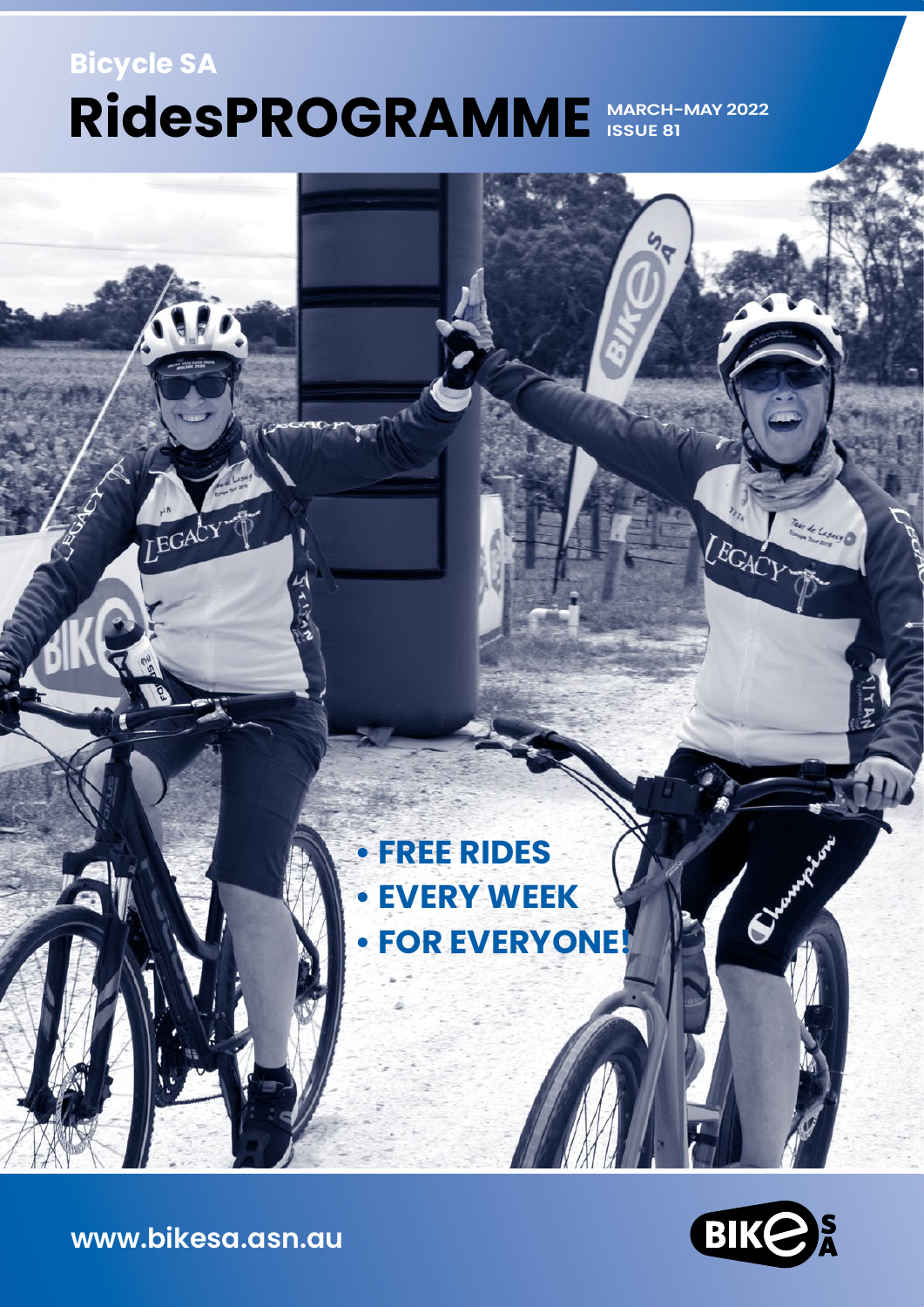March-May 2022



# **WELCOME**

Each year, over 2,000 organised rides are delivered as part of Bicycle SA's free *Rides Programme*.

From Willunga to Gawler and Mt Gambier to the Eyre Peninsula all rides are delivered by our experienced rides leaders. Our *Rides Programme* is the most comprehensive in Australia – with an experience for everyone–and best of all they are FREE.

These rides are ideal for those who are getting back on the bike after a few years off or those taking it up for the first time. Each of the rides are coded with a degree of difficulty so you know exactly what to expect. But if you're not quite sure, you can call any of our rides leaders and have a chat with them.

The Rides Programme is also available on our website, **[www.bikesa.asn.au](http://www.bikesa.asn.au)**

All are welcome, so get involved and go for a ride.

# **BICYCLE SA – COVID-19 NOTICE**

Our *Rides Programme* is a state-wide free ride programme delivered by our Ride Leaders. We have advised Ride groups that, at their discretion, they may cancel their rides while COVID-19 restrictions apply. We all have a responsibility for each other's health and safety by continuing to practice and encourage recommended hygiene protocols and social distancing.

Please note: Although this information is correct at the time of publishing, it may change at any time. The latest developments are available at the following website:

www.health.gov.au www.sahealth.sa.gov.au/COVID2019

or call the Coronavirus Health Information Line on 1800 020 0080.

# **BECOME A BICYCLE SA MEMBER**

Bicycle SA was established in 1982. Since that time the organisation has grown and is now recognised as South Australia's peak body for cyclists. Bicycle SA is a non government, not–for–profit volunteer based organisation, staffed by a group of dedicated professionals.

#### **10 GREAT REASONS TO JOIN**

- 1. Comprehensive personal accident insurance
- 2. Comprehensive public liability insurance
- 3. Discounted entry fee to all Bicycle SA events
- 4. Discounted registration fee to all Bicycle SA coaching and bike maintenance courses
- 5. Access to cycling information including our members only quarterly Cycle! Magazine and Rides Programme
- 6. Up to 10% discounts from supporting bicycle and outdoor stores see contact list of stores
- 7. WIN great prizes at Bicycle SA's recreational events
- 8. Assistance and friendly advice on all aspects of cycling
- 9. Reduced subscription rates for Bicycling Australia
- 10. Free first interview and 10% discount from Andersons Solicitors on any legal matter.

#### **BECOME A BICYCLE SA MEMBER**

There has never been a better time to become a member of Bicycle SA. Membership now includes personal accident cover worldwide, 24 hours a day, 7 days a week!\* Bicycle SA offers more than just third party cover. Membership also includes protection for you AND your income. With public liability insurance, medical cover, rehabilitation and income protection, this is one of the best membership packages in Australia. Individual membership from \$80 with household and concession rates available.

#### **CONTACT US TO JOIN NOW.**

\* Conditions apply.

Visit [www.bikesa.asn.au](http://www.bikesa.asn.au) for full details.

# **INFORMATION**

The rides are free of charge (unless indicated otherwise) and available to the general public. For a punctual start, please arrive 15 minutes prior to the scheduled starting time. Riders are encouraged to join Bicycle SA after three rides. Only Bicycle SA members are eligible to lead and coordinate rides. The ride leaders can be contacted for additional rides information. Each ride has been coded for your convenience and it is suggested that you choose the ride to suit your ability. Children under 16 shall be accompanied by a responsible adult. The *Rides Programme* is subject to change without notice.

#### **ON ROAD RIDE CODES**

- - - $\overline{p}$  Challenging
	-
- **6** 26+km/h

#### **MOUNTAIN BIKE RIDE CODES**

**Class 1 (MTB Beginner)** Limited off road experience. Obstacle free. Smooth fire

**Class 2 (MTB Intermediate)** Fire Roads, 20–30km. Numerous obstacles, various

slopes, sand, drop offs, log jumps.

**WHAT TO TAKE ON A RIDE**

- Puncture kit
- Rain jacket
- Spare tube
- Identification
- Pump • Money
- Sun screen
- Lights at night
- Water
- Sun glasses

#### **HOT WEATHER POLICY**

Cancel non-fee paying rides, as listed in the *Rides Programme*, if the official forecast temperature on the day is 35°C or greater. Early morning and evening rides shall occur at the ride leaders and/or coordinators discretion. The hot weather policy does not apply to fee-paying events, which are managed within their own risk management protocols.

#### **ADVERTISEMENTS**

Bicycle SA takes no responsibility for any advertised ride/event/activity appearing in this programme that it has not organised.

# **RIDE GROUP COORDINATORS**

**Mannum Peddle Wheelers** Terry 0427 319 004

[www.facebook.com/groups/mannumpedalwheelers](http://www.facebook.com/groups/mannumpedalwheelers) or [mannumpedalwheelers@groups.facebook.com](mailto:mannumpedalwheelers@groups.facebook.com)

**Mishmash Cycling** Michele 0438 010 220

**Night Espresso** Rob 8299 0230

**Northern Off Road Riders** Mark 0490 340 167

**Northside Cycling Group** Gary 8255 1979

**Peninsula Pedallers** Raelene 8682 3196

**Poseurs d'Adelaide** Peter 0407 182 376 Andrew 0419 817 749

Doug 0419 813 479 **Ride with Keith** Andy 8232 7277

**Riverland Riders** Ruth 0427 752 815

**Saturday Express** Patsy 8379 6477

**Saturday Sojourn** Chris 0414 802 919 **Tuesday Traverse**

Graham 0448 833 947 Judy 0401 000 641 **Tuesday Treadlers** Tony 8388 4730 **Unley BUG** David 0402 416 210

**Wednesday Wheelers** Max 0405 191 995



# **BICYCLE SA**

**Phone + 61 8 8168 9999 [www.bikesa.asn.au](http://www.bikesa.asn.au) [office@bikesa.asn.au](mailto:office@bikesa.asn.au) 11a Croydon Road Keswick SA 5035 Office open 9am-5pm Monday-Thursday Emergency Phone 0427 771 821**

**1** Up to 15km/h **A** Flat **2** 15 to 18km/h **B** A few hills<br>**3** 18 to 20km/h **C** Hilly and s **3** 18 to 20km/h **C** Hilly and steep<br>**4** 20 to 23km/h **D** Challenaina

- **5** 23 to 26km/h
- 

tracks. Ride time 45 minutes. 10% gradient.

rock jumps, drop offs, technical tracks.

**Class 3 (MTB Experience)** Experienced riders, 30+km. Frequent single tracks, steep

**30/30 Beach Streak** Daniel 0433 391 674 **All Women's Bike Rides** Lanie 0406 452 117

**Better Harts** Sharon 8723 0805 [sharonholmes@ozemail.com.au](mailto:sharonholmes@ozemail.com.au)

**Bike Melrose** Kristen 0409 093 649 **Border BUG**

Marcus 0407 978 763 **Broken Gadgets**

Stu [stu.clement@yahoo.com](mailto:stu.clement@yahoo.com) **Cobwebs**

[cobwebsadelaide@yahoo.com.au](mailto:cobwebsadelaide@yahoo.com.au) **Cogs & Coffee**

Jane 0402 102 608 **'Cycle Salisbury'**

Elaine 0422 393 997 **GAD-BUG (Goolwa and District Bicycle** 

**User Group)** Geoff 0415 460 380 **Gawler Wheelers**

Ian 0448 111 384 **Getonyabike** Michele 0438 010 220

**Hills Ride** Rob 0428 990 059 **Kangaroo Island BUG** Manfred 8553 0383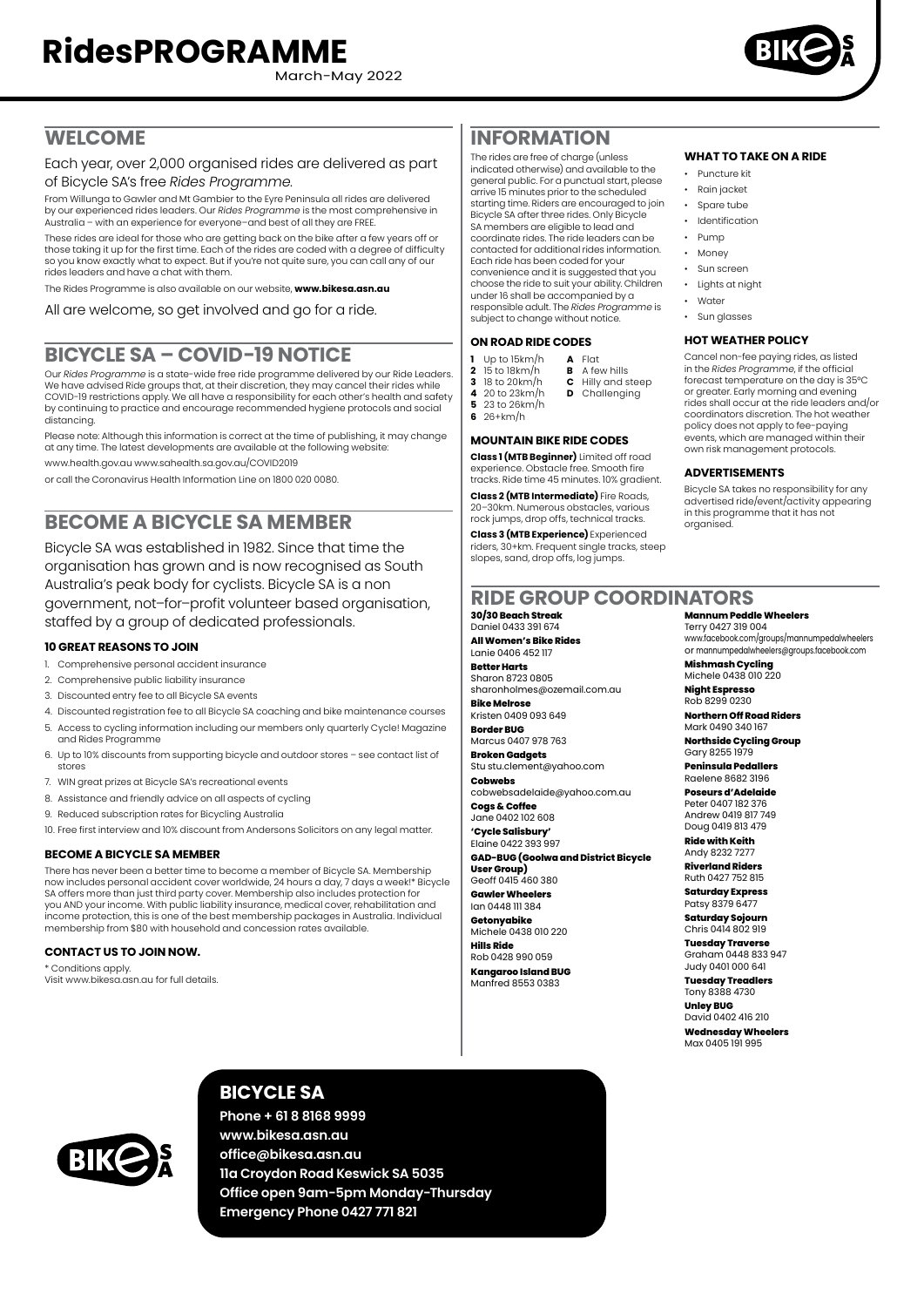# **TUE 1 MAR**

#### **Getonyabike**

9:00 AM, Post Office Rd, Woodside. GETONYABIKE is a group aimed at encouraging people of all ages and stages of fitness to get back on their bikes. You don't need to wear lycra, be skinny, fit or young. It does not matter whether you have an old bike that has been in your shed for 40 years or a new bike that you have not gotten around to riding. If your bike wont fit in your car, take the front wheel off. We will help you put it back on. We will ride on the Amy Gillett Bikeway. After the ride we will catch up at the Charleston Hotel for coffee. Please come along and give it a try. Whether you ride 1 km or the whole 32 kms, you yea has named and misite the wind of the will have a nice ride with friendly people. Ride is weather dependent. Follow us on Facebook. 1-32 km **1A** Michele 0438 010 220

#### **Peninsula Pedallers**

9:00 AM, Port Lincoln Racecourse entrance, Proper Bay Rd. Beginners ride – group rides at the pace of the slowest rider. If you are not one of our regular riders, ring Jim 0448 412 992 or Raelene 0419 842 007 to confirm start time and location. Bring money for coffee afterwards. 30 km **1A** Raelene or Jim 0419 842 007 or 0448 412 992

#### **Tuesday Traverse**

9:30 AM, Kangarilla Oval Kangarilla Annual ride – Follow Fiona to her farm and park the cars. Adventure into and travel the beautiful tracks of Kuitpo to Prospect Hill and Meadows, have coffee. Then back to the farm for lunch provided. Best suited for competent riders with hybrid and/or mountain bikes. Please contact the ride leader if attending. 40 km **2B** Fiona 0415 832 511

#### **Tuesday Treadlers**

9:30 AM, Balhannah Oval, Onkaparinga Valley Rd, Balhannah. Road bike ride, with a mid-way stop for coffee and back by lunchtime. Usually a different start location on the first Tuesday of each month. Ride Coordinator to confirm. 50-55 km **4B-5B** Tony 8388 4730 or

0407 884 730

### **Unley Community Centre Ride**

9:30 AM, The front lawns of the Unley Community Centre, Arthur St, Unley. Join Unley Councillor Monica Broniecki in a social cycling group exploring the cycleways of Unley (and beyond) at a leisurely pace, followed by coffee. Open to all levels and abilities. Further details unleybug1.wixsite.comu/bug 15 km **1A** Monica 0415 042 468

#### **Tuesday Tearaways**

10:00 AM, Goodwood pool car park<br>(adjacent to Railway Station). Introducing<br>the Tuesday Tearaways. Not the tearaways in terms of speed but rather leaning towards breaking the mould of retiring sedentary grandparents. This ride will be a little faster and longer than other rides on offer with no lunch stop but a well earned coffee break towards the end of the ride. For the first three months we will decide a route on the day. 50 km Jane 0402 102 608

#### **Border BUG**

6:00 PM, Apex Park, Woolshed Street Bordertown. Social ride on quiet roads. Ride returns to start point for a chat after. Lights required. 30 km **6A** Marcus 0407 978 763

#### **Night Espresso**

7:00 PM, Hurtle Square Adelaide. An easier ride option for those wishing to join the Espresso 'night riders' Good lights essential. Coffee afterwards at a café. 40 km **4A** Rob 8299 0230

#### **Night Espresso**

7:00 PM, Hurtle Square Adelaide. The rides vary from 6A, 5B, 4C usually with a slightly easier option. Good lights essential. Coffee afterwards at a café. 40 km Rob 8299 0230

# **WED 2 MAR**

**Mannum Peddle Wheelers**

7:00 AM, Mid-Murray Council Chambers, car park, 49 Adelaide Rd, Mannum. Enjoy a mid-week ride starting from the historic township of Mannum, exploring the surrounding countryside and stopping for coffee during or after the ride. Route and coffee stop depending on who is riding. Visitors and new riders are most welcome. Visit us on Facebook. www.facebook.com/groups/mannumpedalwheelers or mannumpeddlewheelers.weebly.com 50-80 km **4B** Terry or Wally 0427 319 004 or 0428 592 282

# **GAD-BUG (Goolwa & District Bicycle User Group)**

8:30 AM, Goolwa Wharf area, under Hindmarsh Island Bridge, Goolwa. Generally two ride options along Encounter Bikeway. Either 30 km easy for coffee at Middleton/Port Elliot or 45-70 km to Victor Harbor area. Options from IR to AR. 30 km **1B** Geoff 0415 460 380

#### **Para Pedallers 'Cycle Salisbury'** 8:30 AM, Waterwheel Museum car park,

Commercial Rd, Salisbury (opposite Parabanks). Easy ride along local trails and/or local roads, as decided by the group on the day. Coffee afterwards. MTB/hybrid bikes preferred.

25-35 km **1A-2A** Elaine 0422 393 997 **Northside Cycling Group**

#### 9:00 AM, Elizabeth Star Cycles, 5 Barfield Crescent, Elizabeth. Ride with 2 options, from 3A to 5A with a coffee stop en route. 30 km **5A** Gary 8255 1979

#### **Ride with Keith**

9:00 AM, Bicycle Express, 124 Halifax St, Adelaide. Join Adelaide television and radio personality Keith Conlon for this relaxed pace, 90 minute ride along the bike paths and back streets of Adelaide. Departing from Bicycle Express on Halifax St at 9:00 am and returning for coffee by 10:30 am, this ride is informative and fun. and open to all riders of any age and ability. Pace is steady and the rides are flat, often taking in the Linear Park and parklands of Adelaide. 20-25 km **3A** Andy 8232 7277

#### **Wednesday Wheelers**

10:00 AM start at different locations around Adelaide and environs, grade 3C, usually about 50 km, stopping somewhere en route for lunch. New riders welcome. There is an alternative easier 3B ride starting at the same time and place. Contact Max 0405 191 955 for the 3C ride Malcolm 8276 9469 for the 3B ride, for more details. 50 km **3B** or **3C** Max or Malcolm 0405 191 955 or 8276 9469

#### **Peninsula Pedallers**

5:45 PM, Cluster Cycles, 4/60 Liverpool St, Port Lincoln. We usually have road rides in summer (to be confirmed on the day). Intermediate level, 2-3 hour rides and we re-group at specific points. Visit Clusters Cycles facebook page for further information about the rides and or www.peninsulapedallers.com.au Clayton 0447 821 175

# **THU 3 MAR**

#### **30/30 Beach Streak**

6:00 PM, Henley Square, Henley Beach. Start at 6:15 pm. Join the 30kph average for 30 km or the 35kph average for 30 km graduates (40kph often). Refreshments at the Adelaide Sailing Club, West Beach, afterwards.

### 30 km **6A** Daniel 0433 391 674

#### **Border BUG**

6:00 PM, Apex Park, Woolshed Street, Bordertown. Social ride on quiet roads. Ride returns to start point for a chat after. Lights required. 30 km **6A** Marcus 0407 978 763

## **FRI 4 MAR**

#### **GAD-BUG (Goolwa & District Bicycle User Group)**

Hindmarsh Island Bridge, Goolwa. Road bike ride of approximately 50 km with a break for coffee. From time to time location/terrain may change in favour of an off-road mountain bike ride. Please contact Ride Coordinator to confirm. 50 km **3B** Geoff 0415 460 380 8:30 AM, Goolwa Wharf area, under

# **SAT 5 MAR**

### **Bike Melrose**

6:30 AM, Over the Edge Shop, Melrose. Two ride options - 6:30 am start for the road riders and 7:30 am for the gravel grinders. Meet afterwards at Over the Edge Shop for a coffee and a chat. Further information - Bike Melrose Facebook page. 20-55 km Kristen 0409 093 649

#### **Mannum Peddle Wheelers**

7:00 AM, Arnold Park (car park by the Mannum Ferry), Mannum. A regular social group ride. Cross the ferry, ride along the scenic river road to the Younghusband Store. Return to Mannum for coffee/ breakfast and a chat at Picklemee Grandma's Cafe. (Bring money for coffee/ breakfast). Visitors and new riders are welcome. Visit us on Facebook.

www.facebook.com/groups/mannumpedalwheelers or mannumpeddlewheelers.weebly.com 35 km **2B-4B** Terry or Wally 0427 319 004 or 0428 592 282

#### **Gawler Wheelers**

7:30 AM, 41 High St Gawler, southern car park (next to Gawler Council Administration Building). Gawler Wheelers is a social road cycling group, meeting at 41 High St Gawler. Rides are held every Saturday morning. All Gawler Wheelers rides are in included in the Bicycle SA Rides Programme. Ride and safety briefing at 7:15 am, roll out at 7.30 am. Ride distances range from 50 km to 100 km. Three options per week: Short (5A and 6A), Intermediate (5B and 6B) and challenging (5D and 6D). Riders must have bike fitness (age 16+ only) Refreshments and coffee at the Exchange Hotel. Join us for a chat. All welcome. Please visit the Facebook page prior to coming out, as very occasionally we may alter the starting location to Lyndoch for a bit of variety and weather cancellations are always posted on our Facebook page by 4:00pm on Friday. For ride options and the latest news visit on Facebook – Gawler Wheelers Cycling Group. 50-100 km Ian 0448 111 384

**Riverland Riders**<br>**730 AM Penmark Fountain/Lion car park** 7:30 AM, Renmark Fountain/Lion car park, Renmark. Distance varies depending on how far the group want to ride. 35-50 km **6B** Ruth 0427 752 815

#### **Cobwebs**

8:00 AM, Western side of the car park in Wigley Reserve, Glenelg, near the Historic<br>Tram. Group road ride to Outer Harbor Tram. Group road ride to Outer Harbor and return. Generally 70 to 100 riders with 6 sub-groups. Our Cobwebs group road ride has been operating for 20 years. Coffee afterwards at the Watermark Hotel. cobwebsadelaide@yahoo.com.au 54 km **6A**

#### **Peninsula Pedallers**

8:30 AM, Port Lincoln Racecourse entrance, Proper Bay Rd. If you are not one of our regular riders, ring Jim 0448 412 992 or Raelene 0419 842 007 to confirm start time and location. Coffee afterwards at Boston Bean.

40 km **4B** Jim 0448 412 992

#### Bicycle Maintenance Course **Intermediate Bike Maintenance – Session #1 (Gears and Brakes) 9:00 AM – 1:00pm PM Saturday 5 March 2022**

**Bicycle SA Office, 11a Croydon Rd Keswick** The next step after Basic Bike Care, this course will provide you with the skills and knowledge needed to confidently carry out the basic scheduled maintenance tasks that are essential for a well maintained bike. The class sizes are limited to 6 participants to maximise learning and the course structured to include content relevant to both road

and mountain bike enthusiasts, as well as everyday riders. Please book into both parts of the course

on the dates suitable for you. **Fee applies**

**Early bookings essential (maximum 6 registrants per course) Bicycle office 8168 9999 office@bikesa.asn.au www.bikesa.asn.au**

## **Mishmash Cycling**

9:00 AM, Birdwood Foodland (car park at rear of supermarket) Birdwood. Social roadie ride meets at 8:45 am in the rear car park of Birdwood Foodland. Different route every week. Riders look after each other so no-one gets left behind. A 40 km to 60 km leisurely ride, depending on who turns up. Weather dependent. No ride if the weather is bad. Coffee afterwards at Pomegranate Cottage. Please 'phone Michele to be added to the email list for weekly ride. 40-60 km **3B** Michele 0438 010 220

## **Para District Pedallers 'Cycle Salisbury'** 9:00 AM, Salisbury Waterwheel Museum

car park, Commercial Rd, Salisbury (opposite Parabanks). Easy ride along the little Para Trail, Tapa Marinthi Yala Shared Use Path and Dry Creek Trail. Coffee en route. Mountain/hybrid bikes please. 25 km **1A-2A** MTB Jim 0401 984 767

#### **All Women's Bike Rides**

9:30 AM, Cycle On' 2/19 Albyn Tce, Strathalbyn. An all women's social bike ride with coffee afterwards. Various start locations Contact Lanie for details. 20 km **2B** Lanie 0406 452 117

#### **Cogs & Coffee**

10:00 AM, Bici Café, 259 Hutt St, Adelaide. A morning ride with the obligatory coffee stop. (Some riders meet at 9.30 am for a pre-ride coffee). The Bici Cafe is our usual meeting point but if you are a new or intermittent rider, please ring on Friday (latest) to double-check. There is no preplanned direction or route each week; this is decided by everyone before we head off. Jane 0402 102 608 Richard 0419 033 140 50 km **4B** Jane 0402 102 608

#### **Saturday Express**

1:00 PM, Japanese Gardens Himeji Garden, 18 South Tce and Glen Osmond Rd, Adelaide. Café stop for afternoon tea. 40 km **3B** Krishna 0423 671 814

**Broken Gadgets** The BG MTB rides occur 2 or 3 times a month at different locations throughout the Adelaide Hills. Rides vary considerably in terrain (sometimes predominately single-track adventures, sometimes predominately gravel road tours), duration (from 1.5 riding hours to all-day expeditions) and demeanour (sometimes leisurely and sometimes at least at intermediate level speeds). BYO nibbles water, lunch, and spares accordingly. Contact Stu Clement at stu.clement@yahoo.com for details

# **SUN 6 MAR**

**Poseurs d'Adelaide** 8:00 AM, Corner Portrush & Greenhill Rds. (in front of the Burnside Town Hall). Bitumen road ride, with the occasional stretch of gravel, 4C to 5B, generally in the hills or quieter Adelaide roads. We don't take ourselves too seriously and aim for a good bakery or cafe towards the end. 60-80 km **5B** Peter 0407 182 376 Andrew 0419 817 749 Doug 0419 813 479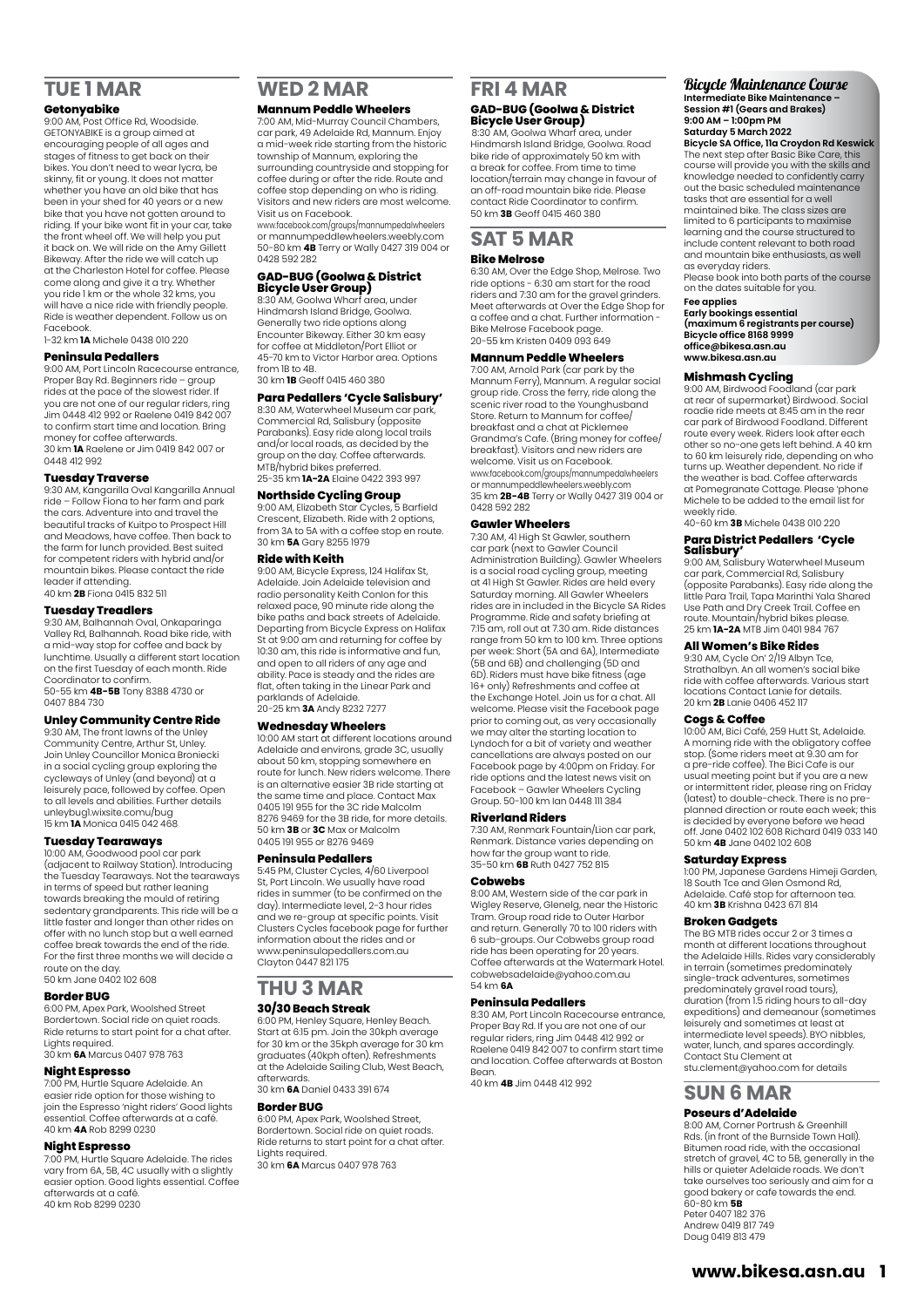March-May 2022

# **GAD-BUG (Goolwa & District Bicycle User Group)**

8:30 AM, Goolwa Wharf area, under Hindmarsh Island Bridge, Goolwa. Uses Encounter Bikeway, Beacon 19, Hindmarsh Island and Laffins Point. Route chosen each week based on group's ability, weather, etc. Usually two groups, fast and slow. Rides vary from 1A to 3B. Riders choose when to turn back. Usually coffee afterwards. 30 km **2B** Geoff 0415 460 380

#### **Border BUG**

9:00 AM, Caltex Service Station, Bordertown. Social ride on quiet roads. Riders choose their turnaround point. Coffee afterwards.

### 40 km **6B** Marcus 0407 978 763

**Hills Ride** 9:00 AM, Crafers. Church of the Epiphany. MTB or Hybrid advised. Coffee stop en route. Mainly dirt roads. 50 km **2C** Steve 0401 603 596

#### **Peninsula Pedallers**

9:00 AM, Port Lincoln Racecourse entrance, Proper Bay Rd. If you are one of our regular riders, ring Jim 0448 412 992 or Raelene 0419 842 007 to confirm start time and location. Coffee afterwards at Del Giorno's Café.

40 km **4B** Jim 0448 412 992

# **MON 7 MAR**

**Northside Cycling Group** 9:00 AM, Elizabeth Star Cycles, 5 Barfield Crescent, Elizabeth. Ride with 2 options, from 3A to 5A with a coffee stop en route. 30 km **5A** Gary 8255 1979

# **TUE 8 MAR**

## **Getonyabike**

9:00 AM, Post Office Rd, Woodside. GETONYABIKE is a group aimed at encouraging people of all ages and stages of fitness to get back on their bikes. You don't need to wear lycra, be skinny, fit or young. It does not matter whether you have an old bike that has been in your shed for 40 years or a new bike that you have not gotten around to riding. If your bike wont fit in your car, take the front wheel off. We will help you put it back on. We will ride on the Amy Gillett Bikeway. After the ride we will catch up at the Charleston Hotel for coffee. Please come along and give it a try. Whether you ride 1 km or the whole 32 kms, you will have a nice ride with friendly people. Ride is weather dependent. Follow us on Facebook.

1-32 km **1A** Michele 0438 010 220

#### **Peninsula Pedallers**

9:00 AM, Port Lincoln Racecourse entrance, Proper Bay Rd. Beginners ride - group rides at the pace of the slowest rider. If you are<br>not one of our regular riders, ring Jim 0448<br>412 992 or Raelene 0419 842 007 to confirm<br>start time and location. Bring money for coffee afterwards.

30 km **1A** Raelene or Jim 0419 842 007 or 0448 412 992

#### **Tuesday Treadlers**

9:30 AM, Balhannah Oval, Onkaparinga Valley Rd, Balhannah. Road bike ride, with a mid-way stop for coffee and back by lunchtime. Usually a different start location on the first Tuesday of each month. Ride Coordinator to confirm. 50-55 km **4B-5B** Tony 8388 4730 or

0407 884 730

#### **Unley Community Centre Ride** 9:30 AM, The front lawns of the Unley

Community Centre, Arthur St, Unley. Join Unley Councillor Monica Broniecki in a social cycling group exploring the cycleways of Unley (and beyond) at a leisurely pace, followed by coffee. Open to all levels and abilities. Further details unleybug1.wixsite.comu/bug 15 km **1A** Monica 0415 042 468

#### **Tuesday Tearaways**

10:00 AM, Goodwood pool car park (adjacent to Railway Station). Not the tearaways in terms of speed but rather leaning towards breaking the mould of retiring sedentary grandparents. This ride will be a little faster and longer than other rides on offer with no lunch stop but a well earned coffee break towards the end of the ride. For the first three months we will decide a route on the day. 50 km Jane 0402 102 608

#### **Tuesday Traverse**

10:00 AM, Torrens Weir, War Memorial Drive,<br>North Adelaide Mystery Ride North Adelaide. Mystery Ride. 40 km **2B** Eric 0402 356 796

#### **Border BUG**

6:00 PM, Apex Park, Woolshed Street Bordertown. Social ride on quiet roads. Ride returns to start point for a chat after. Lights required. 30 km **6A** Marcus 0407 978 763

#### **Night Espresso**

7:00 PM, Hurtle Square Adelaide. The rides vary from 6A, 5B, 4C usually with a slightly easier option. Good lights essential. Coffee afterwards at a café. 40 km Rob 8299 0230

# **WED 9 MAR**

#### **Mannum Peddle Wheelers**

7:00 AM, Mid-Murray Council Chambers, car park, 49 Adelaide Rd, Mannum. Enjoy a mid-week ride starting from the historic township of Mannum, exploring the surrounding countryside and stopping for coffee during or after the ride. Route and coffee stop depending on who is riding. Visitors and new riders are most welcome. Visit us on Facebook.

www.facebook.com/groups/mannumpedalwheelers or mannumpeddlewheelers.weebly.com 50-80 km **4B** Terry or Wally 0427 319 004 or 0428 592 282

# **GAD-BUG (Goolwa & District Bicycle User Group)** 8:30 AM, Goolwa Wharf area, under

Hindmarsh Island Bridge, Goolwa. Generally two ride options along Encounter Bikeway. Either 30 km easy for coffee at Middleton/Port Elliot or 45-70 km to Victor Harbor area. Options from 1B to 4B. 30 km **1B** Geoff 0415 460 380

**Northside Cycling Group** 9:00 AM, Elizabeth Star Cycles, 5 Barfield S.00 Airly Elizabeth. Ride with 2 options, from 3A to 5A with a coffee stop en route. 30 km **5A** Gary 8255 1979

#### **Ride with Keith**

9:00 AM, Bicycle Express, 124 Halifax St, Adelaide. Join Adelaide television and radio personality Keith Conlon for this relaxed pace, 90 minute ride along the bike paths and back streets of Adelaide. Departing from Bicycle Express on Halifax St at 9:00 am and returning for coffee by 10:30 am, this ride is informative and fun, and open to all riders of any age and ability. Pace is steady and the rides are flat, often taking in the Linear Park and parklands of Adelaide. 20-25 km **3A** Andy 8232 7277

#### **Wednesday Wheelers**

10:00 AM, 10:00 am start at different locations around Adelaide and environs, grade 3C, usually about 50 km, stopping somewhere en route for lunch. New riders welcome. There is an alternative easier 3B ride starting at the same time and place. Contact Max 0405 191 955 for the 3C ride Malcolm 8276 9469 for the 3B ride, for more details.

50 km **3B** or **3C** Max or Malcolm 0405 191 955 or 8276 9469

#### **Peninsula Pedallers**

5:45 PM, Cluster Cycles, 4/60 Liverpool St, Port Lincoln. We usually have road rides in summer (to be confirmed on the day). Intermediate level, 2-3 hour rides and we re-group at specific points. Visit Clusters Cycles facebook page for further information about the rides and or www.peninsulapedallers.com.au Clayton 0447 821 175

## **THU 10 MAR 30/30 Beach Streak**

6:00 PM, Henley Square, Henley Beach. Start at 6:15 pm. Join the 30kph average for 30 km or the 35kph average for 30 km graduates (40kph often). Refreshments at the Adelaide Sailing Club, West Beach, afterwards.

30 km **6A** Daniel 0433 391 674 **Border BUG**

6:00 PM, Apex Park, Woolshed Street, Bordertown. Social ride on quiet roads. Ride returns to start point for a chat after.

Lights required. 30 km **6A** Marcus 0407 978 763

# **FRI 11 MAR GAD-BUG (Goolwa & District Bicycle User Group)** 8:30 AM, Goolwa Wharf area, under

Hindmarsh Island Bridge, Goolwa. Road bike ride of approximately 50 km with a break for coffee. From time to time location/terrain may change in favour of an off-road mountain bike ride. Please contact Ride Coordinator to confirm. 50 km **3B** Geoff 0415 460 380

# **SAT 12 MAR**

### **Bike Melrose**

6:30 AM, Over the Edge Shop, Melrose. Two ride options – 6:30 am start for the road riders and 7:30 am for the gravel grinders. Meet afterwards at Over the Edge Shop for a coffee and a chat. Further information - Bike Melrose Facebook page. 20-55 km Kristen 0409 093 649

ADVERTISEMENT

#### Audax **Corkscrew Climber**

**Saturday 12 March 2022, 7:00 AM Start – Rundle St, Adelaide 240km**

## **Unsupported**

Starting in Adelaide, head up the Gorge Rd. and climb the Corkscrew then several other climbs in a fairly tough 200km ride. **Entry fee applies**

# **Glen Thompson 0429 168 232 gthomps5@adam.com.au**

#### **Mannum Peddle Wheelers**

7:00 AM, Arnold Park (car park by the Mannum Ferry), Mannum. A regular social group ride. Cross the ferry, ride along the scenic river road to the Younghusband Store. Return to Mannum for coffee/ breakfast and a chat at Picklemee Grandma's Cafe. (Bring money for coffee/ breakfast). Visitors and new riders are welcome. Visit us on Facebook. www.facebook.com/groups/mannumpedalwheelers or mannumpeddlewheelers.weebly.com 35 km **2B-4B** Terry or Wally 0427 319 004 or 0428 592 282

#### **Gawler Wheelers**

7:30 AM, 41 High St Gawler, southern car park (next to Gawler Council Administration Building). Gawler Wheelers is a social road cycling group, meeting at 41 High St Gawler. Rides are held every Saturday morning. All Gawler Wheelers rides are in included in the Bicycle SA Rides Programme. Ride and safety briefing at 7:15 am, roll out at 7.30 am. Ride distances range from 50 km to 100 km. Three options per week: Short (5A and 6A), Intermediate (5B and 6B) and challenging (5D and 6D). Riders must have bike fitness (age 16+ only) Refreshments and coffee at the Exchange Hotel. Join us for a chat. All welcome. Please visit the Facebook page prior to coming out, as very occasionally we may alter the starting location to Lyndoch for a bit of variety and weather cancellations are always posted on our Facebook page by 4:00pm on Friday. For ride options and the latest news visit on Facebook – Gawler Wheelers Cycling Group. 50-100 km Ian 0448 111 384

#### **Riverland Riders**

7:30 AM, Renmark Fountain/Lion car park, Renmark. Distance varies depending on how far the group want to ride. 35-50 km **6B** Ruth 0427 752 815

#### **Cobwebs**

8:00 AM, Western side of the car park in Wigley Reserve, Glenelg, near the Historic Tram. Group road ride to Outer Harbor and return. Generally 70 to 100 riders with 6 sub-groups. Our Cobwebs group road ride has been operating for 20 years. Coffee afterwards at the Watermark Hotel. cobwebsadelaide@yahoo.com.au 54 km **6A**

**Peninsula Pedallers** 8:30 AM, Port Lincoln Racecourse entrance, Proper Bay Rd. If you are not one of our regular riders, ring Jim 0448 412 992 or Raelene 0419 842 007 to confirm start time and location. Coffee afterwards at Boston Bean. 40 km **4B** Jim 0448 412 992

# **Northern Off Road Riders**

8:50 AM, Little Para Golf Club, 62 Martins Rd, Paralowie. Meet at bottom car park. Mainly off road Cobbler Creek loop using the Little Para and Dry Creek trails. Refreshments along the way. Mountain bikes only. Be ready to roll at 9:00 am.

45-50 km **2B-3B** Mark 0490 340 167

# **Dry Creek Trailers 'Cycle**

**Salisbury'** 9:00 AM, BMX/Club/Skate Park car park, cnr. Bridge Rd and South Tce, Pooraka. Various medium level rides along Dry Creek Trail, extending to the O Bahn/Modbury as well as Mawson Lakes/Globe Derby/Parafield. Coffee en route. MTB please. 15-20 km **1A-3B** MTB Bryce 0432 732 540

**Mishmash Cycling** 9:00 AM, Birdwood Foodland (car park at rear of supermarket) Birdwood. Social roadie ride meets at 8:45 am in the rear car park of Birdwood Foodland. Different route every week. Riders look after each other so no-one gets left behind. A 40 km to 60 km leisurely ride, depending on who turns up. Weather dependent. No ride if the weather is bad. Coffee afterwards at Pomegranate Cottage. Please 'phone Michele to be added to the email list for weekly ride.

40-60 km **3B** Michele 0438 010 220

### **Para Cruizers - 'Cycle Salisbury'**

9:00 AM, Salisbury Water Wheel, 81 Commercial Rd, Salisbury (toilets available). Follow the Para Trail to the Old Spot then onto Cobblers Creek ruins. From here we pick up the Dry Creek Trail at Wynn Vale and follow back via Mawson Lakes. Coffee planned at the Water Shed. Suitable for MTB and hybrid bikes. 35 km **2B** Cam 0468 927 892

### **All Women's Bike Rides**

9:30 AM, Cycle On' 2/19 Albyn Tce, Strathalbyn. An all Women's Bike Ride aimed to help build confidence for ladies of all ages. Suitable for the beginner or women wanting to get back into cycling on a casual and social level. Buy coffee afterwards. 15 km **2B** Lanie 0406 452 117

## **Cogs & Coffee**

10:00 AM, Bici Café, 259 Hutt St, Adelaide. A morning ride with the obligatory coffee stop. (Some riders meet at 9.30 am for a pre-ride coffee). The Bici Cafe is our usual meeting point but if you are a new or intermittent rider, please ring on Friday (latest) to double-check. There is no preplanned direction or route each week; this is decided by everyone before we head off. Jane 0402 102 608 Richard 0419 033 140 50 km **4B** Jane 0402 102 608

#### **Saturday Sojourn**

10:00 AM, Heywood Park, Addiscombe Place, Unley Park. An easy paced, sociable ride for both experienced and less experienced cyclists. Leader and route determined on the day. BYO or buy refreshments. 25 km **2A** Chris 0414 802 919

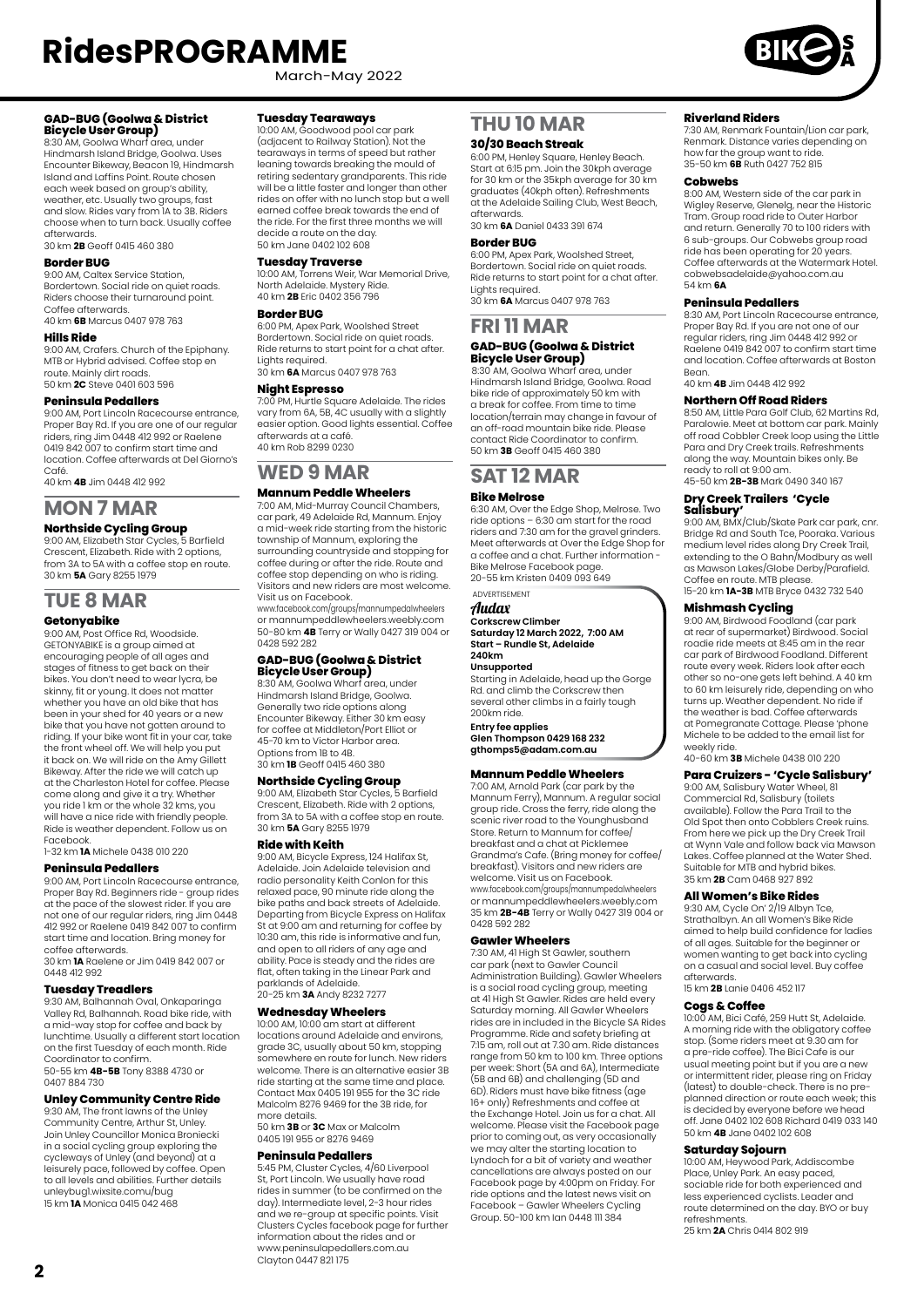#### **Saturday Express**

1:00 PM, Henley Square, Henley Beach. Café stop for afternoon tea. 40 km **3B** Peter 0414 719 296

# **SUN 13 MAR**

#### **Poseurs d'Adelaide**

8:00 AM, Corner Portrush & Greenhill Rds. (in front of the Burnside Town Hall). Bitumen road ride, with the occasional stretch of gravel, 4C to 5B, generally in the hills or quieter Adelaide roads. We don't take ourselves too seriously and aim for a good bakery or cafe towards the end. 60-80 km **5B** Peter 0407 182 376

Andrew 0419 817 749 Doug 0419 813 479

# **GAD-BUG (Goolwa & District Bicycle User Group)**

8:30 AM, Goolwa Wharf area, under Hindmarsh Island Bridge, Goolwa. Uses Encounter Bikeway, Beacon 19, Hindmarsh Island and Laffins Point. Route chosen each week based on group's ability weather, etc. Usually two groups, fast and slow. Rides vary from 1A to 3B. Riders choose when to turn back. Usually coffee afterwards.

30 km **2B** Geoff 0415 460 380

#### **Border BUG**

9:00 AM, Caltex Service Station, Bordertown. Social ride on quiet roads. Riders choose their turnaround point. Coffee afterwards. 40 km **6B** Marcus 0407 978 763

**Hills Ride**

9:00 AM, Birdwood. Main street adjacent school. MTB or Hybrid advised. Coffee stop en route. Mainly dirt roads. 50 km **2C** Joe 0429 694 022

#### **Peninsula Pedallers**

9:00 AM, Port Lincoln Racecourse entrance, Proper Bay Rd. If you are one of our regular riders, ring Jim 0448 412 992 or Raelene 0419 842 007 to confirm start time and location. Coffee afterwards at Del Giorno's Café.

40 km **4B** Jim 0448 412 992

#### **Semaphore Sojourn 'Cycle**

# **Salisbury'** 9:00 AM, North Adelaide Railway Station,

War Memorial Drive, North Adelaide. (Western side of rail. Ride along Outer Harbor Greenway, bike paths and some roads to Outer Harbor, then to Pt. Adelaide for coffee/refreshments before returning to start via same route. Suit for all types of bikes.

45 km **2A-4A** Ash 0416 719 785

# **MON 14 MAR**

**Northside Cycling Group** 9:00 AM, Elizabeth Star Cycles, 5 Barfield

Crescent, Elizabeth. Ride with 2 options, from 3A to 5A with a coffee stop en route. 30 km **5A** Gary 8255 1979

# **TUE 15 MAR**

#### **Getonyabike**

9:00 AM, Post Office Rd, Woodside. GETONYABIKE is a group aimed at encouraging people of all ages and stages of fitness to get back on their bikes. You don't need to wear lycra, be skinny, fit or young. It does not matter whether you have an old bike that has been in your shed for 40 years or a new bike that you have not gotten around to riding. If your bike wont fit in your car, take the front wheel off. We will help you put it back on. We will ride on the Amy Gillett Bikeway. After the ride we will catch up at the Charleston Hotel for coffee. Please come along and give it a try. Whether you ride 1 km or the whole 32 kms, you will have a nice ride with friendly people. Ride is weather dependent. Follow us on Facebook.

1-32 km **1A** Michele 0438 010 220

#### **Peninsula Pedallers**

9:00 AM, Port Lincoln Racecourse entrance, Proper Bay Rd. Beginners ride - group rides at the pace of the slowest rider. If you are not one of our regular riders, ring Jim 0448 412 992 or Raelene 0419 842 007 to confirm start time and location. Bring money for coffee afterwards.

30 km **1A** Raelene or Jim 0419 842 007 or 0448 412 992

#### **Tuesday Treadlers**

9:30 AM, Balhannah Oval, Onkaparinga Valley Rd, Balhannah. Road bike ride, with a mid-way stop for coffee and back by lunchtime. Usually a different start location on the first Tuesday of each month. Ride Coordinator to confirm. 50-55 km **4B-5B** Tony 8388 4730 or 0407 884 730

### **Unley Community Centre Ride**

9:30 AM, The front lawns of the Unley Community Centre, Arthur St, Unley. Join Unley Councillor Monica Broniecki in a social cycling group exploring the cycleways of Unley (and beyond) at a leisurely pace, followed by coffee. Open to all levels and abilities. Further details see unleybug1.wixsite.comu/bug 15 km **1A** Monica 0415 042 468

### **Tuesday Tearaways**

10:00 AM, Goodwood pool car park (adjacent to Railway Station). Not the tearaways in terms of speed but rather leaning towards breaking the mould of retiring sedentary grandparents. This ride will be a little faster and longer than other rides on offer with no lunch stop but a well earned coffee break towards the end of the ride. For the first three months we will decide a route on the day. 50 km Jane 0402 102 608

#### **Tuesday Traverse**

10:00 AM, Torrens Weir, War Memorial Drive, North Adelaide. Journey through the Eastern Suburbs to Goodwood for lunch and return to North Adelaide for coffee. 40 km **2B** Trevor 0434 961 488

#### **Border BUG**

6:00 PM, Apex Park, Woolshed Street Bordertown. Social ride on quiet roads. Ride returns to start point for a chat after. Lights required. 30 km **6A** Marcus 0407 978 763

#### **Night Espresso**

7:00 PM, Hurtle Square Adelaide. The rides vary from 6A, 5B, 4C usually with a slightly easier option. Good lights essential. Coffee afterwards at a café. 40 km Rob 8299 0230

# **WED 16 MAR**

#### **Mannum Peddle Wheelers**

7:00 AM, Mid-Murray Council Chambers, car park, 49 Adelaide Rd, Mannum. Enjoy a mid-week ride starting from the historic township of Mannum, exploring the surrounding countryside and stopping for coffee during or after the ride. Route and coffee stop depending on who is riding. Visitors and new riders are most welcome. Visit us on Facebook.

www.facebook.com/groups/mannumpedalwheelers or mannumpeddlewheelers.weebly.com 50-80 km **4B** Terry or Wally 0427 319 004 or 0428 592 282

# **GAD-BUG (Goolwa & District Bicycle User Group)**

8:30 AM, Goolwa Wharf area, under Hindmarsh Island Bridge, Goolwa. Generally two ride options along Encounter Bikeway. Either 30 km easy for coffee at Middleton/Port Elliot or 45-70 km to Victor Harbor area. Options from 1B to 4B. 30 km **1B** Geoff 0415 460 380

# **Para Pedallers 'Cycle Salisbury'** 8:30 AM, Waterwheel Museum car park,

Commercial Rd, Salisbury (opposite Parabanks). Easy ride along local trails and/or local roads, as decided by the group on the day. Coffee afterwards. MTB/hybrid bikes preferred. 25-35 km **1A-2A** Elaine 0422 393 997

#### **Northside Cycling Group**

9:00 AM, Elizabeth Star Cycles, 5 Barfield Crescent, Elizabeth. Ride with 2 options, from 3A to 5A with a coffee stop en route. 30 km **5A** Gary 8255 1979

#### **Ride with Keith**

9:00 AM, Bicycle Express, 124 Halifax St, Adelaide. Join Adelaide television and radio personality Keith Conlon for this relaxed pace, 90 minute ride along the bike paths and back streets of Adelaide. Departing from Bicycle Express on Halifax St at 9:00 am and returning for coffee by 10:30 am, this ride is informative and fun, and open to all riders of any age and ability. Pace is steady and the rides are flat, often taking in the Linear Park and parklands of Adelaide. 20-25 km **3A** Andy 8232 7277

#### **Wednesday Wheelers**

10:00 AM, 10:00 am start at different locations around Adelaide and environs, grade 3C, usually about 50 km, stopping somewhere en route for lunch. New riders welcome. There is an alternative easier 3B ride starting at the same time and place. Contact Max 0405 191 955 for the 3C ride Malcolm 8276 9469 for the 3B ride, for more details.

50 km **3B** or **3C** Max or Malcolm 0405 191 955 or 8276 9469

#### **Peninsula Pedallers**

5:45 PM, Cluster Cycles, 4/60 Liverpool St, Port Lincoln. We usually have road rides in summer (to be confirmed on the day). Intermediate level, 2-3 hour rides and we re-group at specific points. Visit Clusters Cycles facebook page for further information about the rides and or www.peninsulapedallers.com.au Clayton 0447 821 175

### **THU 17 MAR 30/30 Beach Streak**

#### 6:00 PM, Henley Square, Henley Beach. Start at 6:15 pm. Join the 30kph average for 30 km or the 35kph average for 30 km graduates (40kph often). Refreshments at the Adelaide Sailing Club, West Beach,

afterwards. 30 km **6A** Daniel 0433 391 674

#### **Border BUG**

6:00 PM, Apex Park, Woolshed Street, Bordertown. Social ride on quiet roads. Ride returns to start point for a chat after. Lights required. 30 km **6A** Marcus 0407 978 763

# **FRI 18 MAR**

# **GAD-BUG (Goolwa & District**

**Bicycle User Group)** 8:30 AM, Goolwa Wharf area, under Hindmarsh Island Bridge, Goolwa. Road bike ride of approximately 50 km witha break for coffee. From time to time location/terrain may change in favour of an off-road mountain bike ride. Please contact Ride Coordinator to confirm. 50 km **3B** Geoff 0415 460 380

# **SAT 19 MAR**

# **Bike Melrose**

6:30 AM, Over the Edge Shop, Melrose. Two ride options - 6:30 am start for the road riders and 7:30 am for the gravel grinders. Meet afterwards at Over the Edge Shop for a coffee and a chat. Further information - Bike Melrose Facebook page. 20-55 km Kristen 0409 093 649

#### **Mannum Peddle Wheelers**

7:00 AM, Arnold Park (car park by the Mannum Ferry), Mannum. A regular social group ride. Cross the ferry, ride along the scenic river road to the Younghusband Store. Return to Mannum for coffee/ breakfast and a chat at Picklemee Grandma's Cafe. (Bring money for coffee/ breakfast). Visitors and new riders are welcome. Visit us on Facebook.

www.facebook.com/groups/mannumpedalwheelers or mannumpeddlewheelers.weebly.com 35 km **2B-4B** Terry or Wally 0427 319 004 or 0428 592 282

#### ADVERTISEMENT Audax

**Fleche Opperman All Day Trial (SA) Saturday 19 March 2022, 7:00 AM Start – Anywhere Unsupported**

#### **360km minimum in 24 hours.**

FOADT Medallion available to all finishers. Teams of 3, 4 or 5 bikes. Each team chooses its own start point and course. A minimum of 360km must be ridden in 24 hrs from 7.30 am Saturday morning. All riders finish at the same point.

#### **Entry fee applies David Fairweather 0401 528 563 div.fw@bigpond.net.au**

**registrants per course) Bicycle office 8168 9999 office@bikesa.asn.au www.bikesa.asn.au**

this Course #2. **Fee applies**

#### ADVERTISEMENT Audax

#### **Fleche Opperman All Day Trial (SA) Saturday 19 March 2022, 7:30 AM Start – Anywhere Unsupported**

180km minimum in 24 hours. 180km in 24 hours (maximum 14 hours ride time). Teams of 3, 4 or 5 bikes. Each team chooses its own start point and course. A minimum of 180km must be ridden in 24hrs from 7.30 am Saturday morning. All riders finish at the same point.

#### **Entry fee applies David Fairweather 0401 528 563 div.fw@bigpond.net.au**

#### **Gawler Wheelers**

7:30 AM, 41 High St Gawler, southern car park (next to Gawler Council Administration Building). Gawler Wheelers is a social road cycling group, meeting at 41 High St Gawler. Rides are held every Saturday morning. All Gawler Wheelers rides are in included in the Bicycle SA Rides Programme. Ride and safety briefing at 7:15 am, roll out at 7.30 am. Ride distances range from 50 km to 100 km. Three options per week: Short (5A and 6A), Intermediate (5B and 6B) and challenging (5D and 6D). Riders must have bike fitness (age 16+ only) Refreshments and coffee at the Exchange Hotel. Join us for a chat. All welcome. Please visit the Facebook page prior to coming out, as very occasionally we may alter the starting location to Lyndoch for a bit of variety and weather cancellations are always posted on our Facebook page by 4:00pm on Friday. For ride options and the latest news visit on Facebook - Gawler Wheelers Cycling Group. 50-100 km Ian 0448 111 384

#### **Riverland Riders**

7:30 AM, Renmark Fountain/Lion car park, Renmark. Distance varies depending on how far the group want to ride. 35-50 km 6B Ruth 0427 752 815

#### **Cobwebs**

8:00 AM, Western side of the car park in Wigley Reserve, Glenelg, near the Historic Tram. Group road ride to Outer Harbor and return. Generally 70 to 100 riders with 6 sub-groups. Our Cobwebs group road ride has been operating for 20 years. Coffee afterwards at the Watermark Hotel. cobwebsadelaide@yahoo.com.au 54 km **6A**

#### **Peninsula Pedallers**

8:30 AM, Port Lincoln Racecourse entrance, Proper Bay Rd. If you are not one of our regular riders, ring Jim 0448 412 992 or Raelene 0419 842 007 to confirm start time and location. Coffee afterwards at Boston Bean.

40 km **4B** Jim 0448 412 992

#### Bicycle Maintenance Course

**Intermediate Bike Maintenance – Course #2 (Drive Train and Bearing Systems)**

#### **9:00 AM – 1:00pm PM Saturday 19 March 2022**

**Bicycle SA Office, 11a Croydon Rd Keswick** In Course #2 of the Intermediate Bike Maintenance Course you will learn to:

- Assess the wear in a bicycle drive train system including the chain, cassette and chain rings
- Replace the parts in a bicycle drive train system including the chain, cassette and chain rings
- Check a bicycle's bearing systems including headset, bottom bracket and wheel hubs

Intermediate Bike Maintenance Course #1 (Gears and Bakes) before undertaking

**Early bookings essential (maximum 6** 

**[www.bikesa.asn.au](http://www.bikesa.asn.au) 3**

• Adjust the headset It is essential to complete the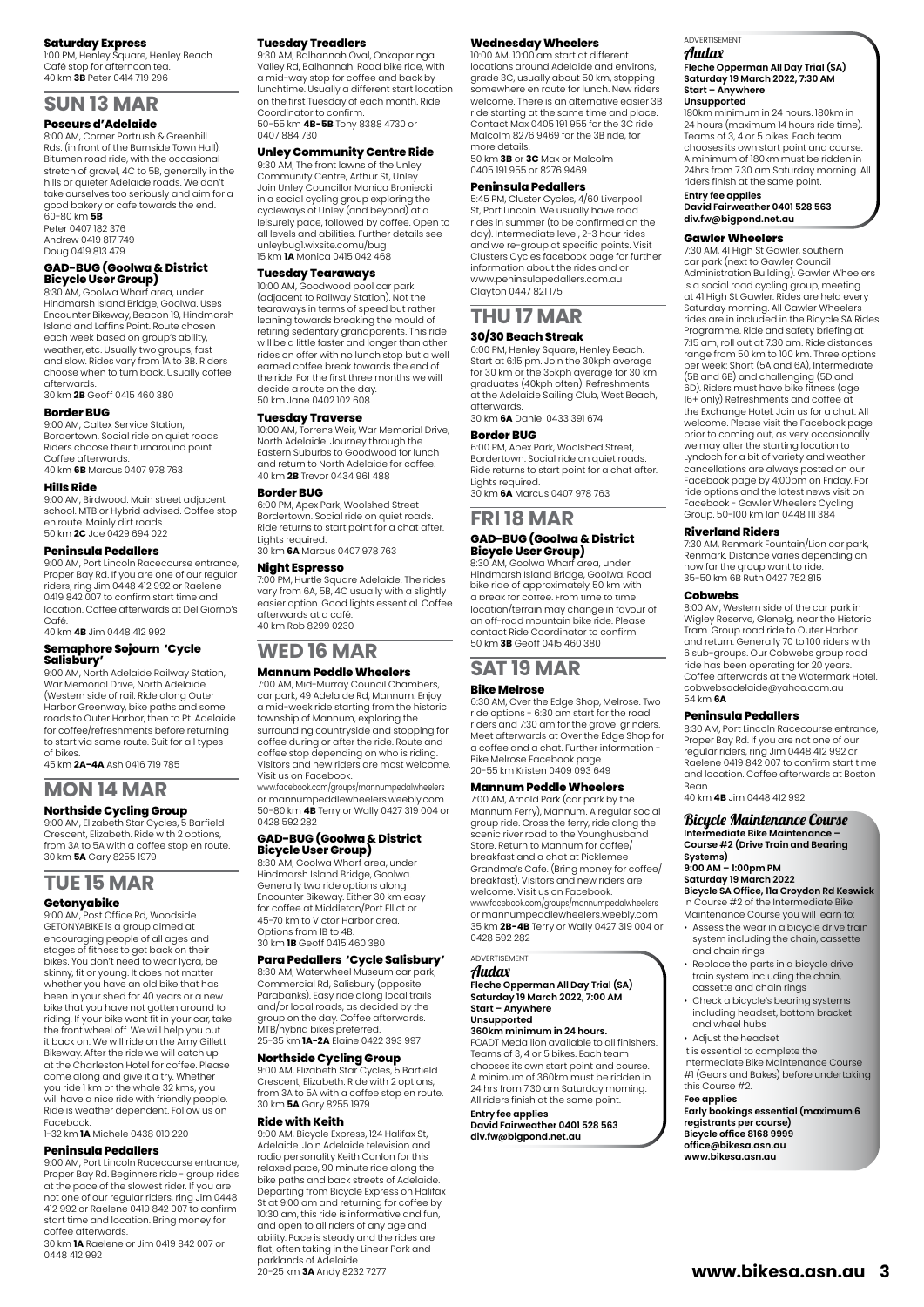March-May 2022

**Mishmash Cycling**<br>9:00 AM, Birdwood Foodland (car park at rear of supermarket) Birdwood. Social roadie ride meets at 8:45 am in the rear car park of Birdwood Foodland. Different route every week. Riders look after each other so no-one gets left behind. A 40 km to 60 km leisurely ride, depending on who turns up. Weather dependent. No ride if the weather is bad. Coffee afterwards at Pomegranate Cottage. Please 'phone Michele to be added to the email list for weekly ride. 40-60 km **3B** Michele 0438 010 220

# **Para District Pedallers 'Cycle**

**Salisbury'** 9:00 AM, Salisbury Waterwheel Museum car park, Commercial Rd, Salisbury (opposite Parabanks). Ride through Mawson Lakes, Pooraka and on to Levels - City Bikeway to Delightful Café for coffee/ refreshments before returning via same route. Suit any bike. 30 km **1A-2A** Elaine 0422 393 997

#### **All Women's Bike Rides**

9:30 AM, Cycle On' 2/19 Albyn Tce, Strathalbyn. An all women's social bike ride with coffee afterwards. Various start locations Contact Lanie for details. 20 km **2B** Lanie 0406 452 117

#### **Cogs & Coffee**

10:00 AM, Bici Café, 259 Hutt St, Adelaide. A morning ride with the obligatory coffee stop. (Some riders meet at 9.30 am for a pre-ride coffee). The Bici Cafe is our usual meeting point but if you are a new or intermittent rider, please ring on Friday (latest) to double-check. There is no preplanned direction or route each week; this is decided by everyone before we head off. Jane 0402 102 608 Richard 0419 033 140 50 km **4B** Jane 0402 102 608

#### **Saturday Express**

1:00 PM, Conygham St, Glenside (Dog Park). Café stop for afternoon tea. 40 km **3B** Patsy 0439 332 533

#### **Broken Gadgets**

The BG MTB rides occur 2 or 3 times a month at different locations throughout the Adelaide Hills. Rides vary considerably in terrain (sometimes predominately single-track adventures, sometimes predominately gravel road tours), duration (from 1.5 riding hours to all-day expeditions) and demeanour (sometimes leisurely and sometimes at least at intermediate level speeds). BYO nibbles, water, lunch, and spares accordingly. Contact Stu Clement at stu.clement@yahoo.com for details.

# **SUN 20 MAR**

#### **Poseurs d'Adelaide**

8:00 AM, Corner Portrush & Greenhill Rds. (in front of the Burnside Town Hall). Bitumen road ride, with the occasional stretch of gravel, 4C to 5B, generally in the hills or quieter Adelaide roads. We don't<br>take ourselves too seriously and aim for a take ourselves too seriously and aim for a good bakery or cafe towards the end. 60-80 km **5B** Peter 0407 182 376 Andrew 0419 817 749

Doug 0419 813 479

# **GAD-BUG (Goolwa & District Bicycle User Group)** 8:30 AM, Goolwa Wharf area, under

Hindmarsh Island Bridge, Goolwa. Uses Encounter Bikeway, Beacon 19, Hindmarsh Island and Laffins Point. Route chosen each week based on group's ability, weather, etc. Usually two groups, fast and slow. Rides vary from 1A to 3B. Riders choose when to turn back. Usually coffee afterwards. 30 km **2B** Geoff 0415 460 380

#### **Border BUG**

9:00 AM, Caltex Service Station, Bordertown. Social ride on quiet roads. Riders choose their turnaround point. Coffee afterwards.

### 40 km **6B** Marcus 0407 978 763

#### **Hills Ride**

9:00 AM, Mylor. Oval car park. MTB or Hybrid advised. Coffee stop en route. Mainly dirt roads. 50 km **2C** Rob 0428 990 059

## **Peninsula Pedallers**

9:00 AM, Port Lincoln Racecourse entrance, Proper Bay Rd. If you are one of our regular riders, ring Jim 0448 412 992 or Raelene 0419 842 007 to confirm start time and location. Coffee afterwards at Del Giorno's Café. 40 km **4B** Jim 0448 412 992

# **Kangaroo Island BUG**

10:00 AM, Start location and ride details to be advised.

25-35 km Anne 0456 390 656

# **MON 21 MAR**

**Northside Cycling Group** 9:00 AM, Elizabeth Star Cycles, 5 Barfield Crescent, Elizabeth. Ride with 2 options, from 3A to 5A with a coffee stop en route. 30 km **5A** Gary 8255 1979

# **TUE 22 MAR**

#### **Getonyabike**

9:00 AM, Post Office Rd, Woodside. GETONYABIKE is a group aimed at encouraging people of all ages and stages of fitness to get back on their bikes. You don't need to wear lycra, be skinny, fit or young. It does not matter whether you have an old bike that has been in your shed for 40 years or a new bike that you have not gotten around to riding. If your bike wont fit in your car, take the front wheel off. We will help you put it back on. We will ride on the Amy Gillett Bikeway. After the ride we will catch up at the Charleston Hotel for coffee. Please come along and give it a try. Whether you ride 1 km or the whole 32 kms, you will have a nice ride with friendly people. Ride is weather dependent. Follow us on Facebook. 1-32 km **1A** Michele 0438 010 220

#### **Peninsula Pedallers**

9:00 AM, Port Lincoln Racecourse entrance, Proper Bay Rd. Beginners ride – group rides at the pace of the slowest rider. If you are not one of our regular riders, ring Jim 0448 412 992 or Raelene 0419 842 007 to confirm start time and location. Bring money for coffee afterwards. 30 km **1A** Raelene or Jim 0419 842 007 or 0448 412 992

#### **Tuesday Treadlers**

9:30 AM, Balhannah Oval, Onkaparinga Valley Rd, Balhannah. Road bike ride, with a mid-way stop for coffee and back by lunchtime. Usually a different start location on the first Tuesday of each month. Ride Coordinator to confirm. 50-55 km **4B-5B** Tony 8388 4730 or 0407 884 730

#### **Unley Community Centre Ride**

9:30 AM, The front lawns of the Unley Community Centre, Arthur St, Unley. Join Unley Councillor Monica Broniecki in a social cycling group exploring the cycleways of Unley (and beyond) at a leisurely pace, followed by coffee. Open to all levels and abilities. Further details unleybug1.wixsite.comu/bug 15 km **1A** Monica 0415 042 468

#### **Tuesday Tearaways**

10:00 AM, Goodwood pool car park (adjacent to Railway Station). Not the tearaways in terms of speed but rather leaning towards breaking the mould of retiring sedentary grandparents. This ride will be a little faster and longer than other rides on offer with no lunch stop but a well earned coffee break towards the end of the ride. For the first three months we will decide a route on the day. 50 km Jane 0402 102 608

#### **Tuesday Traverse**

10:00 AM, Cnr. Gladstone Rd and Sheperds Hill Rd, Blackwood. Blackwood Park to Belair Park, no road bikes please. 40 km **2B** Robyn 0401 364 019

## Bicycle Maintenance Course **Basic Bike Care 5:30-8:00 PM**

**Tuesday 22 March 2022 Bicycle SA Office, 11a Croydon Rd Keswick** This basic 2 and 1/2 hour course is

designed specifically for those just starting out or who haven't got the bike out of the shed for a while. Learn how to clean and lubricate the major mechanical working parts of a bike and get the inside story on repairing punctures **Fee applies**

**Early bookings essential (maximum 6 registrants per course) Bicycle office 8168 9999 office@bikesa.asn.au [www.bikesa.asn.au](http://www.bikesa.asn.au)**

#### **Border BUG**

6:00 PM, Apex Park, Woolshed Street Bordertown. Social ride on quiet roads. Ride returns to start point for a chat after. Lights required.

30 km **6A** Marcus 0407 978 763

#### **Night Espresso**

7:00 PM, Hurtle Square Adelaide. The rides vary from 6A, 5B, 4C usually with a slightly easier option. Good lights essential. Coffee afterwards at a café. 40 km Rob 8299 0230

# **WED 23 MAR**

### **Mannum Peddle Wheelers**

7:00 AM, Mid-Murray Council Chambers, car park, 49 Adelaide Rd, Mannum. Enjoy a mid-week ride starting from the historic township of Mannum, exploring the surrounding countryside and stopping for coffee during or after the ride. Route and coffee stop depending on who is riding. Visitors and new riders are most welcome. Visit us on Facebook.

www.facebook.com/groups/mannumpedalwheelers or mannumpeddlewheelers.weebly.com 50-80 km **4B** Terry or Wally 0427 319 004 or 0428 592 282

# **GAD-BUG (Goolwa & District Bicycle User Group)** 8:30 AM, Goolwa Wharf area, under

Hindmarsh Island Bridge, Goolwa. Generally two ride options along Encounter Bikeway. Either 30 km easy for coffee at Middleton/Port Elliot or 45-70 km to Victor Harbor area. Options from 1B to 4B. 30 km **1B** Geoff 0415 460 380

**Northside Cycling Group** 9:00 AM, Elizabeth Star Cycles, 5 Barfield Crescent, Elizabeth. Ride with 2 options, from 3A to 5A with a coffee stop en route 30 km **5A** Gary 8255 1979

#### **Ride with Keith**

9:00 AM, Bicycle Express, 124 Halifax St, Adelaide. Join Adelaide television and radio personality Keith Conlon for this relaxed pace, 90 minute ride along the bike paths and back streets of Adelaide. Departing from Bicycle Express on Halifax St at 9:00 am and returning for coffee by 10:30 am, this ride is informative and fun, and open to all riders of any age and ability. Pace is steady and the rides are flat, often taking in the Linear Park and parklands of Adelaide. 20-25 km **3A** Andy 8232 7277

**Wednesday Wheelers**<br>10:00 AM, 10:00 am start at different<br>locations around Adelaide and environs, grade 3C, usually about 50 km, stopping somewhere en route for lunch. New riders welcome. There is an alternative easier 3B ride starting at the same time and place. Contact Max 0405 191 955 for the 3C ride Malcolm 8276 9469 for the 3B ride, for more details.

50 km **3B** or **3C** Max or Malcolm 0405 191 955 or 8276 9469

#### **Peninsula Pedallers**

5:45 PM, Cluster Cycles, 4/60 Liverpool St, Port Lincoln. We usually have road rides in summer (to be confirmed on the day). Intermediate level, 2-3 hour rides and we re-group at specific points. Visit Clusters Cycles facebook page for further information about the rides and or www.peninsulapedallers.com.au . Clayton 0447 821 175

# **THU 24 MAR**

#### **30/30 Beach Streak**

6:00 PM, Henley Square, Henley Beach. Start at 6:15 pm. Join the 30kph average for 30 km or the 35kph average for 30 km graduates (40kph often). Refreshments at the Adelaide Sailing Club, West Beach, afterwards.

30 km **6A** Daniel 0433 391 674

## **FRI 25 MAR**

#### **GAD-BUG (Goolwa & District Bicycle User Group)**

Hindmarsh Island Bridge, Goolwa. Road bike ride of approximately 50 km with a break for coffee. From time to time location/terrain may change in favour of an off-road mountain bike ride. Please contact Ride Coordinator to confirm. 50 km **3B** Geoff 0415 460 380 8:30 AM, Goolwa Wharf area, under

#### **Border BUG**

6:00 PM, Apex Park, Woolshed Street, Bordertown. Social ride on quiet roads. Ride returns to start point for a chat after. Lights required. 30 km **6A** Marcus 0407 978 763

#### **SAT 26 MAR Bike Melrose**

6:30 AM, Over the Edge Shop, Melrose. Two ride options - 6:30 am start for the road riders and 7:30 am for the gravel grinders. Meet afterwards at Over the Edge Shop for a coffee and a chat. Further information – Bike Melrose Facebook page. 20-55 km Kristen 0409 093 649

#### **Mannum Peddle Wheelers**

7:00 AM, Arnold Park (car park by the Mannum Ferry), Mannum. A regular social group ride. Cross the ferry, ride along the scenic river road to the Younghusband Store. Return to Mannum for coffee/ breakfast and a chat at Picklemee Grandma's Cafe. (Bring money for coffee/ breakfast). Visitors and new riders are welcome. Visit us on Facebook. www.facebook.com/groups/mannumpedalwheelers or mannumpeddlewheelers.weebly.com

35 km **2B-4B** Terry or Wally 0427 319 004 or 0428 592 282 **Gawler Wheelers**

7:30 AM, 41 High St Gawler, southern car park (next to Gawler Council Administration Building). Gawler Wheelers is a social road cycling group, meeting at 41 High St Gawler. Rides are held every Saturday morning. All Gawler Wheelers rides are in included in the Bicycle SA Rides Programme. Ride and safety briefing at 7:15 am, roll out at 7.30 am. Ride distances range from 50 km to 100 km. Three options per week: Short (5A and 6A), Intermediate (5B and 6B) and challenging (5D and 6D). Riders must have bike fitness (age 16+ only) Refreshments and coffee at the Exchange Hotel. Join us for a chat. All welcome. Please visit the Eacebook page prior to coming out, as very occasionally we may alter the starting location to Lyndoch for a bit of variety and weather cancellations are always posted on our Facebook page by 4:00pm on Friday. For ride options and the latest news visit on Facebook – Gawler Wheelers Cycling Group. 50-100 km Ian 0448 111 384

**Riverland Riders** 7:30 AM, Renmark Fountain/Lion car park, Renmark. Distance varies depending on how far the group want to ride. 35-50 km **6B** Ruth 0427 752 815

#### **Cobwebs**

8:00 AM, Western side of the car park in Wigley Reserve, Glenelg, near the Historic Tram. Group road ride to Outer Harbor and return. Generally 70 to 100 riders with 6 sub-groups. Our Cobwebs group road ride has been operating for 20 years. Coffee afterwards at the Watermark Hotel. cobwebsadelaide@yahoo.com.au 54 km **6A**

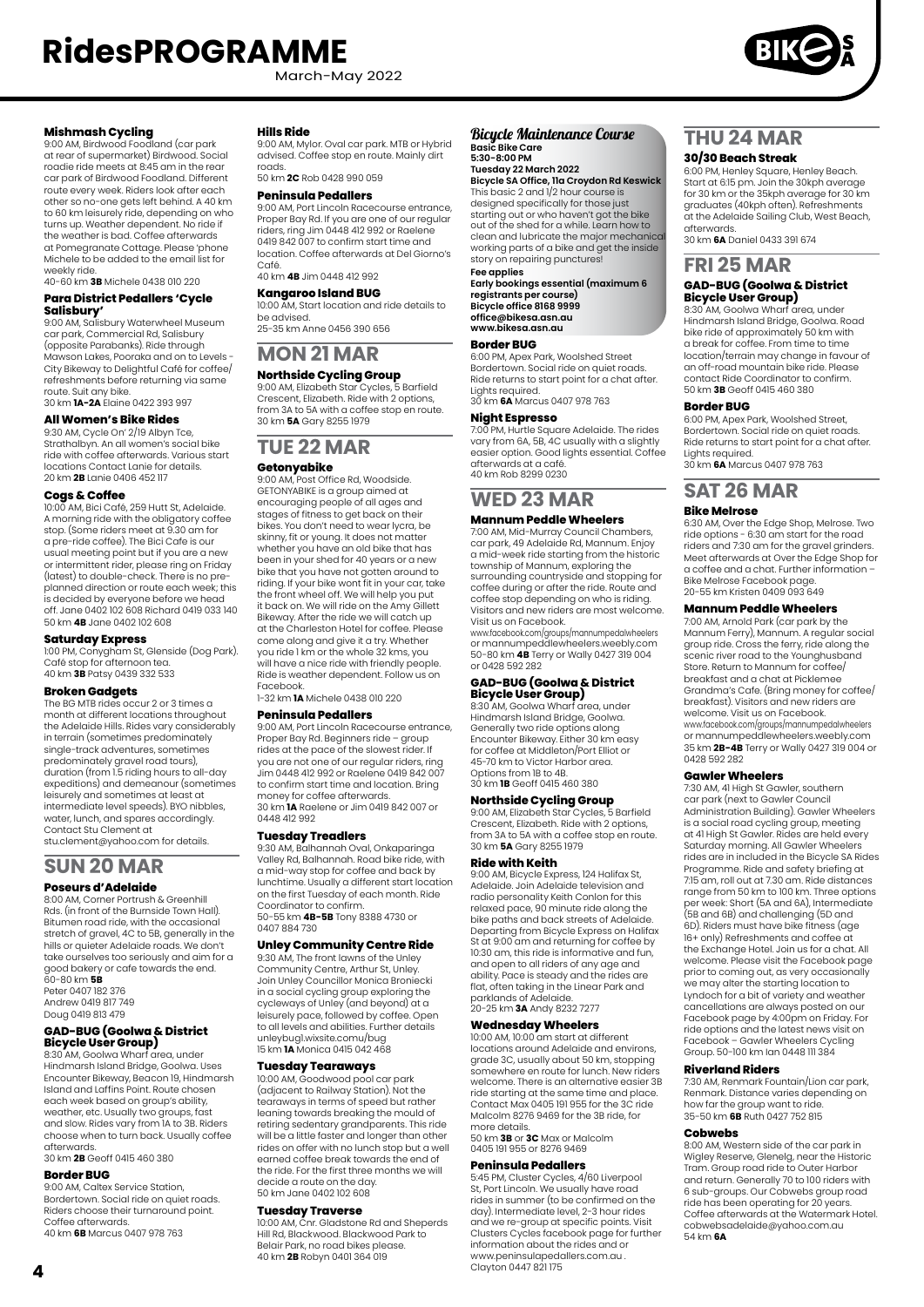#### **Peninsula Pedallers**

8:30 AM, Port Lincoln Racecourse entrance, Proper Bay Rd. If you are not one of our regular riders, ring Jim 0448 412 992 or Raelene 0419 842 007 to confirm start time and location. Coffee afterwards at Boston

Bean. 40 km **4B** Jim 0448 412 992

#### **Northern Off Road Riders**

8:50 AM, Little Para Golf Club, 62 Martins Rd, Paralowie. Meet at bottom car park. Mainly off road ride along local tracks and trails in the Salisbury area. Ride route to be decided on the day along with coffee and refreshment stop. Mountain bikes only. Be ready to roll at 9:00 am.

30-40 km **2B-3B** Mark 0490 340 167

# **Dry Creek Trailers 'Cycle**

**Salisbury'** 9:00 AM, BMX/Club/Skate Park car park, cnr Bridge Rd and South Tce, Pooraka. Various medium level rides along Dry Creek Trail, extending to the O Bahn/Modbury as well as Mawson Lakes/Globe Derby/Parafield. Coffee en route. MTB please.

15-20 km **1A-3B MTB** Bryce 0432 732 540

#### **Mishmash Cycling**

9:00 AM, Birdwood Foodland (car park at rear of supermarket) Birdwood. Social roadie ride meets at 8:45 am in the rear car park of Birdwood Foodland. Different route every week. Riders look after each other so no-one gets left behind. A 40 km to 60 km leisurely ride, depending on who turns up. Weather dependent. No ride if the weather is bad. Coffee afterwards at Pomegranate Cottage. Please 'phone Michele to be added to the email list for weekly ride. 40-60 km **3B** Michele 0438 010 220

**Para Cruizers 'Cycle Salisbury'** 9:00 AM, Hausler Reserve (AKA Greentree Park) Kings Rd, Paralowie. Ride local trails to Springbank Lakes, Kaurna Wetlands, Carisbooke, coffee en route and return to Hausler Reserve. Suitable for Hybrid/MTB. 30 km **2A** Brian 0408 818 993

#### **All Women's Bike Rides**

9:30 AM, Cycle On' 2/19 Albyn Tce, Strathalbyn. An all Women's Bike Ride aimed to help build confidence for ladies of all ages. Suitable for the beginner or women wanting to get back into cycling on a casual and social level. Buy coffee afterwards. 15 km **2B** Lanie 0406 452 117

## **Cogs & Coffee**

10:00 AM, Bici Café, 259 Hutt St, Adelaide. A morning ride with the obligatory coffee stop. (Some riders meet at 9.30 am for a pre-ride coffee). The Bici Cafe is our usual meeting point but if you are a new or intermittent rider, please ring on Friday (latest) to double-check. There is no pre-planned direction or route each week; this is decided by everyone before we head off

Jane 0402 102 608 Richard 0419 033 140 50 km **4B** Jane 0402 102 608

#### **Saturday Sojourn**

10:00 AM, Wigley Reserve, Adelphi Tce, Glenelg. An easy paced, sociable ride for both experienced and less experienced cyclists. Leader and route determined on the day. BYO or buy refreshments. 25 km **2A** Chris 0414 802 919

#### **Saturday Express**

1:00 PM, Drage Reserve, Briar Rd, Felixstow. Café stop for afternoon tea. 40 km **3B** Daryl 0411 474 096

## **SUN 27 MAR**

#### Grand/Mini Slam **Recreational Bike Series of 5 rides Sunday 27 March 2022**

**8:00 AM Willunga, Main Rd, Willunga** The second event in the Grand/ Mini Slam series of on road personal

challenge recreational rides for 2022. Choose between 50 km or 100 km, with the opportunity to ride at your own pace. Morning and afternoon refreshment freshly cut salad rolls, fruit slice and fruit for lunch.

**On road support Enter online or further details and/or entry forms available from: Bicycle SA office 8168 9999 [www.bikesa.asn.au](http://www.bikesa.asn.au) [rides@bikesa.asn.au](mailto:rides@bikesa.asn.au)**

#### **Poseurs d'Adelaide**

8:00 AM, Corner Portrush & Greenhill Rds. (in front of the Burnside Town Hall). Bitumen road ride, with the occasional stretch of gravel, 4C to 5B, generally in the hills or quieter Adelaide roads. We don't take ourselves too seriously and aim for a good bakery or cafe towards the end.

60-80 km **5B** Peter 0407 182 376 Andrew 0419 817 749 Doug 0419 813 479

# **GAD-BUG (Goolwa & District**

**Bicycle User Group)** 8:30 AM, Goolwa Wharf area, under Hindmarsh Island Bridge, Goolwa. Uses Encounter Bikeway, Beacon 19, Hindmarsh Island and Laffins Point. Route chosen each week based on group's ability, weather, etc. Usually two groups, fast and slow. Rides vary from 1A to 3B. Riders choose when to turn back. Usually coffee afterwards. 30 km **2B** Geoff 0415 460 380

## **Border BUG**

9:00 AM, Caltex Service Station, Bordertown. Social ride on quiet roads. Riders choose their turnaround point. Coffee afterwards. 40 km **6B** Marcus 0407 978 763

#### **Hills Ride**

9:00 AM, Mawson Lakes. Station car park. MTB or Hybrid advised. Coffee stop en route. Mainly dirt roads. 50 km **2C** Neil 0429 201 144

#### **Peninsula Pedallers**

9:00 AM, Port Lincoln Racecourse entrance, Proper Bay Rd. If you are one of our regular riders, ring Jim 0448 412 992 or Raelene 0419 842 007 to confirm start time and location. Coffee afterwards at Del Giorno's Café. 40 km **4B** Jim 0448 412 992

# **Salisbury Explorers 'Cycle Salisbury'**

9:00 AM, Shelter Shed, Carisbrooke Park, Main North Rd, Salisbury Park. Beginners/ Easy Ride along the path of the Little Para Trail.

5-10 km **1A-2A MTB** Jim 0401 984 767

#### **Better Harts**

Mt Gambier. Rides to various locations and varying distances are organised during the month on an ad hoc basis, depending on who is interested, available, and riders' ability. We ride at the speed of the slowest rider. Our aim to get people to start riding and help them connect with other riders. If interested please contact Sharon Holmes on 8723 0805 or email sharonholmes@ozemail.com.au Sharon 8723 0805

# **MON 28 MAR**

#### **Northside Cycling Group**

9:00 AM, Elizabeth Star Cycles, 5 Barfield Crescent, Elizabeth. Ride with 2 options, from 3A to 5A with a coffee stop en route. 30 km **5A** Gary 8255 1979

### **TUE 29 MAR Getonyabike**

9:00 AM, Post Office Rd, Woodside. GETONYABIKE is a group aimed at encouraging people of all ages and stages of fitness to get back on their bikes. You don't need to wear lycra, be skinny, fit or young. It does not matter whether you have an old bike that has been in your shed for 40 years or a new bike that you have not gotten around to riding. If your bike wont fit in your car, take the front wheel off. We will help you put it back on. We will ride on the Amy Gillett Bikeway. After the ride we will catch up at the Charleston Hotel for coffee. Please come along and give it a try. Whether you ride 1 km or the whole 32 kms, you will have a nice ride with friendly people. Ride is weather dependent. Follow us on Facebook. 1-32 km **1A** Michele 0438 010 220

#### **Peninsula Pedallers**

9:00 AM, Port Lincoln Racecourse entrance, Proper Bay Rd. Beginners ride – group rides at the pace of the slowest rider. If you are not one of our regular riders, ring Jim 0448 412 992 or Raelene 0419 842 007 to confirm start time and location. Bring money for coffee afterwards. 30 km **1A** Raelene or Jim 0419 842 007 or 0448 412 992

#### **Tuesday Treadlers**

9:30 AM, Balhannah Oval, Onkaparinga Valley Rd, Balhannah. Road bike ride, with a mid-way stop for coffee and back by lunchtime. Usually a different start location on the first Tuesday of each month. Ride Coordinator to confirm. 50-55 km **4B-5B** Tony 8388 4730 or 0407 884 730

#### **Unley Community Centre Ride**

9:30 AM, The front lawns of the Unley Community Centre, Arthur St, Unley. Join Unley Councillor Monica Broniecki in a social cycling group exploring the cycleways of Unley (and beyond) at a leisurely pace, followed by coffee. Open to all levels and abilities. Further details see unleybug1.wixsite.comu/bug 15 km **1A** Monica 0415 042 468

#### **Tuesday Tearaways**

10:00 AM, Goodwood pool car park (adjacent to Railway Station). Not the tearaways in terms of speed but rather leaning towards breaking the mould of retiring sedentary grandparents. This ride will be a little faster and longer than other rides on offer with no lunch stop but a well earned coffee break towards the end of the ride. For the first three months we will decide a route on the day. 50 km Jane 0402 102 608

#### **Tuesday Traverse**

10:00 AM, Belair Railway Station, Belair. Hills ride – no road bikes please. 40 km **2B** Sue 0402 880 655

#### **Border BUG**

6:00 PM, Apex Park, Woolshed Street Bordertown. Social ride on quiet roads. Ride returns to start point for a chat after. Lights required. 30 km **6A** Marcus 0407 978 763

#### **Night Espresso**

7:00 PM, Hurtle Square Adelaide. The rides vary from 6A, 5B, 4C usually with a slightly easier option. Good lights essential. Coffee afterwards at a café. 40 km Rob 8299 0230

# **WED 30 MAR**

#### **Mannum Peddle Wheelers**

7:00 AM, Mid-Murray Council Chambers, car park, 49 Adelaide Rd, Mannum. Enjoy a mid-week ride starting from the historic township of Mannum, exploring the surrounding countryside and stopping for coffee during or after the ride. Route and coffee stop depending on who is riding. Visitors and new riders are most welcome. Visit us on Facebook.

www.facebook.com/groups/mannumpedalwheelers or mannumpeddlewheelers.weebly.com 50-80 km **4B** Terry or Wally 0427 319 004 or 0428 592 282

#### **GAD-BUG (Goolwa & District Bicycle User Group)**

8:30 AM, Goolwa Wharf area, under Hindmarsh Island Bridge, Goolwa. Generally two ride options along Encounter Bikeway. Either 30 km easy for coffee at Middleton/Port Elliot or 45-70 km to Victor Harbor area. Options from 1B to 4B. 30 km **1B** Geoff 0415 460 380

#### **Northside Cycling Group**

9:00 AM, Elizabeth Star Cycles, 5 Barfield Crescent, Elizabeth. Ride with 2 options, from 3A to 5A with a coffee stop en route. 30 km **5A** Gary 8255 1979

**Ride with Keith**<br>9:00 AM, Bicycle Express, 124 Halifax St,<br>Adelaide. Join Adelaide television and radio personality Keith Conlon for this relaxed pace, 90 minute ride along the bike paths and back streets of Adelaide. Departing from Bicycle Express on Halifax St at 9:00 am and returning for coffee by 10:30 am, this ride is informative and fun, and open to all riders of any age and ability. Pace is steady and the rides are flat, often taking in the Linear Park and parklands of Adelaide.

20-25 km **3A** Andy 8232 7277

#### **Wednesday Wheelers**

10:00 AM, 10:00 am start at different locations around Adelaide and environs, grade 3C, usually about 50 km, stopping somewhere en route for lunch. New riders welcome. There is an alternative easier 3B ride starting at the same time and place. Contact Max 0405 191 955 for the 3C ride Malcolm 8276 9469 for the 3B ride, for more details.

50 km **3B** or **3C** Max or Malcolm 0405 191 955 or 8276 9469

#### **Peninsula Pedallers**

5:45 PM, Cluster Cycles, 4/60 Liverpool St, Port Lincoln. We usually have road rides in summer (to be confirmed on the day). Intermediate level, 2-3 hour rides and we re-group at specific points. Visit Clusters Cycles facebook page for further information about the rides and or www.peninsulapedallers.com.au Clayton 0447 821 175

# **THU 31 MAR**

### **30/30 Beach Streak**

6:00 PM, Henley Square, Henley Beach. Start at 6:15 pm. Join the 30kph average for 30 km or the 35kph average for 30 km graduates (40kph often). Refreshments at the Adelaide Sailing Club, West Beach, afterwards. 30 km **6A** Daniel 0433 391 674

### **Border BUG**

6:00 PM, Apex Park, Woolshed Street, Bordertown. Social ride on quiet roads. Ride returns to start point for a chat after. Lights required. 30 km **6A** Marcus 0407 978 763

# **FRI 1 APR**

## **GAD-BUG (Goolwa & District Bicycle User Group)** 8:30 AM, Goolwa Wharf area, under

Hindmarsh Island Bridge, Goolwa. Road bike ride of approximately 50 km with a break for coffee. From time to time location/terrain may change in favour of an off-road mountain bike ride. Please contact Ride Coordinator to confirm. 50 km **3B** Geoff 0415 460 380

# **SAT 2 APR**

#### **Bike Melrose**

6:30 AM, Over the Edge Shop, Melrose. Two ride options - 6:30 am start for the road riders and 7:30 am for the gravel grinders. Meet afterwards at Over the Edge Shop for a coffee and a chat. Further information – Bike Melrose Facebook page. 20-55 km Kristen 0409 093 649

#### **Gawler Wheelers**

7:30 AM, 41 High St Gawler, southern car park (next to Gawler Council Administration Building). Gawler Wheelers is a social road cycling group, meeting at 41 High St Gawler. Rides are held every Saturday morning. All Gawler Wheelers rides are in included in the Bicycle SA Rides Programme. Ride and safety briefing at 7:15 am, roll out at 7.30 am. Ride distances range from 50 km to 100 km. Three options per week: Short (5A and 6A), Intermediate (5B and 6B) and challenging (5D and 6D). Riders must have bike fitness (age 16+ only) Refreshments and coffee at the Exchange Hotel. Join us for a chat. All welcome. Please visit the Facebook page prior to coming out, as very occasionally we may alter the starting location to Lyndoch for a bit of variety and weather cancellations are always posted on our Facebook page by 4:00pm on Friday. For ride options and the latest news visit on Facebook – Gawler Wheelers Cycling Group. 50-100 km Ian 0448 111 384

#### **Mannum Peddle Wheelers**

7:30 AM, Arnold Park (car park by the Mannum Ferry), Mannum. A regular social group ride. Cross the ferry, ride along the scenic river road to the Younghusband Store. Return to Mannum for coffee/ breakfast and a chat at Picklemee Grandma's Cafe. (Bring money for coffee/ breakfast). Visitors and new riders are welcome. Visit us on Facebook. www.facebook.com/groups/mannumpedalwheelers or mannumpeddlewheelers.weebly.com 35 km **2B-4B** Terry or Wally 0427 319 004 or 0428 592 282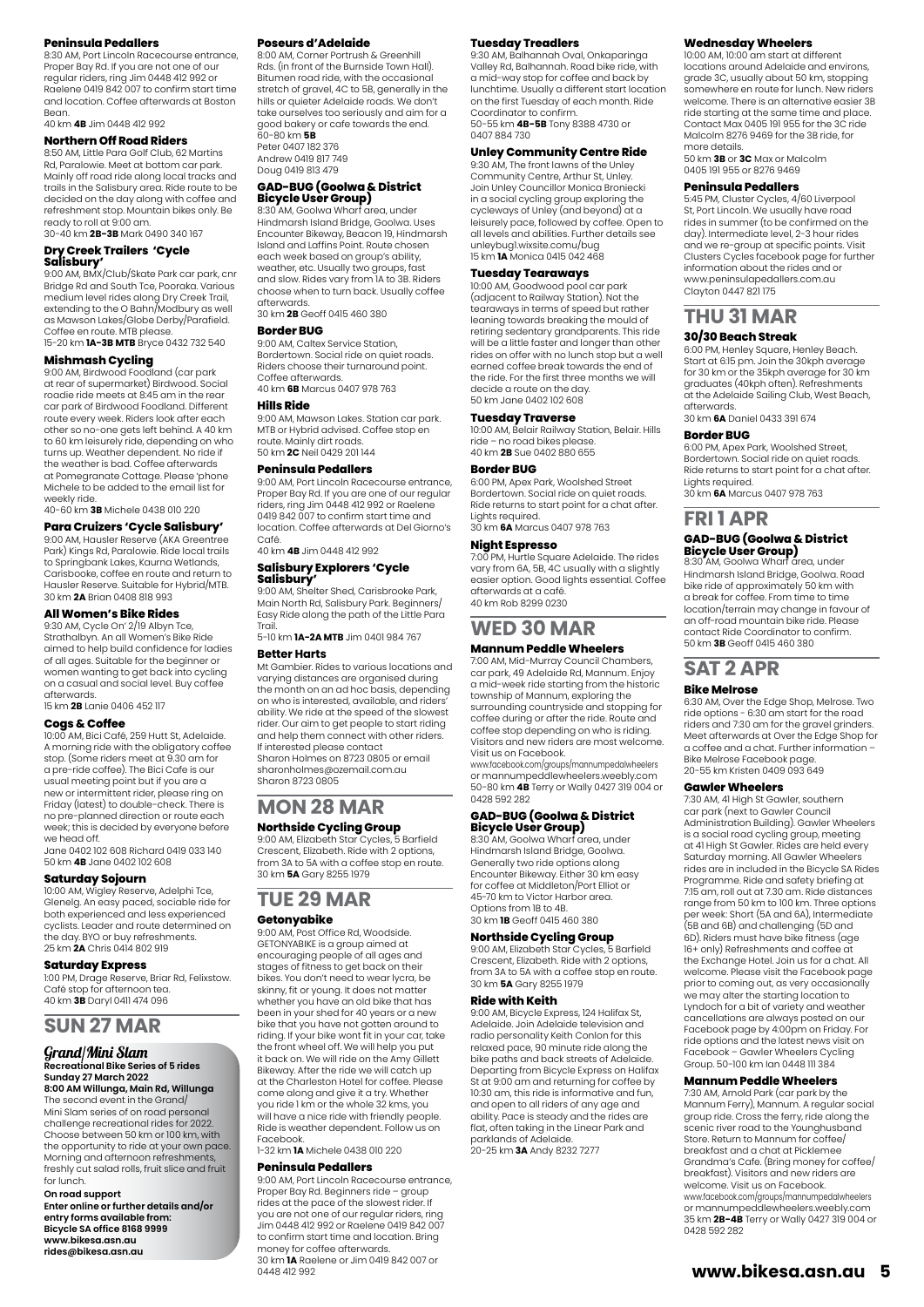March-May 2022

#### **Riverland Riders**

7:30 AM, Renmark Fountain/Lion car park, Renmark. Distance varies depending on how far the group want to ride. 35-50 km **6B** Ruth 0427 752 815

#### **Cobwebs**

8:00 AM, Western side of the car park in Wigley Reserve, Glenelg, near the Historic Tram. Group road ride to Outer Harbor and return. Generally 70 to 100 riders with 6 sub-groups. Our Cobwebs group road ride has been operating for 20 years. Coffee afterwards at the Watermark Hotel. cobwebsadelaide@yahoo.com.au 54 km **6A**

**Peninsula Pedallers** 8:30 AM, Port Lincoln Racecourse entrance, Proper Bay Rd. If you are not one of our regular riders, ring Jim 0448 412 992 or Raelene 0419 842 007 to confirm start time and location. Coffee afterwards at Boston Bean. 40 km **4B** Jim 0448 412 992

**Mishmash Cycling**

9:00 AM, Birdwood Foodland (car park at rear of supermarket) Birdwood. Social roadie ride meets at 8:45 am in the rear car park of Birdwood Foodland. Different route every week. Riders look after each other so no-one gets left behind. A 40 km to 60 km leisurely ride, depending on who turns up. Weather dependent. No ride if the weather is bad. Coffee afterwards at Pomegranate Cottage. Please 'phone Michele to be added to the email list for weekly ride.

40-60 km **3B** Michele 0438 010 220 **Para District Pedallers 'Cycle** 

**Salisbury'** 9:00 AM, Kaurna Park car park, opposite Springbank Plaza, Waterloo Corner Rd, Burton. Ride through Kaurna Park, back roads Salisbury North, to St George's Bakery for coffee, Little Para River Trail and back streets of Burton on return. Mountain/

hybrid bikes please. 20-25 km **1A-2A MTB** Jim 0401 984 767

#### **All Women's Bike Rides**

9:30 AM, Cycle On' 2/19 Albyn Tce, Strathalbyn. An all women's social bike ride with coffee afterwards. Various start locations. Contact Lanie for details. 20 km **2B** Lanie 0406 452 117

#### **Cogs & Coffee**

10:00 AM, Bici Café, 259 Hutt St, Adelaide. A morning ride with the obligatory coffee stop. (Some riders meet at 9.30 am for a pre-ride coffee). The Bici Cafe is our usual meeting point but if you are a new or intermittent rider, please ring on Friday (latest) to double-check. There is no preplanned direction or route each week; this is decided by everyone before we head off. Jane 0402 102 608 Richard 0419 033 140 50 km **4B** Jane 0402 102 608

**Saturday Sojourn** 10:00 AM, Victoria Square, adj Wakefield St, Adelaide An easy paced, sociable ride for both experienced and less experienced cyclists. Leader and route determined on the day. BYO or buy refreshments. 25 km **2A** Chris 0414 802 919

#### **Saturday Express**

1:00 PM, Brighton Railway Station, Brighton Café stop for afternoon tea. 40 km **3B** Jeff 0407 191 958

#### **Broken Gadgets**

The BG MTB rides occur 2 or 3 times a month at different locations throughout the Adelaide Hills. Rides vary considerably in terrain (sometimes predominately single-track adventures, sometimes predominately gravel road tours), duration (from 1.5 riding hours to all-day expeditions) and demeanour (sometimes leisurely and sometimes at least at intermediate level speeds). BYO nibbles, water, lunch, and spares accordingly Contact Stu Clement at stu.clement@yahoo.com for details.

# **SUN 3 APR**

#### **Poseurs d'Adelaide**

8:00 AM, Corner Portrush & Greenhill Rds. (in front of the Burnside Town Hall). Bitumen road ride, with the occasional stretch of gravel, 4C to 5B, generally in the hills or quieter Adelaide roads. We don't take ourselves too seriously and aim for a good bakery or cafe towards the end. 60-80 km **5B**

Peter 0407 182 376 Andrew 0419 817 749 Doug 0419 813 479

#### **GAD-BUG (Goolwa & District Bicycle User Group)**

8:30 AM, Goolwa Wharf area, under Hindmarsh Island Bridge, Goolwa. Uses Encounter Bikeway, Beacon 19, Hindmarsh Island and Laffins Point. Route chosen each week based on group's ability, weather, etc. Usually two groups, fast and slow. Rides vary from 1A to 3B. Riders choose when to turn back. Usually coffee afterwards. 30 km **2B** Geoff 0415 460 380

## **Border BUG**

9:00 AM, Caltex Service Station, Bordertown. Social ride on quiet roads. Riders choose their turnaround point. Coffee afterwards. 40 km **6B** Marcus 0407 978 763

**Hills Ride** 9:00 AM, Oaklands Park. Oaklands Estate Reserve. MTB or Hybrid advised. Coffee stop en route. Mainly dirt roads. 50 km **2C** Paul 0403 779 411

#### **Peninsula Pedallers**

9:00 AM, Port Lincoln Racecourse entrance, Proper Bay Rd. If you are one of our regular riders, ring Jim 0448 412 992 or Raelene 0419 842 007 to confirm start time and location. Coffee afterwards at Del Giorno's Café.

40 km **4B** Jim 0448 412 992

# **MON 4 APR**

**Northside Cycling Group** 9:00 AM, Elizabeth Star Cycles, 5 Barfield Crescent, Elizabeth. Ride with 2 options, from 3A to 5A with a coffee stop en route. 30 km **5A** Gary 8255 1979

# **TUE 5 APR**

#### **Getonyabike**

9:00 AM, Post Office Rd, Woodside. GETONYABIKE is a group aimed at encouraging people of all ages and stages of fitness to get back on their bikes. You don't need to wear lycra, be skinny, fit or young. It does not matter whether you have an old bike that has been in your shed for 40 years or a new bike that you have not gotten around to riding. If your bike wont fit in your car, take the front wheel off. We will help you put it back on. We will ride on the Amy Gillett Bikeway. After the ride we will catch up at the Charleston Hotel for coffee. Please come along and give it a try. Whether you ride 1 km or the whole 32 kms, you will have a nice ride with friendly people. Ride is weather dependent. Follow us on Facebook.

1-32 km **1A** Michele 0438 010 220

#### **Peninsula Pedallers**

9:00 AM, Port Lincoln Racecourse entrance, Proper Bay Rd. Beginners ride - group rides at the pace of the slowest rider. If you are not one of our regular riders, ring Jim 0448 412 992 or Raelene 0419 842 007 to confirm start time and location. Bring money for coffee afterwards. 30 km **1A** Raelene or Jim 0419 842 007 or 0448 412 992

#### **Tuesday Treadlers**

9:30 AM, Balhannah Oval, Onkaparinga Valley Rd, Balhannah. Road bike ride, with a mid-way stop for coffee and back by lunchtime. Usually a different start location on the first Tuesday of each month. Ride Coordinator to confirm.

50-55 km **4B-5B** Tony 8388 4730 or 0407 884 730

#### **Unley Community Centre Ride**

9:30 AM, The front lawns of the Unley Community Centre, Arthur St, Unley. Join Unley Councillor Monica Broniecki in a social cycling group exploring the cycleways of Unley (and beyond) at a leisurely pace, followed by coffee. Open to all levels and abilities. Further details unleybug1.wixsite.comu/bug 15 km **1A** Monica 0415 042 468

#### **Tuesday Tearaways**

10:00 AM, Goodwood pool car park (adjacent to Railway Station). Not the tearaways in terms of speed but rather leaning towards breaking the mould of retiring sedentary grandparents. This ride will be a little faster and longer than other rides on offer with no lunch stop but a well earned coffee break towards the end of the ride. For the first three months we will decide a route on the day. 50 km Jane 0402 102 608

#### **Tuesday Traverse**

10:15 AM, Pt Elliott, the Strand at the monument. Pleasant ride with sea views. 40 km **2B** Mary 0408 826 282

#### **Border BUG**

6:00 PM, Apex Park, Woolshed Street Bordertown. Social ride on quiet roads. Ride returns to start point for a chat after. Lights required. 30 km **6A** Marcus 0407 978 763

#### **Night Espresso**

7:00 PM, Hurtle Square Adelaide. An easier ride option for those wishing to join the Espresso 'night riders' Good lights essential. Coffee afterwards at a café. 40 km **4A** Rob 8299 0230

#### **Night Espresso**

7:00 PM, Hurtle Square Adelaide. The rides vary from 6A, 5B, 4C usually with a slightly easier option. Good lights essential. Coffee afterwards at a café. 40 km Rob 8299 0230

# **WED 6 APR**

## **Mannum Peddle Wheelers**

7:30 AM, Mid-Murray Council Chambers, car park, 49 Adelaide Rd, Mannum. Enjoy a mid-week ride starting from the historic township of Mannum, exploring the surrounding countryside and stopping for coffee during or after the ride. Route and coffee stop depending on who is riding. Visitors and new riders are most welcome. Visit us on Facebook.

www.facebook.com/groups/mannumpedalwheelers or mannumpeddlewheelers.weebly.com 50-80 km **4B** Terry or Wally 0427 319 004 or 0428 592 282

## **GAD-BUG (Goolwa & District Bicycle User Group)** 8:30 AM, Goolwa Wharf area, under

Hindmarsh Island Bridge, Goolwa. Generally two ride options along Encounter Bikeway. Either 30 km easy for coffee at Middleton/Port Elliot or 45-70 km to Victor Harbor area. Options from 1B to 4B. 30 km **1B** Geoff 0415 460 380

### **Para Pedallers 'Cycle Salisbury'**

8:30 AM, Waterwheel Museum car park Commercial Rd, Salisbury (opposite Parabanks). Easy ride along local trails and/or local roads, as decided by the group on the day. Coffee afterwards. MTB/ hybrid bikes preferred. 25-35 km **1A-2A** Elaine 0422 393 997

**Northside Cycling Group** 9:00 AM, Elizabeth Star Cycles, 5 Barfield Crescent, Elizabeth. Ride with 2 options, from 3A to 5A with a coffee stop en route. 30 km **5A** Gary 8255 1979

#### **Ride with Keith**

9:00 AM, Bicycle Express, 124 Halifax St, Adelaide. Join Adelaide television and radio personality Keith Conlon for this relaxed pace, 90 minute ride along the bike paths and back streets of Adelaide. Departing from Bicycle Express on Halifax St at 9:00 am and returning for coffee by 10:30 am, this ride is informative and fun, and open to all riders of any age and ability. Pace is steady and the rides are flat, often taking in the Linear Park and parklands of Adelaide.

20-25 km **3A** Andy 8232 7277

#### **Wednesday Wheelers**

10:00 AM, 10:00 am start at different locations around Adelaide and environs, grade 3C, usually about 50 km, stopping somewhere en route for lunch. New riders welcome. There is an alternative easier 3B ride starting at the same time and place. Contact Max 0405 191 955 for the 3C ride Malcolm 8276 9469 for the 3B ride, for mateur details. 50 km **3B** or **3C** Max or Malcolm

0405 191 955 or 8276 9469

# **THU 7 APR**

## **30/30 Beach Streak**

6:00 PM, Henley Square, Henley Beach. Start at 6:15 pm. Join the 30kph average for 30 km or the 35kph average for 30 km graduates (40kph often). Refreshments at the Adelaide Sailing Club, West Beach, afterwards.

30 km **6A** Daniel 0433 391 674

#### **Border BUG**

6:00 PM, Apex Park, Woolshed Street, Bordertown. Social ride on quiet roads. Ride returns to start point for a chat after. Lights required. 30 km **6A** Marcus 0407 978 763

# **FRI 8 APR**

#### **GAD-BUG (Goolwa & District Bicycle User Group)**

8:30 AM, Goolwa Wharf area, under<br>Hindmarsh Island Bridge, Goolwa. Road bike ride of approximately 50 km with a break for coffee. From time to time location/terrain may change in favour of an off-road mountain bike ride. Please contact Ride Coordinator to confirm. 50 km **3B** Geoff 0415 460 380

### **SAT 9 APR**

**Bike Melrose** 7:30 AM, Over the Edge Shop, Melrose. Two ride options - 7:30 am start for the road riders and 8:30 am for the gravel grinders. Meet afterwards at Over the Edge Shop for a coffee and a chat. Further information – Bike Melrose Facebook page. 20-55 km Kristen 0409 093 649

#### **Gawler Wheelers**

7:30 AM, 41 High St Gawler, southern car park (next to Gawler Council Administration Building). Gawler Wheelers is a social road cycling group, meeting at 41 High St Gawler. Rides are held every Saturday morning. All Gawler Wheelers rides are in included in the Bicycle SA Rides Programme. Ride and safety briefing at 7:15 am, roll out at 7.30 am. Ride distances<br>This am, roll out at 7.30 am. Ride distances range from 50 km to 100 km. Three options per week: Short (5A and 6A), Intermediate (5B and 6B) and challenging (5D and 6D). Riders must have bike fitness (age 16+ only) Refreshments and coffee at the Exchange Hotel. Join us for a chat. All welcome. Please visit the Facebook page prior to coming out, as very occasionally we may alter the starting location to Lyndoch for a bit of variety and weather cancellations are always posted on our Facebook page by 4:00pm on Friday. For ride options and the latest news visit on Facebook – Gawler Wheelers Cycling Group. 50-100 km Ian 0448 111 384

## **Mannum Peddle Wheelers**

7:30 AM, Arnold Park (car park by the Mannum Ferry), Mannum. A regular social group ride. Cross the ferry, ride along the scenic river road to the Younghusband Store. Return to Mannum for coffee/ breakfast and a chat at Picklemee Grandma's Cafe. (Bring money for coffee/ breakfast). Visitors and new riders are welcome. Visit us on Facebook. www.facebook.com/groups/mannumpedalwheelers<br>or mannumpeddlewheelers weebly.com or mannumpeddlewheelers.weebly.com 35 km **2B-4B** Terry or Wally 0427 319 004 or 0428 592 282

#### **Riverland Riders**

7:30 AM, Renmark Fountain/Lion car park, Renmark. Distance varies depending on how far the group want to ride. 35-50 km **6B** Ruth 0427 752 815

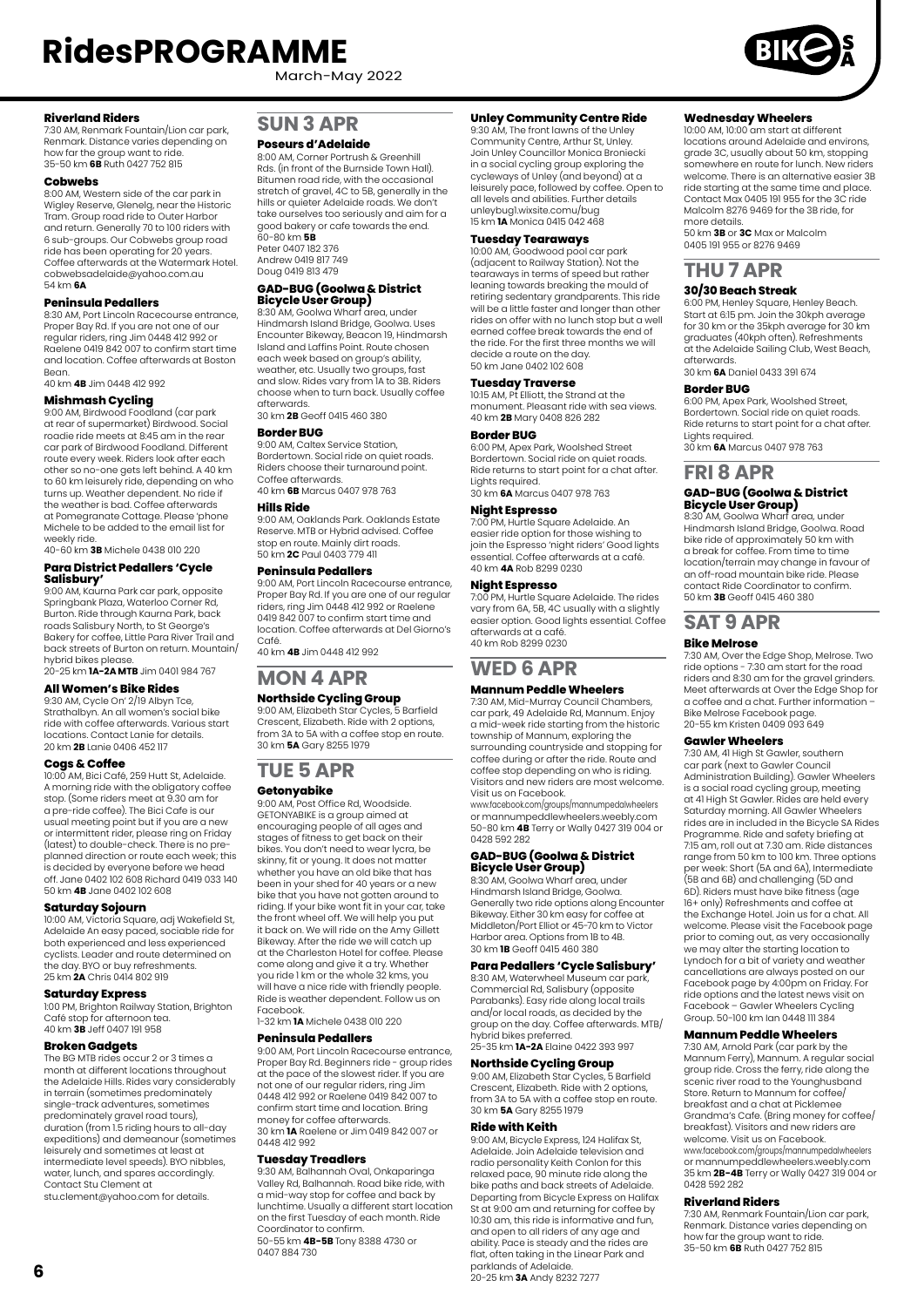#### **Cobwebs**

8:00 AM, Western side of the car park in Wigley Reserve, Glenelg, near the Historic Tram. Group road ride to Outer Harbor and return. Generally 70 to 100 riders with 6 sub-groups. Our Cobwebs group road ride has been operating for 20 years. Coffee afterwards at the Watermark Hotel. cobwebsadelaide@yahoo.com.au 54 km **6A**

#### **Peninsula Pedallers**

8:30 AM, Port Lincoln Racecourse entrance, Proper Bay Rd. If you are not one of our regular riders, ring Jim 0448 412 992 or Raelene 0419 842 007 to confirm start time and location. Coffee afterwards at Boston **Bean** 

### 40 km **4B** Jim 0448 412 992

### **Northern Off Road Riders**

8:50 AM, Mawson Lakes. Meet at the train station car park under Elder Smith Rd. Mainly off road ride to Café Va Bene, via the Little Para, Dry Creek and the Torrens Linear trails. Mountain bikes only. Be ready to roll at 9:00 am.

45-65 km **2B-3B** Mark 0490 340 167

# **Dry Creek Trailers 'Cycle Salisbury'**

9:00 AM, BMX/Club/Skate Park car park, cnr Bridge Rd and South Tce, Pooraka. Various medium level rides along Dry Creek Trail,<br>extending to the O-Bahn/Modbury as well as Mawson Lakes/Globe Derby/Parafield. Coffee en route. MTB please.

15-20 km **1A-3B MTB** Bryce 0432 732 540

#### **Mishmash Cycling**

9:00 AM, Birdwood Foodland (car park at rear of supermarket) Birdwood. Social roadie ride meets at 8:45 am in the rear car park of Birdwood Foodland. Different route every week. Riders look after each other so no-one gets left behind. A 40 km to 60 km leisurely ride, depending on who turns up. Weather dependent. No ride if the weather is bad. Coffee afterwards at Pomegranate Cottage. Please 'phone Michele to be added to the email list for weekly ride 40-60 km **3B** Michele 0438 010 220

**Para Cruizers 'Cycle Salisbury'**

9:00 AM, Salisbury Water Wheel, 81 Commercial Rd, Salisbury (toilets available). Edinburgh path to Penfield and then follow Smith Creek through Elizabeth to Craigmore and return via dirt trail to have coffee at St Georges Bakery, Phillip Highway. Suitable for MTB and hybrid bikes. 35 km **2A** Cam 0468 927 892

#### **All Women's Bike Rides**

9:30 AM, Cycle On' 2/19 Albyn Tce, Strathalbyn. An all Women's Bike Ride aimed to help build confidence for ladies of all ages. Suitable for the beginner or women wanting to get back into cycling on a casual and social level. Buy coffee afterwards.

15 km **2B** Lanie 0406 452 117

### **Cogs & Coffee**

10:00 AM, Bici Café, 259 Hutt St, Adelaide. A morning ride with the obligatory coffee stop. (Some riders meet at 9.30 am for a pre-ride coffee). The Bici Cafe is our usual meeting point but if you are a new or intermittent rider, please ring on Friday (latest) to double-check. There is no preplanned direction or route each week; this is decided by everyone before we head off. Jane 0402 102 608 Richard 0419 033 140 50 km **4B** Jane 0402 102 608

**ADVERTISEMENT** 

#### SA Rogaining **Saturday 9 April 2022 10:00 AM Timed event from 10.00 am to**

**2.00 pm in the Adelaide Hills. Further details: sarogaining.com.au**

### **Saturday Express**

1:00 PM, Torrens Weir, War Memorial Drive, North Adelaide. Café stop for afternoon tea. 40 km **3B** Bob 0409 091 183

#### **Saturday Sojourn**

1:00 PM, Unley Oval, cnr Langham Tce and

Frederick St, Unley<br>**Note:** 1.00 pm start. An easy paced, sociable ride for both experienced and less experienced cyclists. Leader and route determined on the day. BYO or buy

refreshments. 25 km **2A** Chris 0414 802 919

# **SUN 10 APR**

#### **Poseurs d'Adelaide**

8:00 AM, Corner Portrush & Greenhill Rds. (in front of the Burnside Town Hall). Bitumen road ride, with the occasional stretch of gravel, 4C to 5B, generally in the hills or quieter Adelaide roads. We don't take ourselves too seriously and aim for a good bakery or cafe towards the end. 60-80 km **5B**

Peter 0407 182 376 Andrew 0419 817 749 Doug 0419 813 479

# **GAD-BUG (Goolwa & District Bicycle User Group)**

8:30 AM, Goolwa Wharf area, under Hindmarsh Island Bridge, Goolwa. Uses Encounter Bikeway, Beacon 19, Hindmarsh Island and Laffins Point. Route chosen each week based on group's ability, weather, etc. Usually two groups, fast and slow. Rides vary from 1A to 3B. Riders choose when to turn back. Usually coffee afterwards. 30 km **2B** Geoff 0415 460 380

## **Border BUG**

9:00 AM, Caltex Service Station, Bordertown. Social ride on quiet roads. Riders choose their turnaround point. Coffee afterwards. 40 km **6B** Marcus 0407 978 763

## **Hills Ride**

9:00 AM, Lobethal. Bakery car park. MTB or Hybrid advised. Coffee stop en route. Mainly dirt roads. 50 km **2C** Joe 0429 694 022

#### **Peninsula Pedallers**

9:00 AM, Port Lincoln Racecourse entrance, Proper Bay Rd. If you are one of our regular riders, ring Jim 0448 412 992 or Raelene 0419 842 007 to confirm start time and location. Coffee afterwards at Del Giorno's Café. 40 km 4B Jim 0448 412 992

# **Semaphore Sojourn 'Cycle Salisbury'**

9:00 AM, Car park, corner Waterloo Cnr. Rd. and Davis St, Salisbury North. Ride to Pt Adelaide via Tapa Martinthi Yala Share Use Path for coffee then return via same route. Suitable for all types of bikes. 40 km **2A-4A** Ash 0416 719 785

# **MON 11 APR**

## **Northside Cycling Group**

9:00 AM, Elizabeth Star Cycles, 5 Barfield Crescent, Elizabeth. Ride with 2 options, from 3A to 5A with a coffee stop en route. 30 km **5A** Gary 8255 1979

### **TUE 12 APR Getonyabike**

9:00 AM, Post Office Rd, Woodside. GETONYABIKE is a group aimed at encouraging people of all ages and stages of fitness to get back on their bikes. You don't need to wear lycra, be skinny, fit or young. It does not matter whether you have an old bike that has been in your shed for 40 years or a new bike that you have not gotten around to riding. If your bike wont fit in your car, take the front wheel off. We will help you put it back on. We will ride on the Amy Gillett Bikeway. After the ride we will catch up at the Charleston Hotel for coffee. Please come along and give it a try. Whether you ride 1 km or the whole 32 kms, you will have a nice ride with friendly people. Ride is weather dependent. Follow us on Facebook.

1-32 km **1A** Michele 0438 010 220

#### **Peninsula Pedallers**

9:00 AM, Port Lincoln Racecourse entrance, Proper Bay Rd. Beginners ride - group rides at the pace of the slowest rider. If you are not one of our regular riders, ring Jim 0448 412 992 or Raelene 0419 842 007 to confirm start time and location. Bring money for coffee afterwards.

30 km **1A** Raelene or Jim 0419 842 007 or 0448 412 992

#### **Tuesday Treadlers**

9:30 AM, Balhannah Oval, Onkaparinga Valley Rd, Balhannah. Road bike ride, with a mid-way stop for coffee and back by lunchtime. Usually a different start location on the first Tuesday of each month. Ride Coordinator to confirm. 50-55 km **4B-5B** Tony 8388 4730 or

0407 884 730

#### **Unley Community Centre Ride**

9:30 AM, The front lawns of the Unley Community Centre, Arthur St, Unley. Join Unley Councillor Monica Broniecki in a social cycling group exploring the cycleways of Unley (and beyond) at a leisurely pace, followed by coffee. Open to all levels and abilities. Further details unleybug1.wixsite.comu/bug 15 km **1A** Monica 0415 042 468

#### **Tuesday Tearaways**

10:00 AM, Goodwood pool car park (adjacent to Railway Station). Not the tearaways in terms of speed but rather leaning towards breaking the mould of retiring sedentary grandparents. This ride will be a little faster and longer than other rides on offer with no lunch stop but a well earned coffee break towards the end of the ride. For the first three months we will decide a route on the day. 50 km Jane 0402 102 608

#### **Tuesday Traverse**

10:00 AM, Willunga Rose Gardens, Aldinga Rd, Willunga. A circular ride up Willunga Hill and stopping for lunch at McLaren Flat. 40 km **2B** Ann 0438 558 941

#### **Night Espresso**

7:00 PM, Hurtle Square Adelaide. The rides vary from 6A, 5B, 4C usually with a slightly easier option. Good lights essential. Coffee afterwards at a café. 40 km Rob 8299 0230

# **WED 13 APR**

#### **Mannum Peddle Wheelers**

7:30 AM, Mid-Murray Council Chambers, car park, 49 Adelaide Rd, Mannum. Enjoy a mid-week ride starting from the historic township of Mannum, exploring the surrounding countryside and stopping for coffee during or after the ride. Route and coffee stop depending on who is riding. Visitors and new riders are most welcome. Visit us on Facebook.

www.facebook.com/groups/mannumpedalwheelers or mannumpeddlewheelers.weebly.com 50-80 km **4B** Terry or Wally 0427 319 004 or 0428 592 282

# **GAD-BUG (Goolwa & District Bicycle User Group)**

8:30 AM, Goolwa Wharf area, under Hindmarsh Island Bridge, Goolwa. Generally two ride options along Encounter Bikeway. Either 30 km easy for coffee at Middleton/Port Elliot or 45-70 km to Victor Harbor area. Options from 1B to 4B.

30 km **1B** Geoff 0415 460 380

**Northside Cycling Group** 9:00 AM, Elizabeth Star Cycles, 5 Barfield Crescent, Elizabeth. Ride with 2 options, from 3A to 5A with a coffee stop en route 30 km **5A** Gary 8255 1979

#### **Ride with Keith**

9:00 AM, Bicycle Express, 124 Halifax St, Adelaide. Join Adelaide television and radio personality Keith Conlon for this relaxed pace, 90 minute ride along the bike paths and back streets of Adelaide. Departing from Bicycle Express on Halifax St at 9:00 am and returning for coffee by 10:30 am, this ride is informative and fun. and open to all riders of any age and ability. Pace is steady and the rides are flat, often taking in the Linear Park and parklands of Adelaide. 20-25 km **3A** Andy 8232 7277

#### **Wednesday Wheelers**

10:00 AM, 10:00 am start at different locations around Adelaide and environs, grade 3C, usually about 50 km, stopping somewhere en route for lunch. New riders welcome. There is an alternative easier 3B ride starting at the same time and place. Contact Max 0405 191 955 for the 3C ride Malcolm 8276 9469 for the 3B ride, for more details.

50 km **3B** or **3C** Max or Malcolm 0405 191 955 or 8276 9469

## **THU 14 APR 30/30 Beach Streak**

6:00 PM, Henley Square, Henley Beach. Start at 6:15 pm. Join the 30kph average for 30 km or the 35kph average for 30 km graduates (40kph often). Refreshments at the Adelaide Sailing Club, West Beach, afterwards. 30 km **6A** Daniel 0433 391 674

## **FRI 15 APR**

### Burra Easter Cycle

#### **15 - 18 April 2022 Burra, responsible for much of SA's early financial success due to its copper resources, is the location for the 2022 Easter Cycle.**

The campsite will be located at the Burra Community Football/Oval, within walking distance from the historic township.

There will be a variety of rides from a few kilometres to 100kms, including sections of the Mawson Trail.

A Heritage Passport available from the Tourist Office provides a key to at least 8 locked historic sites within the township and well worth exploring.

Whatever you choose to do, Burra will be the ideal location to spend this year's Easter weekend.

#### **Entry fee applies**

**Special rates for family groups. Children 5 and under – free of charge Further details and/or enter online Bicycle SA office +61 8168 9999 office@bikesa.asn.au [rides@bikesa.asn.au](mailto:rides@bikesa.asn.au) [www.bikesa.asn.au](http://www.bikesa.asn.au/)**

# **GAD-BUG (Goolwa & District Bicycle User Group)**

Hindmarsh Island Bridge, Goolwa. Road bike ride of approximately 50 km with a break for coffee. From time to time location/terrain may change in favour of an off-road mountain bike ride. Please contact Ride Coordinator to confirm. 50 km **3B** Geoff 0415 460 380 8:30 AM, Goolwa Wharf area, under

# **SAT 16 APR**

**Gawler Wheelers**

0428 592 282 **Riverland Riders**

### **Bike Melrose**

7:30 AM, Over the Edge Shop, Melrose. Two ride options - 7:30 am start for the road riders and 8:30 am for the gravel grinders. Meet afterwards at Over the Edge Shop for a coffee and a chat. Further information - Bike Melrose Facebook page. 20-55 km Kristen 0409 093 649

7:30 AM, 41 High St Gawler, southern car park (next to Gawler Council Administration Building). Gawler Wheelers is a social road cycling group, meeting at 41 High St Gawler. Rides are held every Saturday morning. All Gawler Wheelers rides are in included in the Bicycle SA Rides Programme. Ride and safety briefing at 7:15 am, roll out at 7.30 am. Ride distances range from 50 km to 100 km. Three options per week: Short (5A and 6A), Intermediate (5B and 6B) and challenging (5D and 6D). Riders must have bike fitness (age 16+ only) Refreshments and coffee at the Exchange Hotel. Join us for a chat. All welcome. Please visit the Facebook page prior to coming out, as very occasionally we may alter the starting location to Lyndoch for a bit of variety and weather cancellations are always posted on our Facebook page by 4:00pm on Friday. For ride options and the latest news visit on Facebook – Gawler Wheelers Cycling Group. 50-100 km Ian 0448 111 384 **Mannum Peddle Wheelers** 7:30 AM, Arnold Park (car park by the Mannum Ferry), Mannum. A regular social group ride. Cross the ferry, ride along the scenic river road to the Younghusband Store. Return to Mannum for coffee/ breakfast and a chat at Picklemee Grandma's Cafe. (Bring money for coffee/ breakfast). Visitors and new riders are welcome. Visit us on Facebook. www.facebook.com/groups/mannumpedalwheelers or mannumpeddlewheelers.weebly.com 35 km **2B-4B** Terry or Wally 0427 319 004 or

**[www.bikesa.asn.au](http://www.bikesa.asn.au) 7**

7:30 AM, Renmark Fountain/Lion car park, Renmark. Distance varies depending on how far the group want to ride. 35-50 km **6B** Ruth 0427 752 815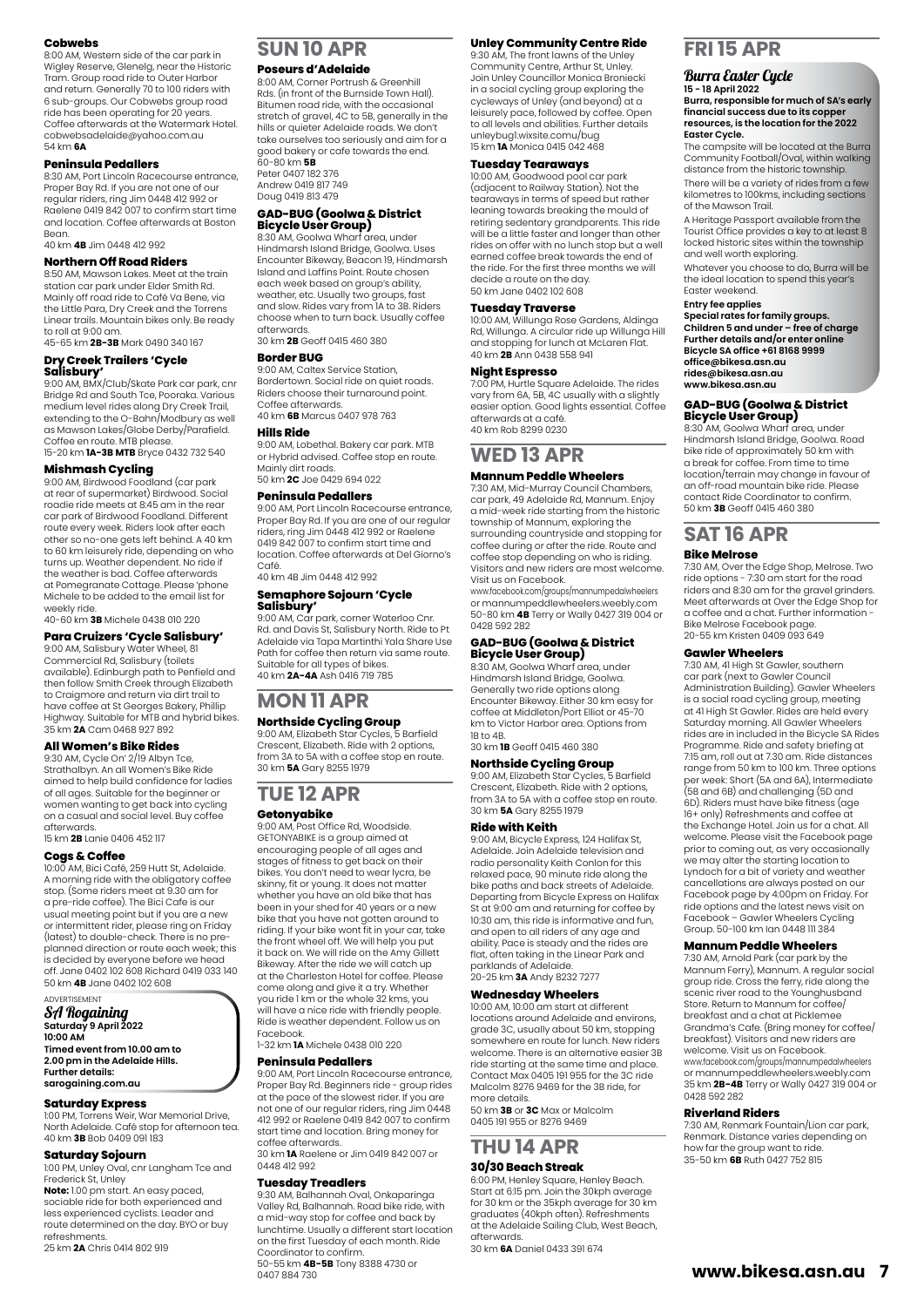March-May 2022



#### **Cobwebs**

8:00 AM, Western side of the car park in Wigley Reserve, Glenelg, near the Historic Tram. Group road ride to Outer Harbor and return. Generally 70 to 100 riders with 6 sub-groups. Our Cobwebs group road ride has been operating for 20 years. Coffee afterwards at the Watermark Hotel. cobwebsadelaide@yahoo.com.au 54 km **6A**

#### **Peninsula Pedallers**

8:30 AM, Port Lincoln Racecourse entrance, Proper Bay Rd. If you are not one of our regular riders, ring Jim 0448 412 992 or Raelene 0419 842 007 to confirm start time and location. Coffee afterwards at Boston **Bean** 40 km **4B** Jim 0448 412 992

**Mishmash Cycling**

9:00 AM, Birdwood Foodland (car park at rear of supermarket) Birdwood. Social roadie ride meets at 8:45 am in the rear car park of Birdwood Foodland. Different route every week. Riders look after each other so no-one gets left behind. A 40 km to 60 km leisurely ride, depending on who turns up. Weather dependent. No ride if the weather is bad. Coffee afterwards at Pomegranate Cottage. Please 'phone Michele to be added to the email list for weekly ride.

40-60 km **3B** Michele 0438 010 220

#### **All Women's Bike Rides**

9:30 AM, Cycle On' 2/19 Albyn Tce,<br>Strathalbyn. An all women's social bike ride with coffee afterwards. Various start locations. Contact Lanie for details. 20 km **2B** Lanie 0406 452 117

#### **Cogs & Coffee**

10:00 AM, Bici Café, 259 Hutt St, Adelaide. A morning ride with the obligatory coffee stop. (Some riders meet at 9.30 am for a pre-ride coffee). The Bici Cafe is our usual meeting point but if you are a new or intermittent rider, please ring on Friday (latest) to double-check. There is no preplanned direction or route each week; this is decided by everyone before we head off. Jane 0402 102 608 Richard 0419 033 140 50 km **4B** Jane 0402 102 608

#### **Saturday Express**

1:00 PM, Japanese Gardens Himeji Garden, 18 South Tce and Glen Osmond Rd, Adelaide. Easter Ride. Café stop for afternoon tea. 40 km **3B** Hal 0427 084 097

#### **Broken Gadgets**

The BG MTB rides occur 2 or 3 times a month at different locations throughout the Adelaide Hills. Rides vary considerably in terrain (sometimes predominately single-track adventures, sometimes predominately gravel road tours), duration (from 1.5 riding hours to all-day expeditions) and demeanour (sometimes leisurely and sometimes at least at intermediate level speeds). BYO nibbles, water, lunch, and spares accordingly. Contact Stu Clement at stu.clement@yahoo.com for details.

# **SUN 17 APR**

## **Poseurs d'Adelaide**

8:00 AM, Corner Portrush & Greenhill Rds. (in front of the Burnside Town Hall). Bitumen road ride, with the occasional stretch of gravel, 4C to 5B, generally in the hills or quieter Adelaide roads. We don't take ourselves too seriously and aim for a good bakery or cafe towards the end. 60-80 km **5B**

Peter 0407 182 376 Andrew 0419 817 749 Doug 0419 813 479

# **GAD-BUG (Goolwa & District Bicycle User Group)**

8:30 AM, Goolwa Wharf area, under Hindmarsh Island Bridge, Goolwa. Uses Encounter Bikeway, Beacon 19, Hindmarsh Island and Laffins Point. Route chosen each week based on group's ability, weather, etc. Usually two groups, fast and slow. Rides vary from 1A to 3B. Riders choose when to turn back. Usually coffee afterwards. 30 km **2B** Geoff 0415 460 380

#### **Border BUG**

9:00 AM, Caltex Service Station, Bordertown. Social ride on quiet roads. Riders choose their turnaround point. Coffee afterwards. 40 km **6B** Marcus 0407 978 763

**Hills Ride** 9:00 AM, Williamstown. Adjacent bakery. MTB or Hybrid advised. Coffee stop en route. Mainly dirt roads. 50 km **2C** Steve 0401 603 596

#### **Peninsula Pedallers**

9:00 AM, Port Lincoln Racecourse entrance, Proper Bay Rd. If you are one of our regular riders, ring Jim 0448 412 992 or Raelene 0419 842 007 to confirm start time and location. Coffee afterwards at Del Giorno's Café.

40 km **4B** Jim 0448 412 992

## **MON 18 APR**

### **Northside Cycling Group**

9:00 AM, Elizabeth Star Cycles, 5 Barfield Crescent, Elizabeth. Ride with 2 options, from 3A to 5A with a coffee stop en route. 30 km **5A** Gary 8255 1979

# **TUE 19 APR**

#### **Getonyabike**

9:00 AM, Post Office Rd, Woodside. GETONYABIKE is a group aimed at encouraging people of all ages and stages of fitness to get back on their bikes. You don't need to wear lycra, be skinny, fit or young. It does not matter whether you have an old bike that has been in your shed for 40 years or a new bike that you have not gotten around to riding. If your bike wont fit in your car, take the front wheel off. We will help you put it back on. We will ride on the Amy Gillett Bikeway. After the ride we will catch up at the Charleston Hotel for coffee. Please come along and give it a try. Whether you ride 1 km or the whole 32 kms, you will have a nice ride with friendly people. Ride is weather dependent. Follow us on Facebook. 1-32 km **1A** Michele 0438 010 220

## **Peninsula Pedallers**

9:00 AM, Port Lincoln Racecourse entrance, Proper Bay Rd. Beginners ride - group rides at the pace of the slowest rider. If you are not one of our regular riders, ring Jim 0448 412 992 or Raelene 0419 842 007 to confirm start time and location. Bring money for

coffee afterwards. 30 km **1A** Raelene or Jim 0419 842 007 or 0448 412 992

#### **Tuesday Treadlers**

9:30 AM, Balhannah Oval, Onkaparinga Valley Rd, Balhannah. Road bike ride, with a mid-way stop for coffee and back by lunchtime. Usually a different start location on the first Tuesday of each month. Ride Coordinator to confirm. 50-55 km **4B-5B** Tony 8388 4730 or

0407 884 730

#### **Unley Community Centre Ride** 9:30 AM, The front lawns of the Unley

Community Centre, Arthur St, Unley. Join Unley Councillor Monica Broniecki in a social cycling group exploring the cycleways of Unley (and beyond) at a leisurely pace, followed by coffee. Open to all levels and abilities. Further details unleybug1.wixsite.comu/bug 15 km **1A** Monica 0415 042 468

**Tuesday Tearaways** 10:00 AM, Goodwood pool car park (adjacent to Railway Station) Not the tearaways in terms of speed but rather leaning towards breaking the mould of retiring sedentary grandparents. This ride will be a little faster and longer than other rides on offer with no lunch stop but a well earned coffee break towards the end of the ride. For the first three months we will decide a route on the day. 50 km Jane 0402 102 608

#### **Tuesday Traverse**

10:00 AM, Torrens Weir, War Memorial Drive, North Adelaide. North eastern suburbs using the Gawler Greenway and the Levels City Bikeway via Mawson Lakes. 40 km **2B** Denise 0409 097 408

#### **Night Espresso**

7:00 PM, Hurtle Square Adelaide. The rides vary from 6A, 5B, 4C usually with a slightly easier option. Good lights essential. Coffee afterwards at a café. 40 km Rob 8299 0230

# **WED 20 APR**

## **Mannum Peddle Wheelers**

7:30 AM, Mid-Murray Council Chambers, car park, 49 Adelaide Rd, Mannum. Enjoy a mid-week ride starting from the historic township of Mannum, exploring the surrounding countryside and stopping for coffee during or after the ride. Route and coffee stop depending on who is riding. Visitors and new riders are most welcome. Visit us on Facebook.

www.facebook.com/groups/mannumpedalwheelers or mannumpeddlewheelers.weebly.com 50-80 km **4B** Terry or Wally 0427 319 004 or 0428 592 282

#### **GAD-BUG (Goolwa & District Bicycle User Group)**

8:30 AM, Goolwa Wharf area, under Hindmarsh Island Bridge, Goolwa. Generally two ride options along Encounter Bikeway. Either 30 km easy for coffee at Middleton/Port Elliot or 45-70 km to Victor Harbor area. Options from 1B to 4B. 30 km **1B** Geoff 0415 460 380

#### **Para Pedallers 'Cycle Salisbury'**

8:30 AM, Waterwheel Museum car park, Commercial Rd, Salisbury (opposite Parabanks). Easy ride along local trails and/or local roads, as decided by the group on the day. Coffee afterwards. MTB/hybrid bikes preferred. 25-35 km **1A-2A** Elaine 0422 393 997

#### **Northside Cycling Group**

9:00 AM, Elizabeth Star Cycles, 5 Barfield Crescent, Elizabeth. Ride with 2 options, from 3A to 5A with a coffee stop en route. 30 km **5A** Gary 8255 1979

#### **Ride with Keith**

9:00 AM, Bicycle Express, 124 Halifax St, Adelaide. Join Adelaide television and radio personality Keith Conlon for this relaxed pace, 90 minute ride along the bike paths and back streets of Adelaide. Departing from Bicycle Express on Halifax St at 9:00 am and returning for coffee by 10:30 am, this ride is informative and fun, and open to all riders of any age and ability. Pace is steady and the rides are flat, often taking in the Linear Park and parklands of Adelaide. 20-25 km **3A** Andy 8232 7277

#### **Wednesday Wheelers**

10:00 AM, 10:00 am start at different locations around Adelaide and environs, grade 3C, usually about 50 km, stopping somewhere en route for lunch. New riders welcome. There is an alternative easier 3B ride starting at the same time and place. Contact Max 0405 191 955 for the 3C ride Malcolm 8276 9469 for the 3B ride, for more details. 50 km **3B** or **3C** Max or Malcolm

0405 191 955 or 8276 9469

## **THU 21 APR 30/30 Beach Streak**

6:00 PM, Henley Square, Henley Beach. Start at 6:15 pm. Join the 30kph average for 30 km or the 35kph average for 30 km graduates (40kph often). Refreshments at the Adelaide Sailing Club, West Beach, afterwards. 30 km **6A** Daniel 0433 391 674

# **FRI 22 APR**

**GAD-BUG (Goolwa & District Bicycle User Group)** 8:30 AM, Goolwa Wharf area, under

Hindmarsh Island Bridge, Goolwa. Road bike ride of approximately 50 km with<br>a break for coffee From time to time a break for coffee. From time to time location/terrain may change in favour of an off-road mountain bike ride. Please contact Ride Coordinator to confirm. 50 km **3B** Geoff 0415 460 380

### **SAT 23 APR**

# ADVERTISEMENT

**Audax**<br>Walker Flat Ride **Walker Flat Ride Saturday 23 April 2022, 7:30 AM Start – Tanunda 200km**

#### **Unsupported**

From the Barossa Valley through Mt Lofty Ranges and Mallee Country to River Murray and return.

**Entry fee applies Scott McCann 0487 864 693 mccann1012004@yahoo.com.au**

# **Bike Melrose**

7:30 AM, Over the Edge Shop, Melrose. Two ride options – 7:30 am start for the road riders and 8:30 am for the gravel grinders. Meet afterwards at Over the Edge Shop for a coffee and a chat. Further information – Bike Melrose Facebook page. 20-55 km Kristen 0409 093 649

#### **Gawler Wheelers**

7:30 AM, 41 High St Gawler, southern car park (next to Gawler Council Administration Building). Gawler Wheelers is a social road cycling group, meeting at 41 High St Gawler. Rides are held every Saturday morning. All Gawler Wheelers rides are in included in the Bicycle SA Rides Programme. Ride and safety briefing at 7:15 am, roll out at 7.30 am. Ride distances range from 50 km to 100 km. Three options per week: Short (5A and 6A), Intermediate (5B and 6B) and challenging (5D and 6D). Riders must have bike fitness (age 16+ only) Refreshments and coffee at the Exchange Hotel. Join us for a chat. All welcome. Please visit the Facebook page prior to coming out, as very occasionally we may alter the starting location to Lyndoch for a bit of variety and weather cancellations are always posted on our Facebook page by 4:00pm on Friday. For ride options and the latest news visit on Facebook – Gawler Wheelers Cycling Group. 50-100 km Ian 0448 111 384

#### **Mannum Peddle Wheelers**

7:30 AM, Arnold Park (car park by the Mannum Ferry), Mannum. A regular social group ride. Cross the ferry, ride along the scenic river road to the Younghusband Store. Return to Mannum for coffee/ breakfast and a chat at Picklemee Grandma's Cafe. (Bring money for coffee/ breakfast). Visitors and new riders are welcome. Visit us on Facebook.<br>www.facebook.com/groups/mannumpedalwheelers

www.facebook.com/groups/mannumpedalwheelers or mannumpeddlewheelers.weebly.com 35 km **2B-4B** Terry or Wally 0427 319 004 or 0428 592 282

#### **Riverland Riders**

7:30 AM, Renmark Fountain/Lion car park, Renmark. Distance varies depending on how far the group want to ride. 35-50 km **6B** Ruth 0427 752 815

#### **Cobwebs**

8:00 AM, Western side of the car park in Wigley Reserve, Glenelg, near the Historic Tram. Group road ride to Outer Harbor and return. Generally 70 to 100 riders with 6 sub-groups. Our Cobwebs group road ride has been operating for 20 years. Coffee afterwards at the Watermark Hotel. cobwebsadelaide@yahoo.com.au 54 km **6A**

#### **Peninsula Pedallers**

8:30 AM, Port Lincoln Racecourse entrance, Proper Bay Rd. If you are not one of our regular riders, ring Jim 0448 412 992 or Raelene 0419 842 007 to confirm start time and location. Coffee afterwards at Boston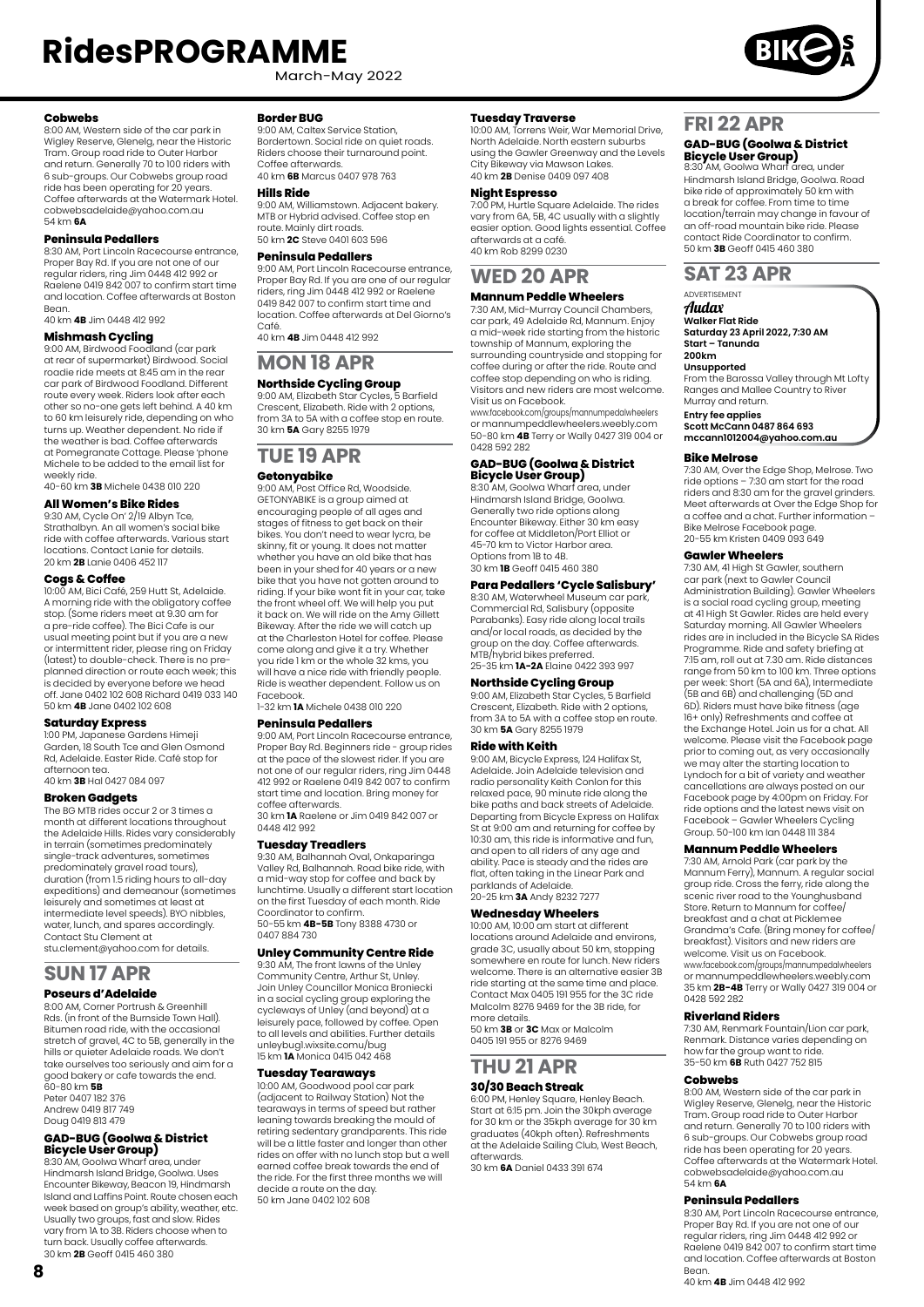#### **Northern Off Road Riders**

8:50 AM, Little Para Golf Club, 62 Martins Road, Paralowie. Meet at bottom car park. Mainly off road ride along local tracks and trails in the Salisbury area. Ride route to be decided on the day along with coffee and refreshment stop. Mountain bikes only. Be ready to roll at 9:00 am.

30-40 km **2B-3B** Mark 0490 340 167

# **Dry Creek Trailers 'Cycle**

**Salisbury'** 9:00 AM, BMX/Club/Skate Park car park, cnr Bridge Rd and South Tce, Pooraka. Various medium level rides along Dry Creek Trail, extending to the O Bahn/Modbury as well as Mawson Lakes/Globe Derby/Parafield. Coffee en route. MTB please. 15-20 km **1A-3B MTB** Bryce 0432 732 540

# **Mishmash Cycling**

9:00 AM, Birdwood Foodland (car park at rear of supermarket) Birdwood. Social roadie ride meets at 8:45 am in the rear car park of Birdwood Foodland. Different route every week. Riders look after each other so no-one gets left behind. A 40 km to 60 km leisurely ride, depending on who turns up. Weather dependent. No ride if the weather is bad. Coffee afterwards at Pomegranate Cottage. Please 'phone Michele to be added to the email list for weekly ride.

40-60 km **3B** Michele 0438 010 220

### **Para Cruizers 'Cycle Salisbury'**

9:00 AM, Hausler Reserve (AKA Greentree Park) Kings Rd, Paralowie. Ride to Plant 4 Bowden for coffee then on to Port Adelaide and return via Tapa Martinthi Yala Shared Use Path. Suitable for all bikes. 50 km **2A** Brian 0408 818 993

#### **All Women's Bike Rides**

9:30 AM, Cycle On' 2/19 Albyn Tce, Strathalbyn. An all Women's Bike Ride aimed to help build confidence for ladies of all ages. Suitable for the beginner or women wanting to get back into cycling on a casual and social level. Buy coffee afterwards.

15 km **2B** Lanie 0406 452 117

#### **Cogs & Coffee**

10:00 AM, Bici Café, 259 Hutt St, Adelaide. A morning ride with the obligatory coffee stop. (Some riders meet at 9.30 am for a pre-ride coffee). The Bici Cafe is our usual meeting point but if you are a new or intermittent rider, please ring on Friday (latest) to double-check. There is no preplanned direction or route each week; this is decided by everyone before we head off. Jane 0402 102 608 Richard 0419 033 140 50 km **4B** Jane 0402 102 608

**Saturday Express** 1:00 PM, Torrens Linear Park, Hackney Bridge (opposite 'Old' Hackney Hotel), Hackney Rd, Hackney. Café stop for afternoon tea. 40 km **3B** Patsy 0439 332 533

#### **Saturday Sojourn**

1:00 PM, Wigley Reserve, Adelphi Tce, Glenelg. An easy paced, sociable ride for both experienced and less experienced cyclists. Leader and route determined on the day. BYO or buy refreshments. 25 km **2A** Chris 0414 802 919

# **SUN 24 APR**

**Poseurs d'Adelaide** 8:00 AM, Corner Portrush & Greenhill Rds. (in front of the Burnside Town Hall).

Bitumen road ride, with the occasional stretch of gravel, 4C to 5B, generally in the hills or quieter Adelaide roads. We don't take ourselves too seriously and aim for a good bakery or cafe towards the end. 60-80 km **5B** Peter 0407 182 376

Andrew 0419 817 749 Doug 0419 813 479

# **GAD-BUG (Goolwa & District Bicycle User Group)**

8:30 AM, Goolwa Wharf area, under Hindmarsh Island Bridge, Goolwa. Uses Encounter Bikeway, Beacon 19, Hindmarsh Island and Laffins Point. Route chosen each week based on group's ability, weather, etc. Usually two groups, fast and slow. Rides vary from 1A to 3B. Riders choose when to turn back. Usually coffee afterwards.

30 km **2B** Geoff 0415 460 380

#### **Border BUG**

9:00 AM, Caltex Service Station Bordertown. Social ride on quiet roads. Riders choose their turnaround point. Coffee afterwards. 40 km **6B** Marcus 0407 978 763

#### **Hills Ride**

9:00 AM, Balhannah. Oval car park north end. MTB or Hybrid advised. Coffee stop en route. Mainly dirt roads. 50 km **2C** Rob 0428 990 059

**Peninsula Pedallers** 9:00 AM, Port Lincoln Racecourse entrance, Proper Bay Rd. If you are one of our regular riders, ring Jim 0448 412 992 or Raelene 0419 842 007 to confirm start time and location. Coffee afterwards at Del Giorno's Café.

40 km **4B** Jim 0448 412 992

# **Salisbury Explorers 'Cycle**

**Salisbury'** 9:00 AM, Little Para Trail, next to Hausler Reserve, Paralowie. Beginners/Easy Ride along the path of the Little Para Trail. 5-10 km **1A-2A MTB** Jim 0401 984 767

#### **Kangaroo Island BUG**

10:00 AM, Start location and ride details to be advised.

25-35 km Martine 0477 018 417

#### **Better Harts**

Mt Gambier. Rides to various locations and varying distances are organised during the month on an ad hoc basis, depending on who is interested, available, and riders' ability. We ride at the speed of the slowest rider. Our aim to get people to start riding and help them connect with other riders. If interested please contact Sharon Holmes on 8723 0805 or email sharonholmes@ozemail.com.au Sharon 8723 0805

# **MON 25 APR**

#### **Northside Cycling Group** 9:00 AM, Elizabeth Star Cycles, 5 Barfield

Crescent, Elizabeth. Ride with 2 options, from 3A to 5A with a coffee stop en route. 30 km **5A** Gary 8255 1979

# **TUE 26 APR**

#### **Getonyabike** 9:00 AM, Post Office Rd, Woodside.

GETONYABIKE is a group aimed at encouraging people of all ages and stages of fitness to get back on their bikes. You don't need to wear lycra, be skinny, fit or young. It does not matter whether you have an old bike that has been in your shed for 40 years or a new bike that you have not gotten around to riding. If your bike wont fit in your car, take the front wheel off. We will help you put it back on. We will ride on the Amy Gillett Bikeway. After the ride we will catch up at the Charleston Hotel for coffee. Please come along and give it a try. Whether you ride 1 km or the whole 32 kms, you will have a nice ride with friendly people. Ride is weather dependent. Follow us on Facebook.

1-32 km **1A** Michele 0438 010 220

#### **Peninsula Pedallers**

9:00 AM, Port Lincoln Racecourse entrance, Proper Bay Rd. Beginners ride - group rides at the pace of the slowest rider. If you are not one of our regular riders, ring Jim 0448 412 992 or Raelene 0419 842 007 to confirm start time and location. Bring money for coffee afterwards. 30 km **1A** Raelene or Jim 0419 842 007 or 0448 412 992

#### **Tuesday Treadlers**

9:30 AM, Balhannah Oval, Onkaparinga Valley Rd, Balhannah. Road bike ride, with a mid-way stop for coffee and back by lunchtime. Usually a different start location on the first Tuesday of each month. Ride Coordinator to confirm. 50-55 km 4**B-5B** Tony 8388 4730 or 0407 884 730

# **Unley Community Centre Ride**

9:30 AM, The front lawns of the Unley Community Centre, Arthur St, Unley. Join Unley Councillor Monica Broniecki in a social cycling group exploring the cycleways of Unley (and beyond) at a leisurely pace, followed by coffee. Open to all levels and abilities. Further details unleybug1.wixsite.comu/bug 15 km **1A** Monica 0415 042 468

#### **Tuesday Tearaways**

10:00 AM, Goodwood pool car park (adjacent to Railway Station) Not the tearaways in terms of speed but rathe leaning towards breaking the mould of retiring sedentary grandparents. This ride will be a little faster and longer than other rides on offer with no lunch stop but a well earned coffee break towards the end of the ride. For the first three months we will decide a route on the day. 50 km Jane 0402 102 608

#### **Tuesday Traverse**

10:00 AM, Torrens Weir, War Memorial Drive, North Adelaide. Mystery Ride. 40 km **2B** Peter 0426 194 910

#### **Night Espresso**

7:00 PM, Hurtle Square Adelaide. Introducing the Night Expresso rides. The rides vary from 6A, 5B, 4C usually with a slightly easier option. Good lights essential. Coffee afterwards at a café. 40 km Rob 8299 0230

# **WED 27 APR**

#### **Mannum Peddle Wheelers**

7:30 AM, Mid-Murray Council Chambers, car park, 49 Adelaide Rd, Mannum. Enjoy a mid-week ride starting from the historic township of Mannum, exploring the surrounding countryside and stopping for coffee during or after the ride. Route and coffee stop depending on who is riding. Visitors and new riders are most welcome. Visit us on Facebook.

www.facebook.com/groups/mannumpedalwheelers or mannumpeddlewheelers.weebly.com 50-80 km **4B** Terry or Wally 0427 319 004 or 0428 592 282

# **GAD-BUG (Goolwa & District**

**Bicycle User Group)** 8:30 AM, Goolwa Wharf area, under Hindmarsh Island Bridge, Goolwa. Generally two ride options along Encounter Bikeway. Either 30 km easy for coffee at Middleton/Port Elliot or 45-70 km to Victor Harbor area. Options from 1B to 4B. 30 km **1B** Geoff 0415 460 380

**Northside Cycling Group** 9:00 AM, Elizabeth Star Cycles, 5 Barfield Crescent, Elizabeth. Ride with 2 options, from 3A to 5A with a coffee stop en route.

# 30 km **5A** Gary 8255 1979

**Ride with Keith**

9:00 AM, Bicycle Express, 124 Halifax St, Adelaide. Join Adelaide television and radio personality Keith Conlon for this relaxed pace, 90 minute ride along the bike paths and back streets of Adelaide. Departing from Bicycle Express on Halifax St at 9:00 am and returning for coffee by 10:30 am, this ride is informative and fun, and open to all riders of any age and ability. Pace is steady and the rides are flat, often taking in the Linear Park and parklands of Adelaide. 20-25 km **3A** Andy 8232 7277

### **Wednesday Wheelers**

10:00 AM, 10:00 am start at different locations around Adelaide and environs, grade 3C, usually about 50 km, stopping somewhere en route for lunch. New riders welcome. There is an alternative easier 3B ride starting at the same time and place. Contact Max 0405 191 955 for the 3C ride Malcolm 8276 9469 for the 3B ride, for more details. 50 km **3B** or **3C** Max or Malcolm

0405 191 955 or 8276 9469

## **THU 28 APR 30/30 Beach Streak**

6:00 PM, Henley Square, Henley Beach. Start at 6:15 pm. Join the 30kph average for 30 km or the 35kph average for 30 km graduates (40kph often). Refreshments at the Adelaide Sailing Club, West Beach, afterwards.

30 km **6A** Daniel 0433 391 674

## **FRI 29 APR**

# **GAD-BUG (Goolwa & District Bicycle User Group)** 8:30 AM, Goolwa Wharf area, under

Hindmarsh Island Bridge, Goolwa. Road bike ride of approximately 50 km with location/terrain may change in favour of an off-road mountain bike ride. Please contact Ride Coordinator to confirm. 50 km **3B** Geoff 0415 460 380 a break for coffee. From time to time

# **SAT 30 APR**

#### **Bike Melrose**

7:30 AM, Over the Edge Shop, Melrose. Two<br>ride options - 7:30 am start for the road ride options - 7:30 am start for the road riders and 8:30 am for the gravel grinders. Meet afterwards at Over the Edge Shop for a coffee and a chat. Further information – Bike Melrose Facebook page. 20-55 km Kristen 0409 093 649

#### **Gawler Wheelers**

7:30 AM, 41 High St Gawler, southern car park (next to Gawler Council Administration Building). Gawler Wheelers is a social road cycling group, meeting at 41 High St Gawler. Rides are held every Saturday morning. All Gawler Wheelers rides are in included in the Bicycle SA Rides Programme. Ride and safety briefing at 7:15 am, roll out at 7.30 am. Ride distances range from 50 km to 100 km.

Three options per week: Short (5A and 6A), Intermediate (5B and 6B) and challenging (5D and 6D). Riders must have bike fitness (age 16+ only) Refreshments and coffee at the Exchange Hotel. Join us for a chat. All welcome. Please visit the Facebook page prior to coming out, as very occasionally we may alter the starting location to Lyndoch for a bit of variety and weather cancellations are always posted on our Facebook page by 4:00pm on Friday. For ride options and the latest news visit on Facebook – Gawler Wheelers Cycling Group. 50-100 km Ian 0448 111 384

#### **Mannum Peddle Wheelers**

7:30 AM, Arnold Park (car park by the Mannum Ferry), Mannum. A regular social group ride. Cross the ferry, ride along the scenic river road to the Younghusband Store. Return to Mannum for coffee/ breakfast and a chat at Picklemee Grandma's Cafe. (Bring money for coffee/ breakfast). Visitors and new riders are welcome. Visit us on Facebook. www.facebook.com/groups/mannumpedalwheelers or mannumpeddlewheelers.weebly.com 35 km **2B-4B** Terry or Wally 0427 319 004 or 0428 592 282

#### **Riverland Riders**

7:30 AM, Renmark Fountain/Lion car park, Renmark. Distance varies depending on how far the group want to ride. 35-50 km **6B** Ruth 0427 752 815

#### **Cobwebs**

8:00 AM, Western side of the car park in Wigley Reserve, Glenelg, near the Historic Tram. Group road ride to Outer Harbor and return. Generally 70 to 100 riders with 6 sub-groups. Our Cobwebs group road ride has been operating for 20 years. Coffee afterwards at the Watermark Hotel. cobwebsadelaide@yahoo.com.au 54 km **6A**

#### **Peninsula Pedallers**

8:30 AM, Port Lincoln Racecourse entrance, Proper Bay Rd. If you are not one of our regular riders, ring Jim 0448 412 992 or Raelene 0419 842 007 to confirm start time and location. Coffee afterwards at Boston **Bean** 

40 km **4B** Jim 0448 412 992

#### **Mishmash Cycling**

9:00 AM, Birdwood Foodland (car park at rear of supermarket) Birdwood. Social roadie ride meets at 8:45 am in the rear car park of Birdwood Foodland. Different route every week. Riders look after each other so no-one gets left behind. A 40 km to 60 km leisurely ride, depending on who turns up. Weather dependent. No ride if the weather is bad. Coffee afterwards at Pomegranate Cottage. Please 'phone Michele to be added to the email list for weekly ride. 40-60 km **3B** Michele 0438 010 220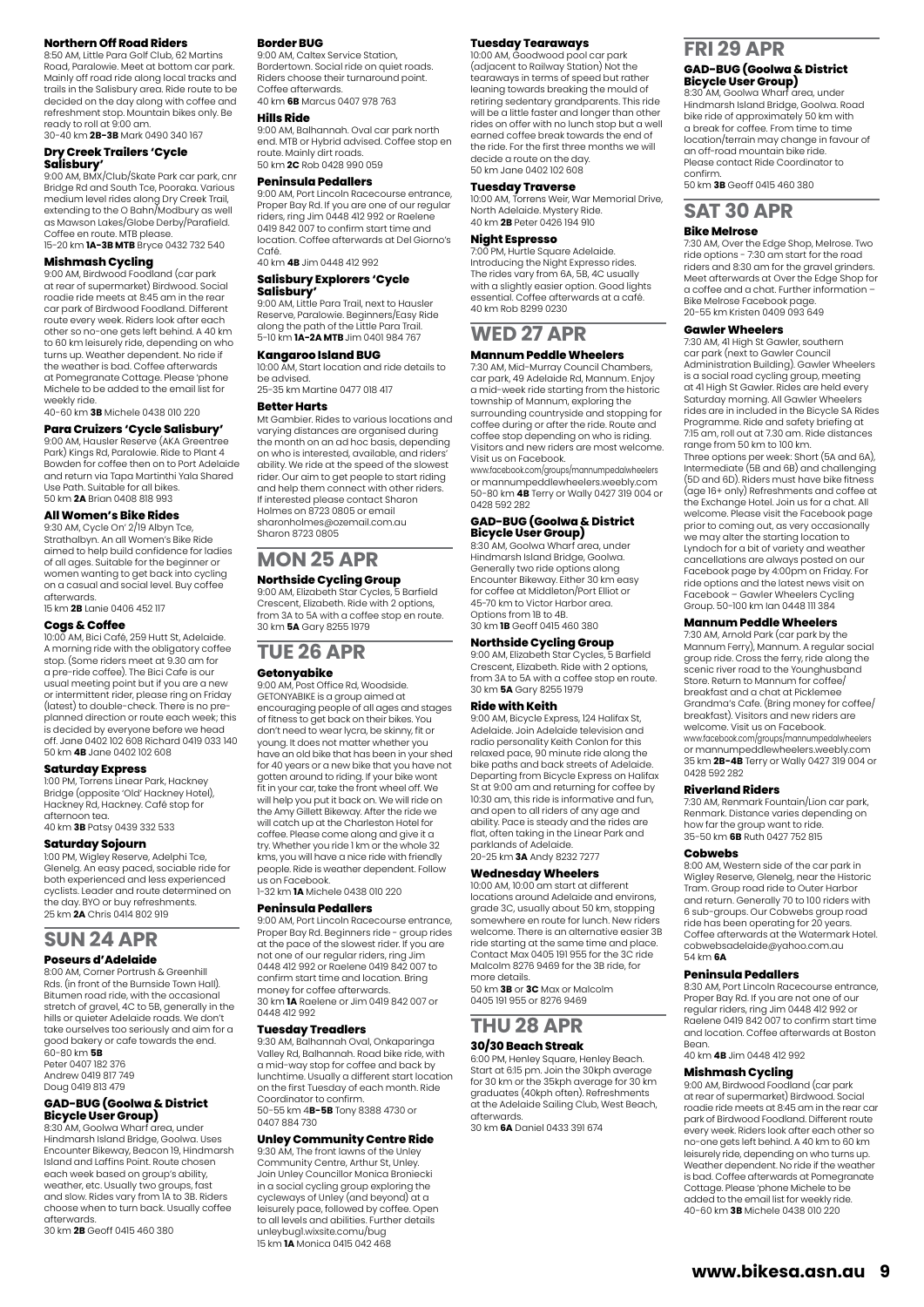March-May 2022

#### **Cogs & Coffee**

10:00 AM, Bici Café, 259 Hutt St, Adelaide. A morning ride with the obligatory coffee stop. (Some riders meet at 9.30 am for a pre-ride coffee). The Bici Cafe is our usual meeting point but if you are a new or intermittent rider, please ring on Friday (latest) to double-check. There is no pre-planned direction or route each week; this is decided by everyone before we head off. Jane 0402 102 608 Richard 0419 033 140 50 km **4B** Jane 0402 102 608

#### **Saturday Sojourn**

1:00 PM, Marshmallow Pk, Adelaide Parklands Park 19 (Pityarilla), adj. Glen Osmond Rd, Adelaide. An easy paced, sociable ride for both experienced and less experienced cyclists. Leader and route determined on the day. BYO or buy refreshments.

25 km **2A** Chris 0414 802 919

# Dirty Weekend

**30 April – 1 May 2022 Fox Creek Bike Park, Adelaide Hills 2.00 PM Saturday to 2:00 PM Sunday 24/12/6 hour cross country endurance challenge**

Experience some of the best MTB tracks in Australia during the Dirty Weekend and be prepared to get down and dirty!

**Entry fee applies. Enter on line or further details and/or entry forms available from: Bicycle SA office 8168 9999 office@bikesa.asn.au [rides@bikesa.asn.au](mailto:rides@bikesa.asn.au) [www.bikesa.asn.au](http://www.bikesa.asn.au)**

## **SUN 1 MAY**

#### **Poseurs d'Adelaide**

8:00 AM, Corner Portrush & Greenhill Rds. (in front of the Burnside Town Hall). Bitumen road ride, with the occasional stretch of gravel, 4C to 5B, generally in the hills or quieter Adelaide roads. We don't<br>take ourselves too seriously and aim for a take ourselves too seriously and aim for a good bakery or cafe towards the end. 60-80 km **5B** Peter 0407 182 376 Andrew 0419 817 749 Doug 0419 813 479

## **GAD-BUG (Goolwa & District Bicycle User Group)** 8:30 AM, Goolwa Wharf area, under

Hindmarsh Island Bridge, Goolwa. Uses Encounter Bikeway, Beacon 19, Hindmarsh Island and Laffins Point. Route chosen each week based on group's ability, weather, etc. Usually two groups, fast and slow. Rides vary from 1A to 3B. Riders choose when to turn back. Usually coffee choose mixed 30 km **2B** Geoff 0415 460 380

**Border BUG**

9:00 AM, Caltex Service Station, Bordertown. Social ride on quiet roads. Riders choose their turnaround point.<br>Coffee afterwards Coffee afterwards. 40 km **6B** Marcus 0407 978 763

#### **Hills Ride**

9:00 AM, Oaklands Park. Oaklands Estate Reserve. MTB or Hybrid advised. Coffee stop en route. Mainly dirt roads. 50 km **2C** Neil 0429 201 144

### **Peninsula Pedallers**

9:00 AM, Port Lincoln Racecourse entrance, Proper Bay Rd. If you are one of our regular riders, ring Jim 0448 412 992 or Raelene 0419 842 007 to confirm start time and location. Coffee afterwards at Del Giorno's Café.

40 km **4B** Jim 0448 412 992

# **MON 2 MAY**

#### **Northside Cycling Group**

9:00 AM, Elizabeth Star Cycles, 5 Barfield Crescent, Elizabeth. Ride with 2 options, from 3A to 5A with a coffee stop en route. 30 km **5A** Gary 8255 1979

# **TUE 3 MAY**

#### **Getonyabike**

9:00 AM, Post Office Rd, Woodside. GETONYABIKE is a group aimed at encouraging people of all ages and stages of fitness to get back on their bikes. You don't need to wear lycra, be skinny, fit or young. It does not matter whether you have an old bike that has been in your shed for 40 years or a new bike that you have not gotten around to riding. If your bike wont fit in your car, take the front wheel off. We will help you put it back on. We will ride on the Amy Gillett Bikeway. After the ride we will catch up at the Charleston Hotel for coffee. Please come along and give it a try. Whether you ride 1 km or the whole 32 kms, you will have a nice ride with friendly people. Ride is weather dependent. Follow us on Facebook. 1-32 km **1A** Michele 0438 010 220

#### **Peninsula Pedallers**

9:00 AM, Port Lincoln Racecourse entrance, Proper Bay Rd. Beginners ride - group rides at the pace of the slowest rider. If you are not one of our regular riders, ring Jim 0448 412 992 or Raelene 0419 842 007 to confirm start time and location. Bring money for coffee afterwards.

30 km **1A** Raelene or Jim 0419 842 007 or 0448 412 992

#### **Tuesday Treadlers**

9:30 AM, Balhannah Oval, Onkaparinga Valley Rd, Balhannah. Road bike ride, with a mid-way stop for coffee and back by lunchtime. Usually a different start location on the first Tuesday of each month. Ride Coordinator to confirm.

50-55 km **4B-5B** Tony 8388 4730 or 0407 884 730

# **Unley Community Centre Ride** 9:30 AM, The front lawns of the Unley

Community Centre, Arthur St, Unley. Join Unley Councillor Monica Broniecki in a social cycling group exploring the cycleways of Unley (and beyond) at a leisurely pace, followed by coffee. Open to all levels and abilities. Further details unleybug1.wixsite.comu/bug 15 km **1A** Monica 0415 042 468

#### **Tuesday Tearaways**

10:00 AM, Goodwood pool car park (adjacent to Railway Station). Not the tearaways in terms of speed but rather leaning towards breaking the mould of retiring sedentary grandparents. This ride will be a little faster and longer than other rides on offer with no lunch stop but a well earned coffee break towards the end of the ride. For the first three months we will decide a route on the day. 50 km Jane 0402 102 608

#### **Tuesday Traverse**

10:00 AM, Brighton Railway Station, Brighton. Flinders Campus and Tonsley; small hills. 40 km **2C** Jeff 0407 191 958

## **Night Espresso**

7:00 PM, Hurtle Square Adelaide. An easier ride option for those wishing to join the Espresso 'night riders' Good lights essential. Coffee afterwards at a café. 40 km **4A** Rob 8299 0230

#### **Night Espresso**

7:00 PM, Hurtle Square Adelaide. The rides vary from 6A, 5B, 4C usually with a slightly easier option. Good lights essential. Coffee afterwards at a café. 40 km Rob 8299 0230

# **WED 4 MAY**

#### **Mannum Peddle Wheelers**

7:30 AM, Mid-Murray Council Chambers, car park, 49 Adelaide Rd, Mannum. Enjoy a mid-week ride starting from the historic township of Mannum, exploring the surrounding countryside and stopping for coffee during or after the ride. Route and coffee stop depending on who is riding. Visitors and new riders are most welcome. Visit us on Facebook. www.facebook.com/groups/mannumpedalwheelers

or mannumpeddlewheelers.weebly.com 50-80 km **4B** Terry or Wally 0427 319 004 or 0428 592 282

#### **GAD-BUG (Goolwa & District Bicycle User Group)**

8:30 AM, Goolwa Wharf area, under Hindmarsh Island Bridge, Goolwa. Generally two ride options along Encounter Bikeway. Either 30 km easy for coffee at Middleton/Port Elliot or 45-70 km to Victor Harbor area. Options from 1B to 4B. 30 km **1B** Geoff 0415 460 380

#### **Para Pedallers 'Cycle Salisbury'**

8:30 AM, Waterwheel Museum car park, Commercial Rd, Salisbury (opposite Parabanks). Easy ride along local trails<br>and/or local roads, as decided by the and/or local roads, as decided by the group on the day. Coffee afterwards. MTB/hybrid bikes preferred. 25-35 km **1A-2A** Elaine 0422 393 997

#### **Northside Cycling Group**

9:00 AM, Elizabeth Star Cycles, 5 Barfield Crescent, Elizabeth. Ride with 2 options, from 3A to 5A with a coffee stop en route 30 km **5A** Gary 8255 1979

#### **Ride with Keith**

9:00 AM, Bicycle Express, 124 Halifax St, Adelaide. Join Adelaide television and radio personality Keith Conlon for this relaxed pace, 90 minute ride along the bike paths and back streets of Adelaide. Departing from Bicycle Express on Halifax St at 9:00 am and returning for coffee by 10:30 am, this ride is informative and fun, and open to all riders of any age and ability. Pace is steady and the rides are flat, often taking in the Linear Park and parklands of Adelaide. 20-25 km **3A** Andy 8232 7277

## **Wednesday Wheelers**

10:00 AM, 10:00 am start at different locations around Adelaide and environs, grade 3C, usually about 50 km, stopping somewhere en route for lunch. New riders welcome. There is an alternative easier 3B ride starting at the same time and place. Contact Max 0405 191 955 for the 3C ride Malcolm 8276 9469 for the 3B ride, for more details.

50 km **3B** or **3C** Max or Malcolm 0405 191 955 or 8276 9469

### **THU 5 MAY 30/30 Beach Streak**

6:00 PM, Henley Square, Henley Beach. Start at 6:15 pm. Join the 30kph average for 30 km or the 35kph average for 30 km graduates (40kph often). Refreshments at the Adelaide Sailing Club, West Beach, afterwards. 30 km **6A** Daniel 0433 391 674

## **FRI 6 MAY GAD-BUG (Goolwa & District Bicycle User Group)** 8:30 AM, Goolwa Wharf area, under

Hindmarsh Island Bridge, Goolwa. Road bike ride of approximately 50 km with a break for coffee. From time to time location/terrain may change in favour of an off-road mountain bike ride. Please contact Ride Coordinator to confirm. 50 km **3B** Geoff 0415 460 380

# **SAT 7 MAY**

 ADVERTISEMENT Audax **Lofty Loops – Day 1 Saturday 7 May 2022, 6:00 AM Start – Mt Lofty 157km/200km/300km/400km 600km/1000km Unsupported**

A series of rides up to 1000km, comprising loops out of Mt Lofty. Support and limited accommodation options available at the base locations at additional cost.

#### **Entry fee applies David Fairweather 0401 528 563**

**div.fw@bigpond.net.au**

#### **Bike Melrose**

7:30 AM, Over the Edge Shop, Melrose. Two ride options - 7:30 am start for the road riders and 8:30 am for the gravel grinders. Meet afterwards at Over the Edge Shop for a coffee and a chat. Further information - Bike Melrose Facebook page. 20-55 km Kristen 0409 093 649

## **Gawler Wheelers**

7:30 AM, 41 High St Gawler, southern car park (next to Gawler Council Administration Building). Gawler Wheelers is a social road cycling group, meeting at 41 High St Gawler. Rides are held every Saturday morning. All Gawler Wheelers rides are in included in the Bicycle SA Rides Programme. Ride and safety briefing at 7:15 am, roll out at 7.30 am. Ride distances range from 50 km to 100 km. Three options per week: Short (5A and 6A), Intermediate (5B and 6B) and challenging (5D and 6D). Riders must have bike fitness (age 16+ only) Refreshments and coffee at the Exchange Hotel. Join us for a chat. All welcome. Please visit the Facebook page prior to coming out, as very occasionally we may alter the starting location to Lyndoch for a bit of variety and weather cancellations are always posted on our Facebook page by 4:00pm on Friday. For ride options and the latest news visit on Facebook – Gawler Wheelers Cycling Group. 50-100 km Ian 0448 111 384

#### **Mannum Peddle Wheelers**

7:30 AM, Arnold Park (car park by the Mannum Ferry), Mannum. A regular social group ride. Cross the ferry, ride along the scenic river road to the Younghusband Store. Return to Mannum for coffee/ breakfast and a chat at Picklemee Grandma's Cafe. (Bring money for coffee/ breakfast). Visitors and new riders are welcome. Visitors and new net

www.facebook.com/groups/mannumpedalwheelers or mannumpeddlewheelers.weebly.com 35 km **2B-4B** Terry or Wally 0427 319 004 or 0428 592 282

#### **Riverland Riders**

7:30 AM, Renmark Fountain/Lion car park, Renmark. Distance varies depending on how far the group want to ride. 35-50 km **6B** Ruth 0427 752 815

#### **Cobwebs**

8:00 AM, Western side of the car park in Wigley Reserve, Glenelg, near the Historic Tram. Group road ride to Outer Harbor and return. Generally 70 to 100 riders with 6 sub-groups. Our Cobwebs group road ride has been operating for 20 years. Coffee afterwards at the Watermark Hotel. cobwebsadelaide@yahoo.com.au 54 km **6A**

#### **Northern Off Road Riders**

8:30 AM, Mitcham Railway Station. 5a Grange Rd, Lower Mitcham, 5062. Meet in car park. Catch the train up to Belair. Ride around a few tracks and trails in the national park. Coffee and refreshments in Belair followed by track n trail descent through Shepherds Hill and back to the train station. Mountain bikes only!!! 30-40 km **2B-3B** Mark 0490 340 167

#### **Peninsula Pedallers**

8:30 AM, Port Lincoln Racecourse entrance, Proper Bay Rd. If you are not one of our regular riders, ring Jim 0448 412 992 or Raelene 0419 842 007 to confirm start time and location. Coffee afterwards at Boston Bean.

40 km **4B** Jim 0448 412 992

## **Mishmash Cycling**

9:00 AM, Birdwood Foodland (car park at rear of supermarket) Birdwood. Social roadie ride meets at 8:45 am in the rear car park of Birdwood Foodland. Different route every week. Riders look after each other so no-one gets left behind. A 40 km to 60 km leisurely ride, depending on who turns up. Weather dependent. No ride if the weather is bad. Coffee afterwards at Pomegranate Cottage. Please 'phone Michele to be added to the email list for weekly ride. 40-60 km **3B** Michele 0438 010 220



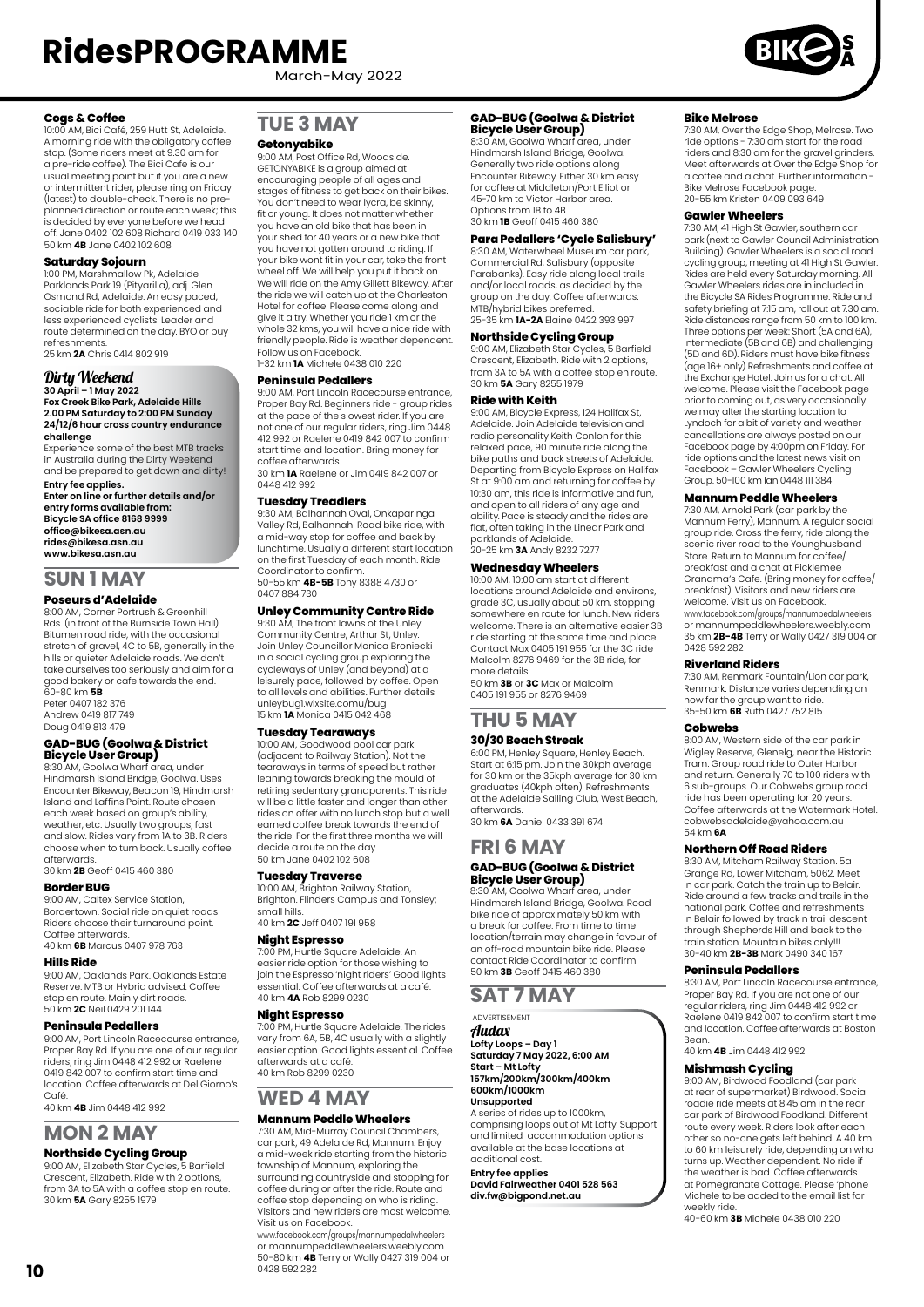# **Para District Pedallers 'Cycle**

**Salisbury'** 9:00 AM, North East corner Watershed car park, 665 Salisbury H/way, Mawson Lakes. Ride along the Dry Creek Trail to Valley<br>View shops for coffee and return. Some climbs. Coffee en route. Mountain/hybrid please.

20-25 km **1B-2B** Jim 0401 984 767

#### **All Women's Bike Rides**

9:30 AM, Cycle On' 2/19 Albyn Tce, Strathalbyn. An all women's social bike ride with coffee afterwards. Various start locations. Contact Lanie for details. 20 km **2B** Lanie 0406 452 117

#### **Cogs & Coffee**

10:00 AM, Bici Café, 259 Hutt St, Adelaide. A morning ride with the obligatory coffee stop. (Some riders meet at 9.30 am for a pre-ride coffee). The Bici Cafe is our usual meeting point but if you are a new or intermittent rider, please ring on Friday (latest) to double-check. There is no preplanned direction or route each week; this prairied all seasonships reads seasons as is decided by everyone before we head off. Jane 0402 102 608 Richard 0419 033 140 50 km **4B** Jane 0402 102 608

#### **Saturday Express**

1:00 PM, Henley Square, Henley Beach. Café stop for afternoon tea. 40 km **3B** Peter 0414 719 296

#### **Saturday Sojourn**

1:00 PM, Torrens Weir, War Memorial Drive, North Adelaide. An easy paced, sociable ride for both experienced and less experienced cyclists. Leader and route determined on the day. BYO or buy refreshments. 25 km **2A** Chris 0414 802 919

## **Broken Gadgets**

The BG MTB rides occur 2 or 3 times a month at different locations throughout the Adelaide Hills. Rides vary considerably in terrain (sometimes predominately single-track adventures, sometimes predominately gravel road tours), duration (from 1.5 riding hours to all-day expeditions) and demeanour (sometimes leisurely and sometimes at least at intermediate level speeds). BYO nibbles, water, lunch, and spares accordingly. Contact Stu Clement at stu.clement@yahoo.com for details.

## **SUN 8 MAY**

ADVERTISEMENT

Audax **Lofty Loops – Day 2 Saturday 8 May 2022 6:00 AM Start – Mt Lofty**

**150km/200km/300km/400km** UnsupportedA series of rides up to 1000km, comprising loops out of Mt Lofty. Support and limited accommodation options available at the base locations at additional cost.

**Entry fee applies David Fairweather 0401 528 563 div.fw@bigpond.net.au**

#### **Poseurs d'Adelaide**

8:00 AM, Corner Portrush & Greenhill Rds. (in front of the Burnside Town Hall). Bitumen road ride, with the occasional stretch of gravel, 4C to 5B, generally in the hills or quieter Adelaide roads. We don't take ourselves too seriously and aim for a good bakery or cafe towards the end. 60-80 km **5B** Peter 0407 182 376 Andrew 0419 817 749 Doug 0419 813 479

# **GAD-BUG (Goolwa & District Bicycle User Group)**

8:30 AM, Goolwa Wharf area, under Hindmarsh Island Bridge, Goolwa. Uses Encounter Bikeway, Beacon 19, Hindmarsh Island and Laffins Point. Route chosen each week based on group's ability, weather, etc. Usually two groups, fast and slow. Rides vary from 1A to 3B. Riders choose when to turn back. Usually coffee afterwards.

30 km **2B** Geoff 0415 460 380

### **Border BUG**

9:00 AM, Caltex Service Station, Bordertown. Social ride on quiet roads. Riders choose their turnaround point. Coffee afterwards. 40 km **6B** Marcus 0407 978 763

#### **Hills Ride**

9:00 AM, Meadows. Oval car park. MTB or Hybrid advised. Coffee stop en route. Mainly dirt roads. 50 km **2C** Cath 0413 332 866

#### **Peninsula Pedallers**

9:00 AM, Port Lincoln Racecourse entrance, Proper Bay Rd. If you are one of our regular riders, ring Jim 0448 412 992 or Raelene 0419 842 007 to confirm start time and location. Coffee afterwards at Del Giorno's Café.

40 km **4B** Jim 0448 412 992

#### **MON 9 MAY**

ADVERTISEMENT Audax **Lofty Loops – Day 3**

**Saturday 9 May 2022 7:00 AM**

# **Start – Mt Lofty 150km/200km/300km**

**Unsupported** A series of rides up to 1000km, comprising loops out of Mt Lofty. Support and limited accommodation options available at the base locations at additional cost.

**Entry fee applies David Fairweather 0401 528 563 div.fw@bigpond.net.au**

#### **Northside Cycling Group**

9:00 AM, Elizabeth Star Cycles, 5 Barfield Crescent, Elizabeth. Ride with 2 options, from 3A to 5A with a coffee stop en route. 30 km **5A** Gary 8255 1979

### **TUE 10 MAY Getonyabike**

9:00 AM, Post Office Rd, Woodside. GETONYABIKE is a group aimed at

encouraging people of all ages and stages of fitness to get back on their bikes. You don't need to wear lycra, be skinny, fit or young. It does not matter whether you have an old bike that has been in your shed for 40 years or a new bike that you have not gotten around to riding. If your bike wont fit in your car, take the front wheel off. We will help you put it back on. We will ride on the Amy Gillett Bikeway. After the ride we will catch up at the Charleston Hotel for coffee. Please come along and give it a try. Whether you ride 1 km or the whole 32 kms, you will have a nice ride with friendly people. Ride is weather dependent. Follow

us on Facebook. 1-32 km **1A** Michele 0438 010 220

#### **Peninsula Pedallers**

9:00 AM, Port Lincoln Racecourse entrance, Proper Bay Rd. Beginners ride - group rides at the pace of the slowest rider. If you are not one of our regular riders, ring Jim 0448 412 992 or Raelene 0419 842 007 to confirm start time and location. Bring money for

coffee afterwards. 30 km **1A** Raelene or Jim 0419 842 007 or 0448 412 992

#### **Tuesday Treadlers**

9:30 AM, Balhannah Oval, Onkaparinga Valley Rd, Balhannah. Road bike ride, with a mid-way stop for coffee and back by lunchtime. Usually a different start location on the first Tuesday of each month. Ride Coordinator to confirm. 50-55 km **4B-5B** Tony 8388 4730 or 0407 884 730

# **Unley Community Centre Ride**

9:30 AM, The front lawns of the Unley Community Centre, Arthur St, Unley. Join Unley Councillor Monica Broniecki in a social cycling group exploring the cycleways of Unley (and beyond) at a leisurely pace, followed by coffee. Open to all levels and abilities. Further details unleybug1.wixsite.comu/bug 15 km **1A** Monica 0415 042 468

#### **Tuesday Tearaways**

10:00 AM, Goodwood pool car park (adjacent to Railway Station). Not the tearaways in terms of speed but rather leaning towards breaking the mould of retiring sedentary grandparents. This ride will be a little faster and longer than other rides on offer with no lunch stop but a well earned coffee break towards the end of the ride. For the first three months we will decide a route on the day. 50 km Jane 0402 102 608

#### **Tuesday Traverse**

10:00 AM, Torrens Weir, War Memorial Drive, North Adelaide. Semaphore - easy ride. 40 km **2B** Angela 0418 852 659

#### **Night Espresso**

7:00 PM, Hurtle Square Adelaide. The rides vary from 6A, 5B, 4C usually with a slightly easier option. Good lights essential. Coffee afterwards at a café. 40 km Rob 8299 0230

# **WED 11 MAY**

#### **Mannum Peddle Wheelers**

7:30 AM, Mid-Murray Council Chambers, car park, 49 Adelaide Rd, Mannum. Enjoy a mid-week ride starting from the historic township of Mannum, exploring the surrounding countryside and stopping for coffee during or after the ride. Route and coffee stop depending on who is riding. Visitors and new riders are most welcome. Visit us on Facebook.

www.facebook.com/groups/mannumpedalwheelers or mannumpeddlewheelers.weebly.com 50-80 km **4B** Terry or Wally 0427 319 004 or 0428 592 282

# **GAD-BUG (Goolwa & District Bicycle User Group)**

8:30 AM, Goolwa Wharf area, under Hindmarsh Island Bridge, Goolwa. Generally two ride options along Encounter Bikeway. Either 30 km easy for coffee at Middleton/Port Elliot or 45-70 km to Victor Harbor area. Options from 1B to 4B. 30 km **1B** Geoff 0415 460 380

**Northside Cycling Group**<br>9:00 AM, Elizabeth Star Cycles, 5 Barfield<br>Crescent, Elizabeth. Ride with 2 options, from 3A to 5A with a coffee stop en route. 30 km **5A** Gary 8255 1979

#### **Ride with Keith**

9:00 AM, Bicycle Express, 124 Halifax St, Adelaide. Join Adelaide television and radio personality Keith Conlon for this relaxed pace, 90 minute ride along the bike paths and back streets of Adelaide. Departing from Bicycle Express on Halifax St at 9:00 am and returning for coffee by 10:30 am, this ride is informative and fun, and open to all riders of any age and ability. Pace is steady and the rides are flat, often taking in the Linear Park and parklands of Adelaide. 20-25 km **3A** Andy 8232 7277

#### **Wednesday Wheelers**

10:00 AM, 10:00 am start at different locations around Adelaide and environs, grade 3C, usually about 50 km, stopping somewhere en route for lunch. New riders welcome. There is an alternative easier 3B ride starting at the same time and place. Contact Max 0405 191 955 for the 3C ride Malcolm 8276 9469 for the 3B ride, for more details. 50 km **3B** or **3C** Max or Malcolm

0405 191 955 or 8276 9469

#### **THU 12 MAY 30/30 Beach Streak**

6:00 PM, Henley Square, Henley Beach. Start at 6:15 pm. Join the 30kph average for 30 km or the 35kph average for 30 km graduates (40kph often). Refreshments at the Adelaide Sailing Club, West Beach, afterwards.

30 km **6A** Daniel 0433 391 674

## **FRI 13 MAY**

#### **GAD-BUG (Goolwa & District Bicycle User Group)**

Hindmarsh Island Bridge, Goolwa. Road bike ride of approximately 50 km with a break for coffee. From time to time location/terrain may change in favour of an off-road mountain bike ride. Please contact Ride Coordinator to confirm. 50 km **3B** Geoff 0415 460 380 8:30 AM, Goolwa Wharf area, under

# **SAT 14 MAY**

#### Flinders Escape **14-22 May 2022**

The Flinders Escape is an outback adventure exploring South Australia's iconic Flinders Ranges; a unique and awe-inspiring landscape that has to be seen to be fully appreciated in all its glory.

With 600 million years of secrets waiting to be shared, the Flinders is one of our most popular destinations to explore. From the 14-22 May this 9 day tour starts and finishes in Port Augusta and showcases some of South Australia's most rewarding experiences along the way like staying 2 nights at Wilpena Resort exploring Wilpena Pound or a panoramic view by helicopter flight over the area.

This is shaping up to be another sell-out experience. Do not miss your opportunity to ride through one of the most famous regions of SA.

**Enter online or further details and/or entry forms available from: Bicycle SA office 8168 9999 [www.bikesa.asn.au](http://www.bikesa.asn.au) [rides@bikesa.asn.au](mailto:rides@bikesa.asn.au)**

#### **Bike Melrose**

7:30 AM, Over the Edge Shop, Melrose. Two ride options - 7:30 am start for the road riders and 8:30 am for the gravel grinders. Meet afterwards at Over the Edge Shop for a coffee and a chat. Further information – Bike Melrose Facebook page. 20-55 km Kristen 0409 093 649

#### **Gawler Wheelers**

7:30 AM, 41 High St Gawler, southern car park (next to Gawler Council Administration Building). Gawler Wheelers is a social road cycling group, meeting at 41 High St Gawler. Rides are held every Saturday morning. All Gawler Wheelers rides are in included in the Bicycle SA Rides Programme. Ride and safety briefing at 7:15 am, roll out at 7.30 am. Ride distances range from 50 km to 100 km. Three options per week: Short (5A and 6A), Intermediate (5B and 6B) and challenging (5D and 6D). Riders must have bike fitness (age 16+ only) Refreshments and coffee at the Exchange Hotel. Join us for a chat. All welcome. Please visit the Facebook page prior to coming out, as very occasionally we may alter the starting location to Lyndoch for a bit of variety and weather cancellations are always posted on our Facebook page by 4:00pm on Friday. For ride options and the latest news visit on Facebook – Gawler Wheelers Cycling Group. 50-100 km Ian 0448 111 384

#### **Mannum Peddle Wheelers**

7:30 AM, Arnold Park (car park by the Mannum Ferry), Mannum. A regular social group ride. Cross the ferry, ride along the scenic river road to the Younghusband Store. Return to Mannum for coffee/ breakfast and a chat at Picklemee Grandma's Cafe. (Bring money for coffee/ breakfast). Visitors and new riders are welcome. Visit us on Facebook. www.facebook.com/groups/mannumpedalwheelers or mannumpeddlewheelers.weebly.com 35 km **2B-4B** Terry or Wally 0427 319 004 or 0428 592 282

#### **Riverland Riders**

7:30 AM, Renmark Fountain/Lion car park Renmark. Distance varies depending on how far the group want to ride. 35-50 km **6B** Ruth 0427 752 815

#### **Cobwebs**

8:00 AM, Western side of the car park in Wigley Reserve, Glenelg, near the Historic Tram. Group road ride to Outer Harbor and return. Generally 70 to 100 riders with 6 sub-groups. Our Cobwebs group road ride has been operating for 20 years. Coffee afterwards at the Watermark Hotel. cobwebsadelaide@yahoo.com.au 54 km **6A**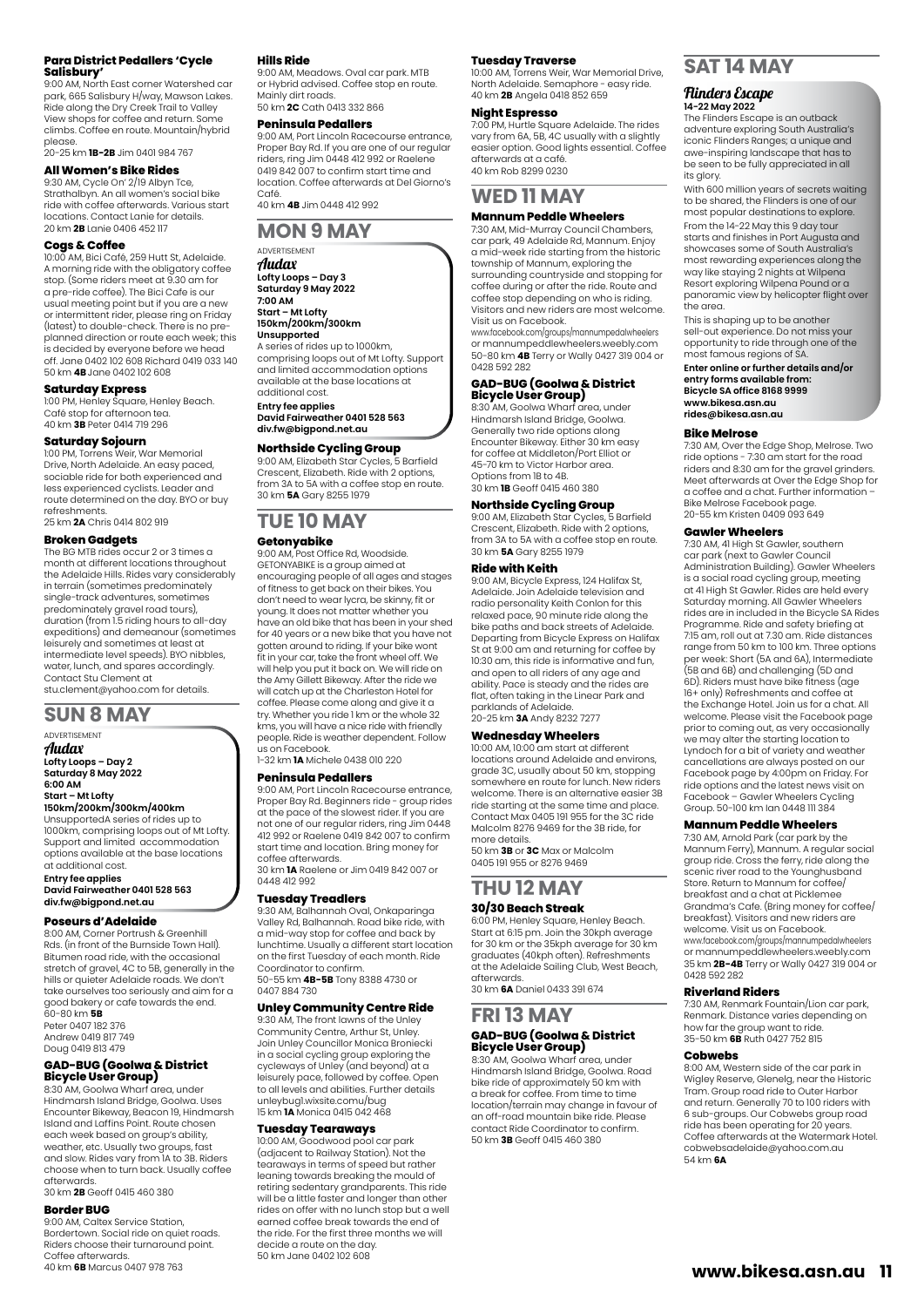March-May 2022

#### **Peninsula Pedallers**

8:30 AM, Port Lincoln Racecourse entrance, Proper Bay Rd. If you are not one of our regular riders, ring Jim 0448 412 992 or Raelene 0419 842 007 to confirm start time and location. Coffee afterwards at Boston Bean.

40 km **4B** Jim 0448 412 992

# **Dry Creek Trailers 'Cycle Salisbury'** 9:00 AM, BMX/Club/Skate Park car park, cnr

Bridge Rd and South Tce, Pooraka. Various medium level rides along Dry Creek Trail, extending to the O Bahn/Modbury as well as Mawson Lakes/Globe Derby/Parafield. Coffee en route. MTB please.

15-20 km **1A-3B** MTB Bryce 0432 732 540

### **Mishmash Cycling**

9:00 AM, Birdwood Foodland (car park at rear of supermarket) Birdwood. Social roadie ride meets at 8:45 am in the rear car park of Birdwood Foodland. Different route every week. Riders look after each other so no-one gets left behind. A 40 km to 60 km leisurely ride, depending on who turns up. Weather dependent. No ride if the weather is bad. Coffee afterwards at Pomegranate Cottage. Please 'phone Michele to be added to the email list for weekly ride.

40-60 km **3B** Michele 0438 010 220

#### **Para Cruizers 'Cycle Salisbury'**

9:00 AM, Salisbury Water Wheel, 81 Commercial Rd, Salisbury (toilets available). Follow the Little Para to pick up Tapa Martinthi Yala Shared Use Path at Bolivar. Then turn off to follow St Kilda Rd. to St Kilda for coffee. Return via the salt pans, under the Northern Connector bridge over Dry Creek and along the Para Trail. Suitable for MTB and hybrid bikes. 35 km 2A Cam 0468 927 892

#### **All Women's Bike Rides**

9:30 AM, Cycle On' 2/19 Albyn Tce, Strathalbyn. An all Women's Bike Ride aimed to help build confidence for ladies of all ages. Suitable for the beginner or women wanting to get back into cycling on a casual and social level. Buy coffee afterwards. 15 km **2B** Lanie 0406 452 117

**Cogs & Coffee** 10:00 AM, Bici Café, 259 Hutt St, Adelaide. A morning ride with the obligatory coffee stop. (Some riders meet at 9.30 am for a pre-ride coffee). The Bici Cafe is our usual meeting point but if you are a new or intermittent rider, please ring on Friday (latest) to double-check. There is no preplanned direction or route each week; this is decided by everyone before we head off. Jane 0402 102 608 Richard 0419 033 140 50 km 4B Jane 0402 102 608

#### **Saturday Express**

1:00 PM, Torrens Weir, War Memorial Drive, North Adelaide. Café stop for afternoon tea.

#### 40 km **3B** Bob 0409 091 183

**Saturday Sojourn**

1:00 PM, SA Sea Rescue Ops. Centre, cnr. Coast Park Trail and Barcoo Rd, West Beach. An easy paced, sociable ride for both experienced and less experienced cyclists. Leader and route determined on the day. BYO or buy refreshments. 25 km **2A** Chris 0414 802 919

# **SUN 15 MAY**

#### **Poseurs d'Adelaide**

8:00 AM, Corner Portrush & Greenhill Rds. (in front of the Burnside Town Hall). Bitumen road ride, with the occasional stretch of gravel, 4C to 5B, generally in the hills or quieter Adelaide roads. We don't take ourselves too seriously and aim for a good bakery or cafe towards the end.<br>60-80 km **5B** 

60-80 km **5B** Peter 0407 182 376 Andrew 0419 817 749 Doug 0419 813 479

#### **GAD-BUG (Goolwa & District**

**Bicycle User Group)** 8:30 AM, Goolwa Wharf area, under Hindmarsh Island Bridge, Goolwa. Uses Encounter Bikeway, Beacon 19, Hindmarsh Island and Laffins Point. Route chosen each week based on group's ability, weather, etc. Usually two groups, fast and slow. Rides vary from 1A to 3B. Riders choose when to turn back. Usually coffee afterwards.

#### 30 km **2B** Geoff 0415 460 380 **Border BUG**

9:00 AM, Caltex Service Station,<br>Bordertown, Social ride on quiet roads Bordertown. Social ride on quiet roads. Riders choose their turnaround point. Coffee afterwards. 40 km **6B** Marcus 0407 978 763

#### **Hills Ride**

9:00 AM, Unley. Heywood Park, Addiscome Rd.. MTB or Hybrid advised. Coffee stop en route. Mainly dirt roads. 50 km **2C** Steve 0401 603 596

#### **Peninsula Pedallers**

9:00 AM, Port Lincoln Racecourse entrance, Proper Bay Rd. If you are one of our regular riders, ring Jim 0448 412 992 or Raelene 0419 842 007 to confirm start time and location. Coffee afterwards at Del Giorno's Café. 40 km **4B** Jim 0448 412 992

#### **Kangaroo Island BUG**

10:00 AM, Start location and ride details to be advised. 25-35 km Martine 0477 018 417

## **MON 16 MAY Northside Cycling Group**

9:00 AM, Elizabeth Star Cycles, 5 Barfield Crescent, Elizabeth. Ride with 2 options, from 3A to 5A with a coffee stop en route. 30 km **5A** Gary 8255 1979

## **TUE 17 MAY Getonyabike**

9:00 AM, Post Office Rd, Woodside.

GETONYABIKE is a group aimed at encouraging people of all ages and stages of fitness to get back on their bikes. You don't need to wear lycra, be skinny, fit or young. It does not matter whether you have an old bike that has been in your shed for 40 years or a new bike that you have not gotten around to riding. If your bike wont fit in your car, take the front wheel off. We will help you put it back on. We will ride on the Amy Gillett Bikeway. After the ride we will catch up at the Charleston Hotel for coffee. Please come along and give it a try. Whether you ride 1 km or the whole 32 kms, you will have a nice ride with friendly people. Ride is weather dependent. Follow us on Facebook.

1-32 km **1A** Michele 0438 010 220

#### **Peninsula Pedallers**

9:00 AM, Port Lincoln Racecourse entrance, Proper Bay Rd. Beginners ride - group rides at the pace of the slowest rider. If you are not one of our regular riders, ring Jim 0448 412 992 or Raelene 0419 842 007 to confirm start time and location. Bring money for coffee afterwards. 30 km **1A** Raelene or Jim 0419 842 007 or 0448 412 992

#### **Tuesday Treadlers**

9:30 AM, Balhannah Oval, Onkaparinga Valley Rd, Balhannah. Road bike ride, with a mid-way stop for coffee and back by lunchtime. Usually a different start location on the first Tuesday of each month. Ride<br>Coordinator to confirm Coordinator to confirm. 50-55 km **4B-5B** Tony 8388 4730 or

0407 884 730

#### **Unley Community Centre Ride**

9:30 AM, The front lawns of the Unley Community Centre, Arthur St, Unley. Join Unley Councillor Monica Broniecki in a social cycling group exploring the cycleways of Unley (and beyond) at a leisurely pace, followed by coffee. Open to all levels and abilities. Further details unleybug1.wixsite.comu/bug 15 km **1A** Monica 0415 042 468

#### **Tuesday Tearaways**

10:00 AM, Goodwood pool car park (adjacent to Railway Station). Not the tearaways in terms of speed but rather leaning towards breaking the mould of retiring sedentary grandparents. This ride will be a little faster and longer than other rides on offer with no lunch stop but a well earned coffee break towards the end of the ride. For the first three months we will decide a route on the day. 50 km Jane 0402 102 608

#### **Tuesday Traverse**

10:00 AM, Torrens Weir, War Memorial Drive, North Adelaide. Torrens Weir to Athelstone. 40 km **2B** Ian 0401 770 003

#### **Night Espresso**

7:00 PM, Hurtle Square Adelaide. The rides vary from 6A, 5B, 4C usually with a slightly easier option. Good lights essential. Coffee afterwards at a café. 40 km Rob 8299 0230

## **WED 18 MAY**

#### **Mannum Peddle Wheelers**

7:30 AM, Mid-Murray Council Chambers, car park, 49 Adelaide Rd, Mannum. Enjoy a mid-week ride starting from the historic township of Mannum, exploring the surrounding countryside and stopping for coffee during or after the ride. Route and coffee stop depending on who is riding. Visitors and new riders are most welcome.

Visit us on Facebook. www.facebook.com/groups/mannumpedalwheelers or mannumpeddlewheelers.weebly.com 50-80 km **4B** Terry or Wally 0427 319 004 or 0428 592 282

#### **GAD-BUG (Goolwa & District Bicycle User Group)**

8:30 AM, Goolwa Wharf area, under Hindmarsh Island Bridge, Goolwa. Generally two ride options along Encounter Bikeway. Either 30 km easy for coffee at Middleton/Port Elliot or 45-70 km to Victor Harbor area. Options from 1B to 4B. 30 km **1B** Geoff 0415 460 380

## **Para Pedallers 'Cycle Salisbury'**

8:30 AM, Waterwheel Museum car park, Commercial Rd, Salisbury (opposite Parabanks). Easy ride along local trails and/or local roads, as decided by the group on the day. Coffee afterwards. MTB/ hybrid bikes preferred. 25-35 km **1A-2A** Elaine 0422 393 997

#### **Northside Cycling Group**

9:00 AM, Elizabeth Star Cycles, 5 Barfield Crescent, Elizabeth. Ride with 2 options, from 3A to 5A with a coffee stop en route. 30 km **5A** Gary 8255 1979

#### **Ride with Keith**

9:00 AM, Bicycle Express, 124 Halifax St, Adelaide. Join Adelaide television and radio personality Keith Conlon for this relaxed pace, 90 minute ride along the bike paths and back streets of Adelaide. Departing from Bicycle Express on Halifax St at 9:00 am and returning for coffee by 10:30 am, this ride is informative and fun, and open to all riders of any age and ability. Pace is steady and the rides are flat, often taking in the Linear Park and parklands of Adelaide. 20-25 km **3A** Andy 8232 7277

#### **Wednesday Wheelers**

10:00 AM, 10:00 am start at different locations around Adelaide and environs, grade 3C, usually about 50 km, stopping somewhere en route for lunch. New riders welcome. There is an alternative easier 3B ride starting at the same time and place. Contact Max 0405 191 955 for the 3C ride Malcolm 8276 9469 for the 3B ride, for

more details. 50 km **3B** or **3C** Max or Malcolm 0405 191 955 or 8276 9469

## **THU 19 MAY 30/30 Beach Streak**

6:00 PM, Henley Square, Henley Beach. Start at 6:15 pm. Join the 30kph average for 30 km or the 35kph average for 30 km graduates (40kph often). Refreshments at the Adelaide Sailing Club, West Beach, afterwards.

30 km **6A** Daniel 0433 391 674

# **FRI 20 MAY**

 **GAD-BUG (Goolwa & District Bicycle User Group)** 8:30 AM, Goolwa Wharf area, underHindmarsh Island Bridge, Goolwa. Road bike ride of approximately 50 km with a break for coffee. From time to time location/terrain may change in favour of

an off-road mountain bike ride. Please contact Ride Coordinator to confirm. 50 km **3B** Geoff 0415 460 380

# **SAT 21 MAY**

#### ADVERTISEMENT

Audax **A Clean or Dirty Weekend Mk 2 – Clean Saturday Saturday 21 May 2022, 7:00 AM Start – Kapunda 201km/212km/300km/400km 600km/1000km**

#### **Unsupported**

Meet the 'other mob' at the start of your ride, then venture forth on quiet, scenic rides north of the 'madding crowd'. Ride HQ is the Sir John Franklin Hotel on the main street. Great facilities and very generous tariffs. **John Mills 0448 248 974**

**millsyok@gmail.com**

# ADVERTISEMENT

*fludax*<br>A Clean or Dirty Weekend **A Clean or Dirty Weekend Mk 2 – Dirty Saturday Saturday 21 May 2022, 7:00 AM Start – Kapunda 61km/100km/163km/203km 301km/400km Unsupported**

Meet the 'other mob' at the start of your ride, then venture forth on quiet, scenic rides north of the 'madding crowd'. Ride<br>HO is the Sir, John Franklin Hotel on the HQ is the Sir John Franklin Hotel on the main street. Great facilities and very generous tariffs. **John Mills 0448 248 974**

**millsyok@gmail.com**

**Bike Melrose**<br>7:30 AM, Over the Edge Shop, Melrose. Two<br>ride options - 7:30 am start for the road riders and 8:30 am for the gravel grinders. Meet afterwards at Over the Edge Shop for a coffee and a chat. Further information - Bike Melrose Facebook page. 20-55 km Kristen 0409 093 649

#### **Gawler Wheelers**

7:30 AM, 41 High St Gawler, southern car park (next to Gawler Council) Administration Building). Gawler Wheelers is a social road cycling group, meeting at 41 High St Gawler. Rides are held every Saturday morning. All Gawler Wheelers rides are in included in the Bicycle SA Rides Programme. Ride and safety briefing at 7:15 am, roll out at 7.30 am. Ride distances range from 50 km to 100 km. Three options per week: Short (5A and 6A), Intermediate (5B and 6B) and challenging (5D and 6D). Riders must have bike fitness (age 16+ only) Refreshments and coffee at the Exchange Hotel. Join us for a chat. All welcome. Please visit the Facebook page prior to coming out, as very occasionally we may alter the starting location to Lyndoch for a bit of variety and weather cancellations are always posted on our Facebook page by 4:00pm on Friday. For ride options and the latest news visit on Facebook – Gawler Wheelers Cycling Group. 50-100 km Ian 0448 111 384

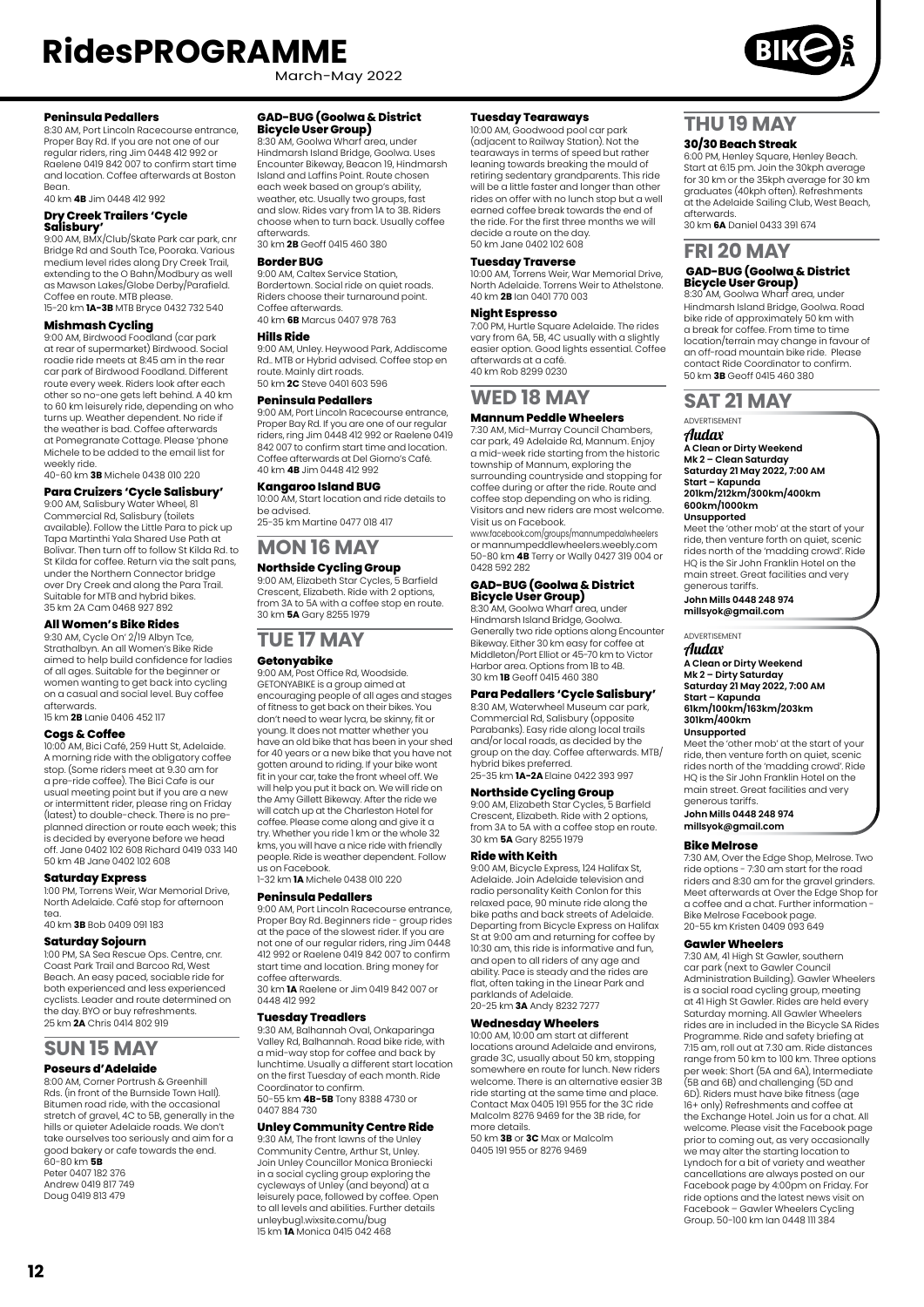#### **Mannum Peddle Wheelers**

7:30 AM, Arnold Park (car park by the Mannum Ferry), Mannum. A regular social group ride. Cross the ferry, ride along the scenic river road to the Younghusband Store. Return to Mannum for coffee/ breakfast and a chat at Picklemee Grandma's Cafe. (Bring money for coffee/ breakfast). Visitors and new riders are welcome. Visit us on Facebook. www.facebook.com/groups/mannumpedalwheelers or mannumpeddlewheelers.weebly.com 35 km **2B-4B** Terry or Wally 0427 319 004 or 0428 592 282

#### **Riverland Riders**

7:30 AM, Renmark Fountain/Lion car park, Renmark. Distance varies depending on how far the group want to ride. 35-50 km **6B** Ruth 0427 752 815

#### **Cobwebs**

8:00 AM, Western side of the car park in Wigley Reserve, Glenelg, near the Historic Tram. Group road ride to Outer Harbor and return. Generally 70 to 100 riders with 6 sub-groups. Our Cobwebs group road ride has been operating for 20 years. Coffee afterwards at the Watermark Hotel. cobwebsadelaide@yahoo.com.au 54 km **6A**

#### **Peninsula Pedallers**

8:30 AM, Port Lincoln Racecourse entrance, Proper Bay Rd. If you are not one of our regular riders, ring Jim 0448 412 992 or Raelene 0419 842 007 to confirm start time and location. Coffee afterwards at Boston Bean.

40 km **4B** Jim 0448 412 992

#### **Northern Off Road Riders**

8:50 AM, Brickworks Markets, cnr. South Rd. and Ashwin Pde, Torrensville. Meet in the car park by the car wash. Single track ride up and down the Torrens. Coffee/ refreshments on the coast. Mountain bikes only. Be ready to roll at 9:00 am. 20-30 km **2B-3B** Mark 0490 340 167

#### **Mishmash Cycling**

9:00 AM, Birdwood Foodland (car park at rear of supermarket) Birdwood. Social roadie ride meets at 8:45 am in the rear car park of Birdwood Foodland. Different route every week. Riders look after each other so no-one gets left behind. A 40 km to 60 km leisurely ride, depending on who turns up. Weather dependent. No ride if the weather is bad. Coffee afterwards at Pomegranate Cottage. Please 'phone Michele to be added to the email list for weekly ride.

40-60 km **3B** Michele 0438 010 220

## **Para District Pedallers 'Cycle Salisbury'** 9:00 AM, Hausler Reserve, Kings Park,

Paralowie. Ride along Tapa Martinthi Yala Shared Use Path, Edinburgh bike paths and Little Para Trail to return to start. Coffee en route. Suit any type of bike. 30-35 km **1A-2A** Elaine 0422 393 997

#### **All Women's Bike Rides**

9:30 AM, Cycle On' 2/19 Albyn Tce, Strathalbyn. An all women's social bike ride with coffee afterwards. Various start locations Contact Lanie for details. 20 km **2B** Lanie 0406 452 117

**Cogs & Coffee** 10:00 AM, Bici Café, 259 Hutt St, Adelaide. A morning ride with the obligatory coffee stop. (Some riders meet at 9.30 am for a pre-ride coffee). The Bici Cafe is our usual meeting point but if you are a new or intermittent rider, please ring on Friday (latest) to double-check. There is no preplanned direction or route each week; this<br>is decided by everyone before we bead is decided by everyone before we head off. Jane 0402 102 608 Richard 0419 033 140 50 km **4B** Jane 0402 102 608

#### **Saturday Express**

1:00 PM, Brighton Railway Station, Brighton. Café stop for afternoon tea. 40 km **3B** Jeff 0407 191 958

#### **Saturday Sojourn**

1:00 PM, Victoria Square, adj Wakefield St, Adelaide An easy paced, sociable ride for both experienced and less experienced cyclists. Leader and route determined on the day. BYO or buy refreshments. 25 km **2A** Chris 0414 802 919

#### **Broken Gadgets**

The BG MTB rides occur 2 or 3 times a month at different locations throughout the Adelaide Hills. Rides vary considerably in terrain (sometimes predominately single-track adventures, sometimes predominately gravel road tours), duration (from 1.5 riding hours to all-day expeditions) and demeanour (sometimes leisurely and sometimes at least at intermediate level speeds). BYO nibbles water, lunch, and spares accordingly. Contact Stu Clement at stu.clement@yahoo.com for details

#### **SUN 22 MAY** ADVERTISEMENT

Audax **A Clean or Dirty Weekend Mk 2 – Mixed Sunday Sunday 22 May 2022, 7:00 AM Start – Willaston 70km/100km/123km/132km 201km/205km**

#### **Unsupported**

Meet the 'other mob' at the start of your ride, then venture forth on quiet, scenic rides north of the 'madding crowd'. Ride HQ is the Sir John Franklin Hotel on the main street. Great facilities and very generous tariffs.

**John Mills 0448 248 974 millsyok@gmail.com**

#### **Poseurs d'Adelaide**

8:00 AM, Corner Portrush & Greenhill Rds. (in front of the Burnside Town Hall). Bitumen road ride, with the occasional stretch of gravel, 4C to 5B, generally in the hills or quieter Adelaide roads. We don't take ourselves too seriously and aim for a good bakery or cafe towards the end. 60-80 km **5B** Peter 0407 182 376

Andrew 0419 817 749 Doug 0419 813 479

# **GAD-BUG (Goolwa & District**

**Bicycle User Group)** 8:30 AM, Goolwa Wharf area, under Hindmarsh Island Bridge, Goolwa. Uses Encounter Bikeway, Beacon 19, Hindmarsh Island and Laffins Point. Route chosen each week based on group's ability, weather, etc. Usually two groups, fast and slow. Rides vary from 1A to 3B. Riders choose when to turn back. Usually coffee afterwards. 30 km **2B** Geoff 0415 460 380

#### **Border BUG**

9:00 AM, Caltex Service Station, Bordertown. Social ride on quiet roads. Riders choose their turnaround point. Coffee afterwards. 40 km **6B** Marcus 0407 978 763

#### **Hills Ride**

9:00 AM, Mt Barker. Flaxley Road car park opposite high school. MTB or Hybrid advised. Coffee stop en route. Mainly dirt roads.

50 km **2C** Rob 0428 990 059

#### **Peninsula Pedallers**

9:00 AM, Port Lincoln Racecourse entrance, Proper Bay Rd. If you are one of our regular riders, ring Jim 0448 412 992 or Raelene 0419 842 007 to confirm start time and location. Coffee afterwards at Del Giorno's Café. 40 km **4B** Jim 0448 412 992

# **MON 23 MAY**

**Northside Cycling Group**<br>9:00 AM, Elizabeth Star Cycles, 5 Barfield<br>Crescent, Elizabeth. Ride with 2 options,<br>from 3A to 5A with a coffee stop en route. 30 km **5A** Gary 8255 1979

# **TUE 24 MAY**

#### **Getonyabike**

9:00 AM, Post Office Rd, Woodside. GETONYABIKE is a group aimed at encouraging people of all ages and stages of fitness to get back on their bikes. You don't need to wear lycra, be skinny, fit or young. It does not matter whether you have an old bike that has been in your shed for 40 years or a new bike that you have not gotten around to riding. If your bike wont fit in your car, take the front wheel off. We will help you put it back on. We will ride on the Amy Gillett Bikeway. After the ride we will catch up at the Charleston Hotel for coffee. Please come along and give it a try. Whether you ride 1 km or the whole 32 kms, you will have a nice ride with friendly people. Ride is weather dependent. Follow us on Facebook. 1-32 km **1A** Michele 0438 010 220

#### **Peninsula Pedallers**

9:00 AM, Port Lincoln Racecourse entrance, Proper Bay Rd. Beginners ride - group rides at the pace of the slowest rider. If you are not one of our regular riders, ring Jim 0448 412 992 or Raelene 0419 842 007 to confirm start time and location. Bring money for coffee afterwards.

30 km **1A** Raelene or Jim 0419 842 007 or 0448 412 992

#### **Tuesday Treadlers**

9:30 AM, Balhannah Oval, Onkaparinga Valley Rd, Balhannah. Road bike ride, with a mid-way stop for coffee and back by lunchtime. Usually a different start location on the first Tuesday of each month. Ride Coordinator to confirm. 50-55 km **4B-5B** Tony 8388 4730 or 0407 884 730

#### **Unley Community Centre Ride**

9:30 AM, The front lawns of the Unley<br>Community Centre, Arthur St, Unley Community Centre, Arthur St, Unley. Join Unley Councillor Monica Broniecki in a social cycling group exploring the cycleways of Unley (and beyond) at a leisurely pace, followed by coffee. Open to all levels and abilities. Further details see unleybug1.wixsite.comu/bug 15 km **1A** Monica 0415 042 468

#### **Tuesday Tearaways**

10:00 AM, Goodwood pool car park (adjacent to Railway Station). Not the tearaways in terms of speed but rather leaning towards breaking the mould of retiring sedentary grandparents. This ride will be a little faster and longer than other rides on offer with no lunch stop but a well earned coffee break towards the end of the ride. For the first three months we will decide a route on the day. 50 km Jane 0402 102 608

#### **Tuesday Traverse**

10:00 AM, Alberton Railway Station, Alberton. 40 km **2B** Magda 0417 802 723

#### Bicycle Maintenance Course **Basic Bike Care**

**5:30 PM-8:00 PM, Tuesday 24 May 2022 Bicycle SA Office, 11a Croydon Rd Keswick** This basic 2 and 1/2 hour course is designed specifically for those just starting out or who haven't got the bike out of the shed for a while. Learn how to clean and lubricate the major mechanical working parts of a bike and get the inside story on repairing punctures!

**Fee applies**

**Early bookings essential (maximum 6 registrants per course) Bicycle office 8168 9999 office@bikesa.asn.au [www.bikesa.asn.au](http://www.bikesa.asn.au)**

#### **Night Espresso**

7:00 PM, Hurtle Square Adelaide. The rides vary from 6A, 5B, 4C usually with a slightly easier option. Good lights essential. Coffee afterwards at a café. 40 km Rob 8299 0230

# **WED 25 MAY**

#### **Mannum Peddle Wheelers**

7:30 AM, Mid-Murray Council Chambers, car park, 49 Adelaide Rd, Mannum. Enjoy a mid-week ride starting from the histo township of Mannum, exploring the surrounding countryside and stopping for coffee during or after the ride. Route and coffee stop depending on who is riding. Visitors and new riders are most welcome. Visit us on Facebook.

www.facebook.com/groups/mannumpedalwheelers or mannumpeddlewheelers.weebly.com 50-80 km **4B** Terry or Wally 0427 319 004 or 0428 592 282

# **GAD-BUG (Goolwa & District Bicycle User Group)**

8:30 AM, Goolwa Wharf area, under Hindmarsh Island Bridge, Goolwa. Generally two ride options along Encounter Bikeway. Either 30 km easy for coffee at Middleton/Port Elliot or 45-70 km to Victor Harbor area. Options from 1B to 4B. 30 km **1B** Geoff 0415 460 380

#### **Northside Cycling Group**

9:00 AM, Elizabeth Star Cycles, 5 Barfield Crescent, Elizabeth. Ride with 2 options, from 3A to 5A with a coffee stop en route. 30 km **5A** Gary 8255 1979

#### **Ride with Keith**

9:00 AM, Bicycle Express, 124 Halifax St, Adelaide. Join Adelaide television and radio personality Keith Conlon for this relaxed pace, 90 minute ride along the bike paths and back streets of Adelaide. Departing from Bicycle Express on Halifax St at 9:00 am and returning for coffee by 10:30 am, this ride is informative and fun, and open to all riders of any age and ability. Pace is steady and the rides are flat, often taking in the Linear Park and parklands of Adelaide. 20-25 km **3A** Andy 8232 7277

#### **Wednesday Wheelers**

10:00 AM, 10:00 am start at different locations around Adelaide and environs, grade 3C, usually about 50 km, stopping somewhere en route for lunch. New riders welcome. There is an alternative easier 3B ride starting at the same time and place. Contact Max 0405 191 955 for the 3C ride Malcolm 8276 9469 for the 3B ride, for more details.

50 km **3B** or **3C** Max or Malcolm 0405 191 955 or 8276 9469

## **THU 26 MAY 30/30 Beach Streak**

6:00 PM, Henley Square, Henley Beach. Start at 6:15 pm. Join the 30kph average for 30 km or the 35kph average for 30 km graduates (40kph often). Refreshments at the Adelaide Sailing Club, West Beach, afterwards. 30 km **6A** Daniel 0433 391 674

**FRI 27 MAY**

#### **GAD-BUG (Goolwa & District Bicycle User Group)**

Hindmarsh Island Bridge, Goolwa. Road bike ride of approximately 50 km with a break for coffee. From time to time location/terrain may change in favour of an off-road mountain bike ride. Please contact Ride Coordinator to confirm. 50 km **3B** Geoff 0415 460 380 8:30 AM, Goolwa Wharf area, under

#### **SAT 28 MAY Bike Melrose**

7:30 AM, Over the Edge Shop, Melrose. Two ride options - 7:30 am start for the road riders and 8:30 am for the gravel grinders. Meet afterwards at Over the Edge Shop for a coffee and a chat. Further information - Bike Melrose Facebook page. 20-55 km Kristen 0409 093 649